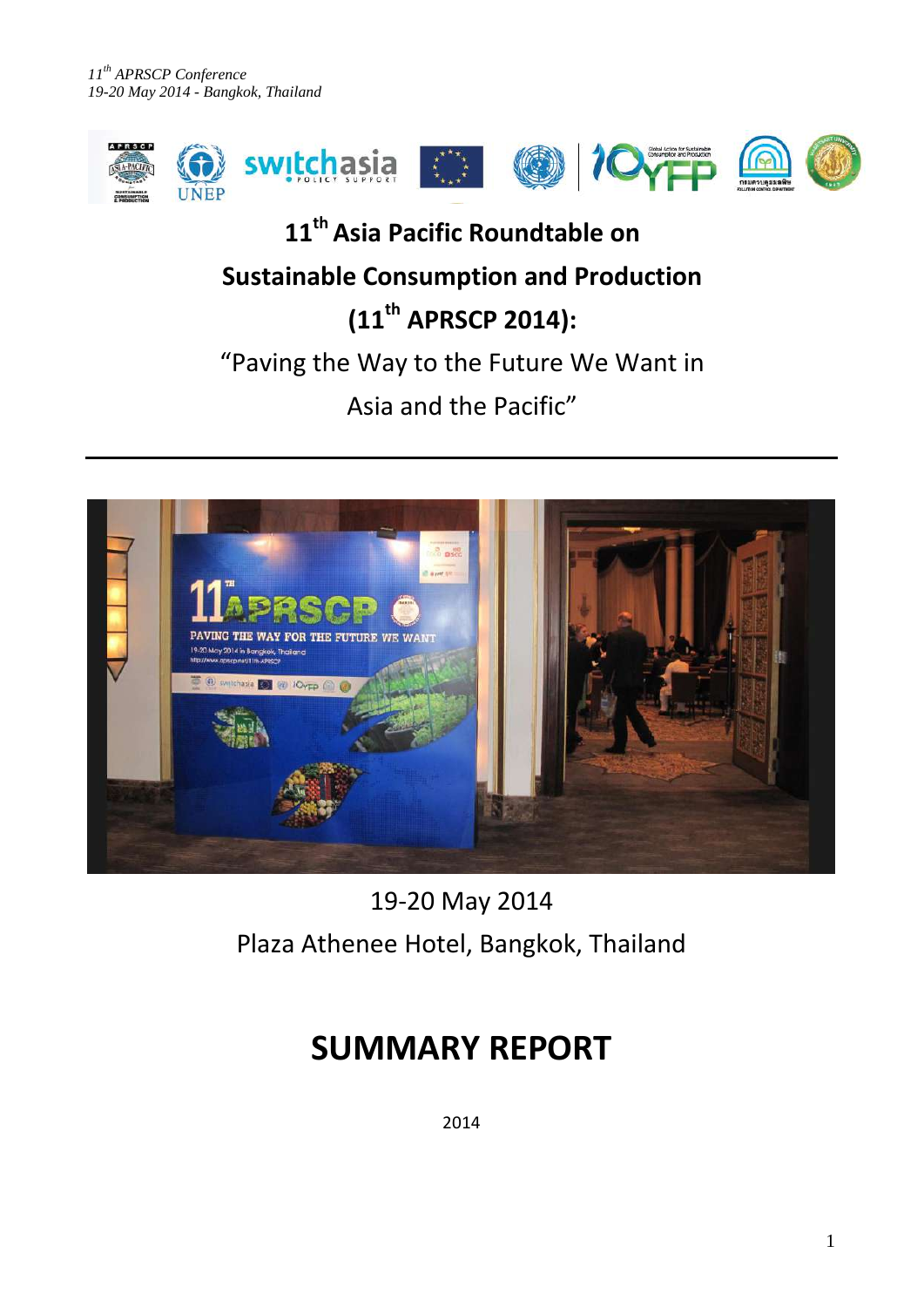# **TABLE OF CONTENTS**

| <b>Summary</b>                                          | 3  |
|---------------------------------------------------------|----|
| I. Introduction                                         | 5  |
| <b>II. Post Event Report</b>                            |    |
| A. Opening Ceremony                                     | 6  |
| B. Plenary I                                            | 9  |
| C. Plenary II                                           | 12 |
| D. Roundtable Session 1                                 | 14 |
| E. Roundtable Session 2                                 | 21 |
| <b>Roundtable Session 3</b>                             | 31 |
| <b>Roundtable Session 4</b>                             | 41 |
| <b>Roundtable Session 5</b>                             | 47 |
| <b>Closing Session</b>                                  | 53 |
| Feedback results, and media links                       | 55 |
| Annexes: Participants List, PPT presentations, Pictures | 57 |
|                                                         |    |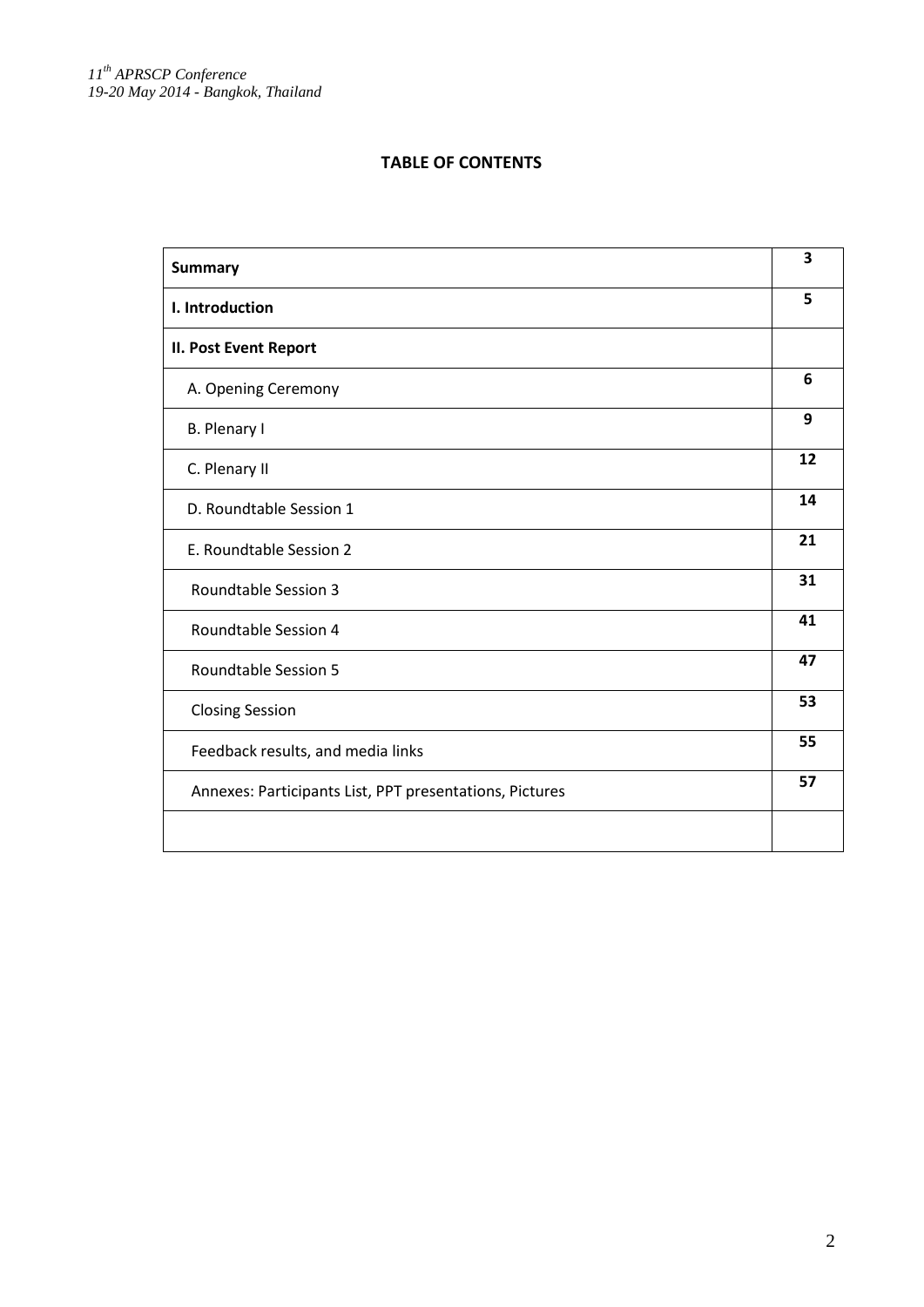## **SUMMARY**

The 11th APRSCP "Paving the Way for the Future We Want" was held last 19th – 20th May 2014 in Bangkok, Thailand. This event attracted about 300 participants, including governmental officials, researchers, international and local NGO experts, students and the press. The 11th APRSCP provided a platform for multi-stakeholders from Asia and the Pacific to come together to:

- Promote best practices, programs, local initiatives and lessons learned on SCP related projects in the region.
- Identify synergies and build cooperation to engage actively in the development and implementation of the 10-Year Framework of Programmes (10YFP) on SCP Patterns.
- Enhance discussions on Paving the Way for the Future We Want in the Region by sharing experiences and lessons learned in scaling up existing and new SCP technologies, strategies, tools and approaches through re4search and information awareness, capacity building, financing, and monitoring and evaluation.

The 11<sup>th</sup> APRSCP continued engaging multi-stakeholders in developing and implementing innovative policy solutions, up-scaling technology and knowledge benchmarking, approaches and instruments towards the development and implementation programmes on SCP. The  $11<sup>th</sup>$  APRSCP was designed as a series of plenary and parallel roundtables to engage policy-makers, academic and scientific experts, business and civil society groups including the youth, towards finding a common ground on how to upscale the development, implementation, monitoring and evaluation of SCP in the Region. The selection of priority thematic issues discussed are based from previous decisions of APRSCP Board and partner organizations involved in the 11<sup>th</sup> APRSCP. These issues are also highlighted in previous events organized by partners as current priorities on SCP in the Region, from planning and implementation and how SCP is mainstreamed in priority sectors, discussion of the role of governments, business and other stakeholders on implementing SCP and how these can be monitored and evaluated. Continuous learning and capacity building is also highlighted as key priority particularly on the use of tools for resource efficiency and clean production.

The  $11<sup>th</sup>$  APRSCP had 2 plenary sessions. The 1st plenary session focused on Public – Private Regional Policies, Initiatives and Cooperation toward SCP and Green Growth where speakers and participants shared regional, national and local best practices, programs, initiatives and lessons learned on SCP related projects in Asia and the Pacific region. The 2nd plenary session discussed SCP Regional Program/Activities particularly the main outcomes and follow up of Rio+20 related to SCP such as identifying synergies and building cooperation to engage actively in the development and implementation of the 10YFP in the region.

The roundtable sessions were classified based on 5 priority areas on SCP, including:

- 1. Roundtable 1: SCP in planning and implementation, covering the following topics: Bringing SCP to the SDGs (sustainable development goals) – for government and international cooperation; The business and poverty eradication cases for SCP; Life-Cycle Thinking and Systems Approach for SCP.
- 2. Round table 2: Mainstreaming SCP in priority sectors, covering the following topics: Sustainable Agriculture and food systems; Green building design and materials for sustainable cities; Urban Environmental Planning and Resource Management approaches, technologies for Sustainable Cities.
- 3. Roundtable 3: Sustainable Consumption Lifestyles and Education, covering the following topics: Sustainable Public Procurement; Harmonization of Standards and Eco-labeling; Sustainable Lifestyle and Education: Supporting Sustainable Consumer Behavior.
- 4. Roundtable 4: SCP progress for business and policy makers, covering the following topics: Adoption and Integration of Corporate Sustainable Reporting and Standards in relation to SCP; Eco Innovation: sustainability at the core of the business strategy; SCP Indicators.
- 5. Roundtable 5: Resource Efficient, Cleaner and Safer Production, covering the following topics: Green Industry, from Policy to Practices; Improving Resource and Energy Efficiency through Supply Chain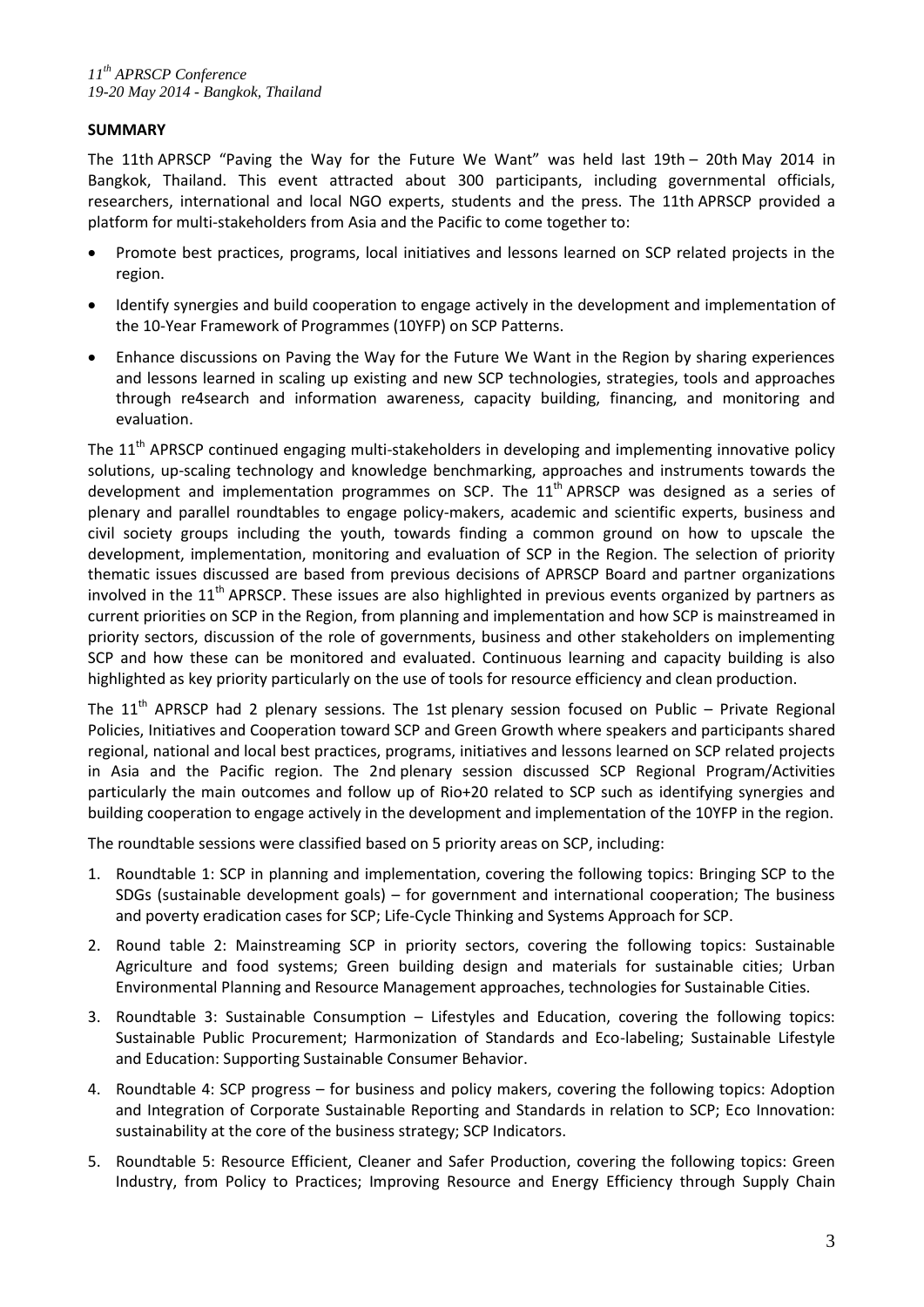Management: Lessons Learnt, Opportunities, and Challenges; From "Waste-to-Wealth" to "Upcycle Product Standard"; Cases from RECP.

The 11th APRSCP provided key recommendations for regional activities or priorities for SCP in the region to contribute to the implementation of the Asia Pacific Roadmap of the 10 Year Framework of Programmes (10YFP) on SCP. Other forums and platforms for convergence such as the ASEAN and formulation of the Sustainable Development Goals were also explored, looking at how stakeholders can work together with policy-makers on putting SCP in the forefront as a priority agenda in the regional and national level.

The 11<sup>th</sup> APRSCP was co-organised by APRSCP, the United Nations Environment Programme (UNEP) serving as the Secretariat of the 10YFP on SCP, with the Government of Thailand's Pollution Control Department (PCD) of the Ministry of Natural Resources and Environment (MoNRE) and the Faculty of Environment of Kasetsart University. This event was made possible with the financial and technical support of the EU funded and UNEP managed SWITCH- Asia Regional Policy Support Component programme. Other partners for the Roundtable sessions were as follows: United Nations Industrial Development Organization (UNIDO), Ministry of Industry, Thailand; EU Switch Network Facility, and the

Deutsche Gesellschaft fuer Internationale Zusammenarbeit (GIZ) GmbH. The 11<sup>th</sup> APRSCP was also supported by platinum sponsors (the Siam Cement Public Company Limited, Thailand and the Electricity Generating Public Company Limited, Thailand) and gold sponsors (The Bangchak Petroleum Public Company Limited Thailand, the PTT Public Company Limited).

The 11<sup>th</sup> APRSCP is a carbon neutral conference where carbon credits from carbon-reduction projects based in Thailand are bough for offsetting carbon footprints from the participants.

See the following link for more information on the event:**[www.aprscp.net/11th-APRSCP](http://www.aprscp.net/11th-APRSCP)**

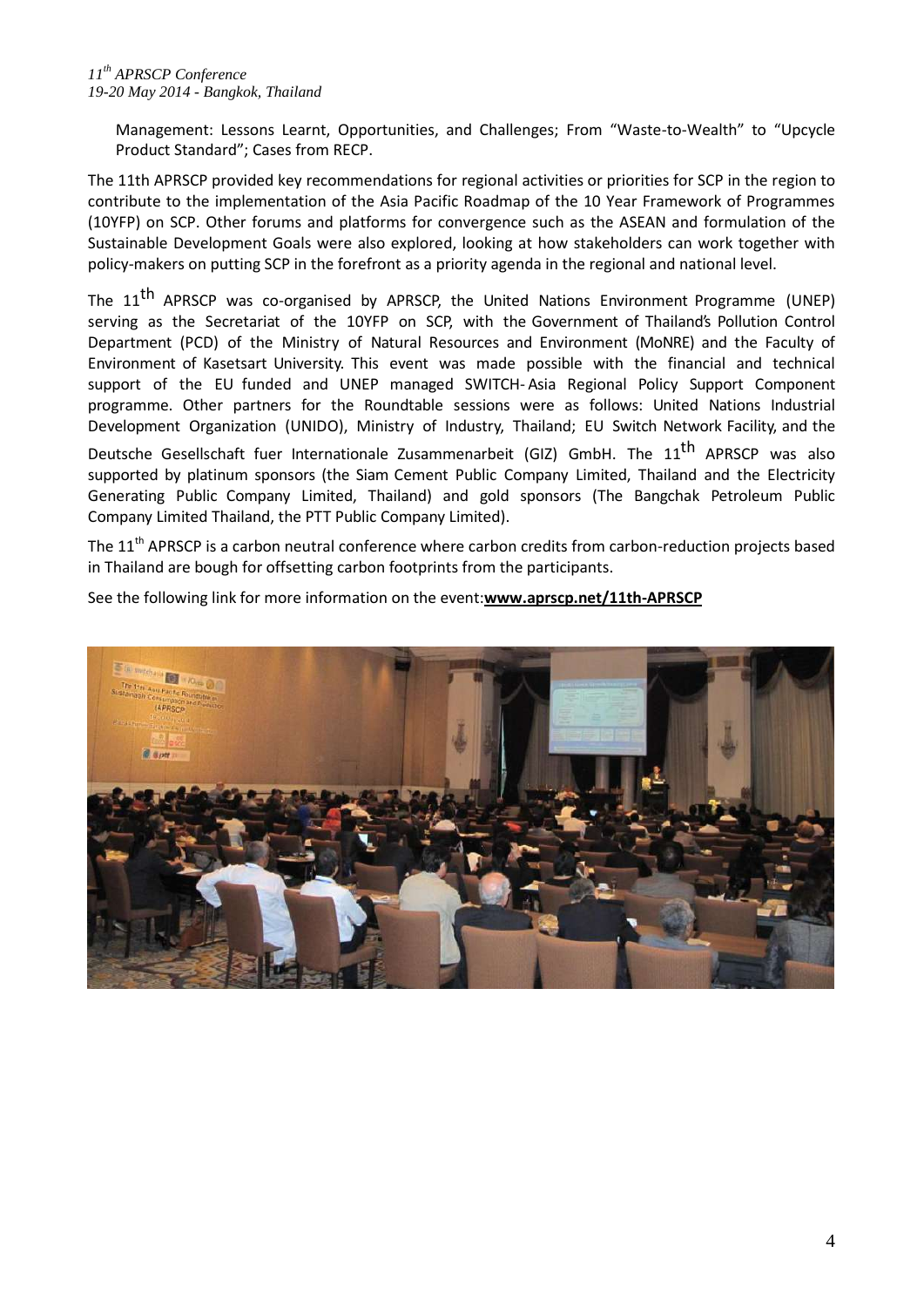# **I. Introduction**

Asia Pacific currently accounts for more than half of the world's total resource use. By 2030, the region's consumers will constitute the world's largest group of consumers, with spending predicted to reach USD \$32 trillion. However, in the midst of accelerated urbanization and industrialization in the region, development has brought about massive environmental degradation and socio-economic impacts such as increasing poverty. Unsustainable consumption and production patterns have led to increased deforestation, water scarcity, food waste, and high carbon emissions. These challenges are intensified with the region continually experiencing massive losses from natural disasters and climate change--including drought, floods, and storms leading to more environmental destruction, economic loss, and loss of lives. In light of these current challenges, the 11th APRSCP hopes to continue engaging multi-stakeholders in developing and implementing innovative policy solutions, up-scaling technology and knowledge benchmarking, approaches and instruments towards the development and implementation of programmes on SCP.

# **A. The 11th APRSCP: "Paving the Way for the Future We Want"**

Around 300 representatives from Asia Pacific countries representing governments, private sector, civil society groups, and academia attended the 11th Asia Pacific Roundtable for Sustainable Consumption and Production (APRSCP) held last 19 -- 20 May 2014 in Bangkok, Thailand. The 11th APRSCP provided key recommendations to contribute to the implementation of the 10 Year Framework of Programmes (10YFP) on SCP adopted at the United Nations Conference on Sustainable Development in Brazil (Rio+20). The 10YFP implementation is extremely valuable for Asia Pacific as a platform for stakeholders to respond to the global challenge of decoupling environmental degradation from economic growth. Other forums and platforms for convergence such as the ASEAN and formulation of the Sustainable Development Goals were also explored, looking at how stakeholders can work together with policy-makers on putting SCP in the forefront as a priority agenda in the regional and national level.

#### **B. Objectives**

- 1. Share progress and promote best practices, programs, local initiatives and lessons learned on SCP related initiatives, policies, activities in Asia and the Pacific region.
- 2. In line with the Asia-Pacific 10YFP Roadmap, identify synergies and build cooperation to engage actively in the development and implementation of the 5 programs of the 10YFP (procurement, buildings and construction, tourism, lifestyles, and education and consumer information) and identify the need for additional programs.
- 3. Enhance discussions concerning *paving the way for the Sustainable Development (Specifically Resource Efficiency and Green Growth) in the region* by sharing experiences and lessons learned in scaling up existing and new resource efficiency and SCP strategies, tools and approaches through research and information awareness, capacity building, financing, and monitoring and evaluation.

# **D. Organizers, Partners and Sponsors of the 11th APRSCP**

The 11<sup>th</sup> APRSCP was co-organised by APRSCP, the United Nations Environment Programme (UNEP) serving as the Secretariat of the 10YFP on SCP, with the Government of Thailand's Pollution Control Department (PCD) of the Ministry of Natural Resources and Environment (MoNRE) and the Faculty of Environment of Kasetsart University. This event was made possible with the financial and technical support of the EU funded and UNEP managed SWITCH- Asia Regional Policy Support Component programme. Other partners for the Roundtable sessions were as follows: United Nations Industrial Development Organization (UNIDO), Ministry of Industry, Thailand; EU Switch Network Facility, and the

Deutsche Gesellschaft fuer Internationale Zusammenarbeit (GIZ) GmbH. The 11<sup>th</sup> APRSCP was also supported by platinum sponsors (the Siam Cement Public Company Limited, Thailand and the Electricity Generating Public Company Limited, Thailand) and gold sponsors (The Bangchak Petroleum Public Company Limited Thailand, the PTT Public Company Limited).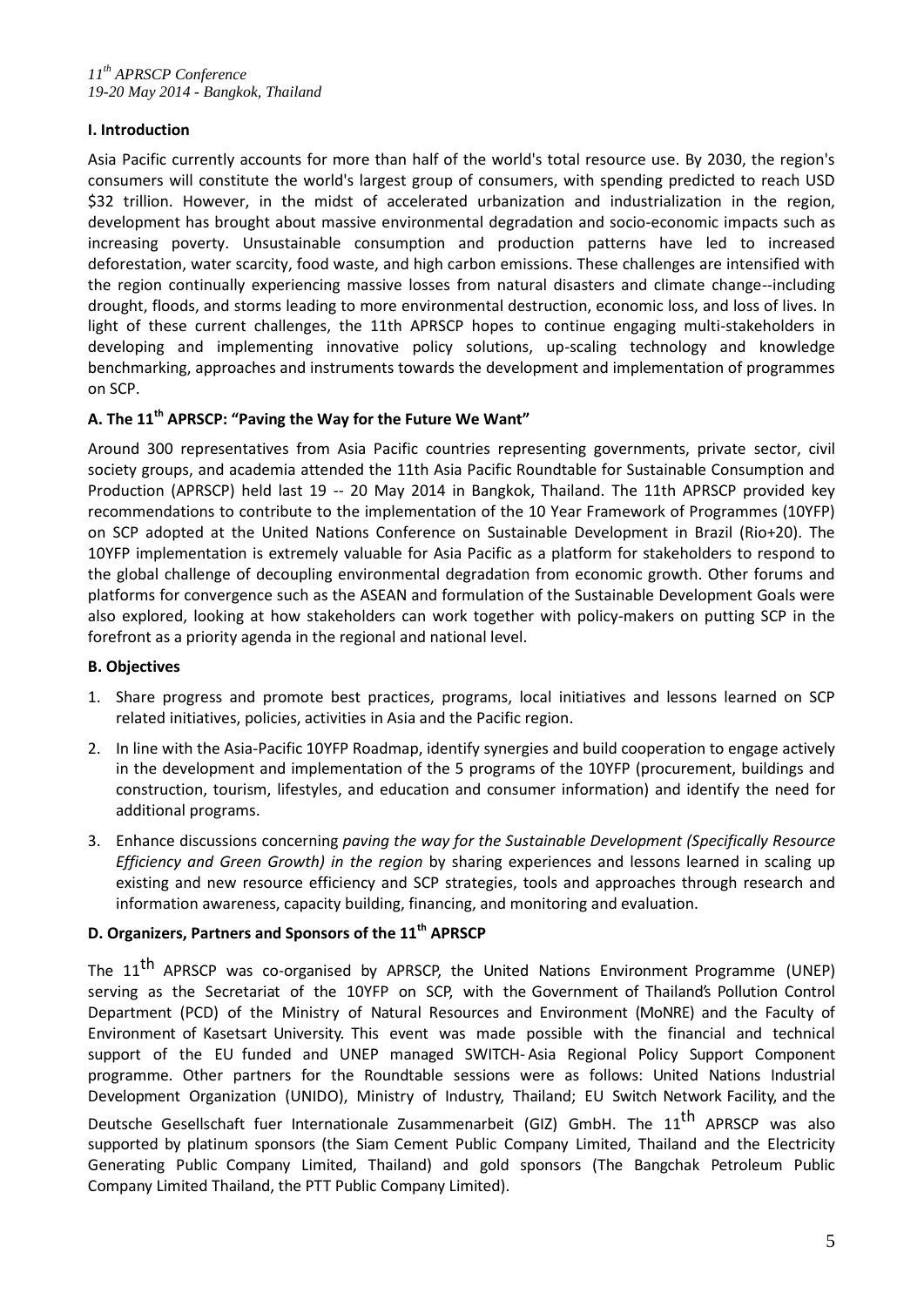## **II. Post Event Report**

# **A.Highlights of the Plenary and Roundtable Sessions in the 11th APRSCP**

The 11th APRSCP was designed as a series of plenary and parallel roundtables to engage policy-makers, academic and scientific experts, business and civil society groups including the youth, towards finding a common ground on how to upscale the development, implementation, monitoring and evaluation of SCP in the Region. The selection of priority thematic issues discussed were based from previous decisions of APRSCP Board and partner organizations involved in the 11th APRSCP. These issues were also highlighted in previous events organized by partners as current priorities on SCP in the Region, from planning and implementation of SCP and how SCP is mainstreamed in priority sectors, and discussion of the role of governments, business and other stakeholders on implementing SCP and how these can be monitored and evaluated. Continuous learning and capacity building are also highlighted as key priority particularly on the use of tools for resource efficiency and clean production.

#### **1. Opening Ceremony**

**Welcome Address: Mr. Sena Peiris**, President of the APRSCP Board of Trustees introduced the APRSCP, a network formed to foster dialog and partnerships among stakeholders working on cleaner production and later expanding on sustainable consumption and production leading to the APRSCP. 10 roundtables were held in different countries in the Region including Australia, Malaysia, Vietnam, Philippines, Sri Lanka and Indonesia. The APRSCP network has grown and matured over the years focusing on finding issues to reduce over consumption and environmental destruction through cleaner production using life-cycle assessments, tools for resource efficiency, renewable energy and ecosystem services. United Nations Environment Programme (UNEP), United Nations Industrial Development Organization (UNIDO) and other partners have been supporting the APRSCP in these initiatives to share knowledge, experience, and application on SCP in the region. He stated his appreciation to the founding members of APRSCP and the partners of the 11<sup>th</sup> APRSCP such as MONRE through PCD, Kasetsart University and the cooperation of the UNEP through the EU funded and UNEP managed SWITCH-Asia program, which ensured the success of the 11thAPRSCP.

**Welcome Address: Assoc. Prof. Vudtechai Kapilakanchana**, President of Kasetsart University expressed his appreciation for co-organizing the  $11<sup>th</sup>$  APRSCP with the APRSCP Board of Trustees and its partners such as UNEP through the EU funded and UNEP managed SWITCH-Asia Program and MoNRE. Over the years, APRSCP provided the platform for multi-stakeholders to share information and knowledge on SCP tools, initiatives and best practices and the platform for cooperation and partnerships. The consequence of pubic demands for products and services to satisfy lifestyle has contributed to environmental degradation. There is a need to decouple environmental degradation from economic growth. It is time for doing more with less by increasing efficiency of resource use in the production, distribution, and use of products. This can be done through SCP based on the life-cycle perspective to adopt cleaner production and to help consumers in making informed choices. Kasetsart University has recognized the importance of SCP and fully support initiated changes from policy to implementation towards cooperation and partnership on SCP towards the future we want in the region.

**Welcome Address: Mr. Stefan Schleuning**, Head of Cooperation of the Delegation of the European Commission stated that in the last years, growth has increase the pressure on natural resources increasing environmental degradation. The Rio+20, has come to understand that SCP is an important prerequisite for Sustainable Development. The EU has been in the forefront in tackling this problem, related to environmental degradation, excessive consumption and production, and impacts to climate change. A clear priority of the EU is the promotion of SCP together with poverty eradication in the Region through its SWITCH-Asia Program, which is in line with green economy and green growth, key priority themes of the Rio+20 through the implementation of the 10YFP on SCP.

Success of the SWITCH-Asia program is the result of the strong political commitments in the Region towards contribution to more SCP patterns and progress in achieving the MDGs and concrete outcome and contribution in delivering Rio+10. EU has supported these partnership projects. The lessons learned through SWITCH-Asia have served an excellent model and knowledge source globally.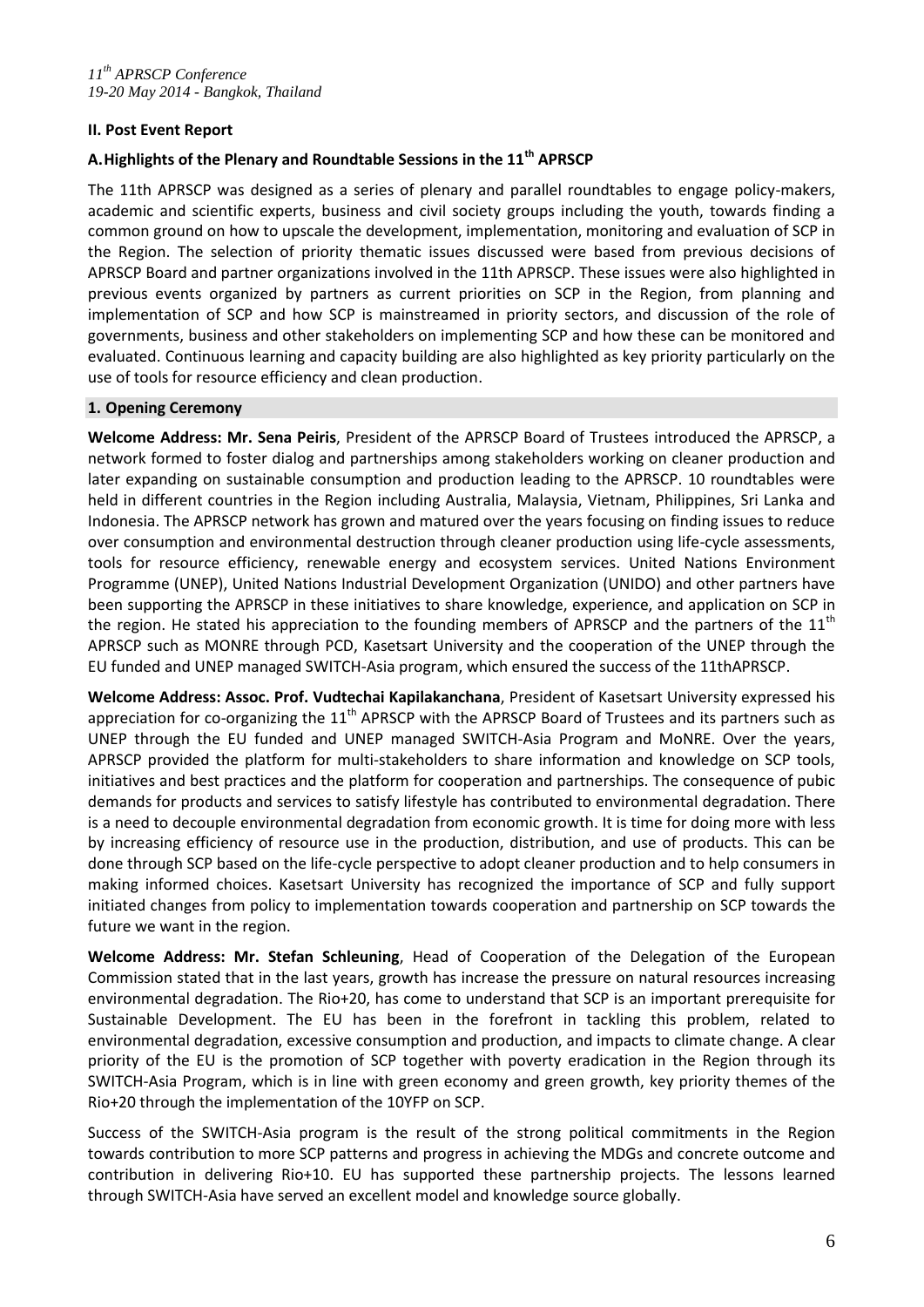There is still much work to do in mainstreaming the SCP in the global approaches in economic development and trade, and finance. There is a need to mainstream life-cycle approaches and long-term thinking in global models, systems and institutions. He mentioned that the EU is committed in its contribution in the Region by continuing the SWITCH-Asia Program until 2020. The second phase of the SWITCH-Asia Program will build on the partnership and lessons learned on promoting and implementing SCP work in the forefront of policies and projects.

In the  $11<sup>th</sup>$  APRSCP, he highlighted the importance on agreeing on a political approach in all levels in mainstreaming SCP in daily decision making processes, raising awareness, building capacity building, and acting in all levels to deliver information and improve resource efficiency and decoupling towards sustainable development. He highlighted the importance of the 11<sup>th</sup> APRSCP as a forum for discussion and exchanging views to further strengthen the policy agenda on SCP in the Region and contributing to the SCP Regional roadmap of the 10YFP on SCP with support from SWITCH-Asia

**Welcome Address: Dr. Wicharn Simachaya**, Deputy Permanent Secretary Minister of MoNRE mentioned that Asia Pacific is the fastest growing economic region in the world. However, the un-sustainable economic growth has speeded up unsustainable consumption and production to the levels similar to those of experienced by developed countries. The socio-economic and environmental challenges in the Region and the need to forge a paradigm shift towards sustainable consumption and production to contribute directly to sustainable economic development as well as the well-being of the people. He also mentioned the importance of SCP, which has been addressed at every global conference after the Earth Summit in Rio de Janeiro in 1992 leading to the adoption of the 10YFP for SCP.

He also mentioned the importance of targets and indicators for SCP to evaluate how all countries and people can acquire good quality of life while conserving natural resources and environment. He also stated that SCP should be integrated into the post-2015 development agenda and the Sustainable Development Goals (SDGs), by setting up SCP targets and indicators. The APRSCP provides a meaningful platform for all to share their experiences, lessons learned on SCP and successes, and recommendation on SCP on specific outputs, activities and ideas, which can be implemented through the 10YFP in terms of partnerships at regional level.

**Keynote Address on** *"Green Growth Policy and Strategy of Thailand"***: Dr. Wijarn Simachaya** mentioned Thailand's efforts in adopting the principle of Sufficiency Economy of His Majesty the King at the heart of the country's development and management plan. To achieve green economy in Thai society, the Eleventh National Economic and Social Development Plan (2012-2016) has set up 6 goals, which include creating of a resilient society, restructuring the economy based on innovation by using knowledge and Thai identity, connecting effectively with regional and global economies, fostering sustainability in the agricultural sector and prosperity in the food and energy sectors, managing sustainably natural resources and the environment, and reinforcing good governance and harmony in all sectors and at all levels. The accomplishment of these objectives will lay the foundation for a balanced and sustainable development that benefits the people of Thailand.

Recently, the Royal Thai Government has also announced a package of national strategies to move the country towards sustainable growth and strengthen its presence in the Southeast Asian economic region. The four strategies consist of: (1) Growth and Competitiveness; (2) Inclusive Growth; (3) Green Growth; and (4) Internal Process. These strategies herald Thailand's arrival at a new era by urging the public sector to strengthen the country's competitive edge and lift its status from a low-income to a middle-income level. The strategy also aims to minimize disparity in society and create equal opportunity. The Green Growth Strategic Plan has been developed to improve the efficiency of resource use, and to increase investments, in natural capital, for mobilizing economic growth. The promotion of green industry, Eco Industrial Towns, industrial energy efficiency, renewable energy scheme, cleaner production technology, government green procurement, green cities, among others, are amongst the core initiatives, in driving the country towards green economy. He urged all participants to share knowledge, experiences and best practices in shifting towards inclusive green economy to create better outcomes in terms of reduction of greenhouse gas emissions, poverty eradication and increase in resilience of socio-economic crises.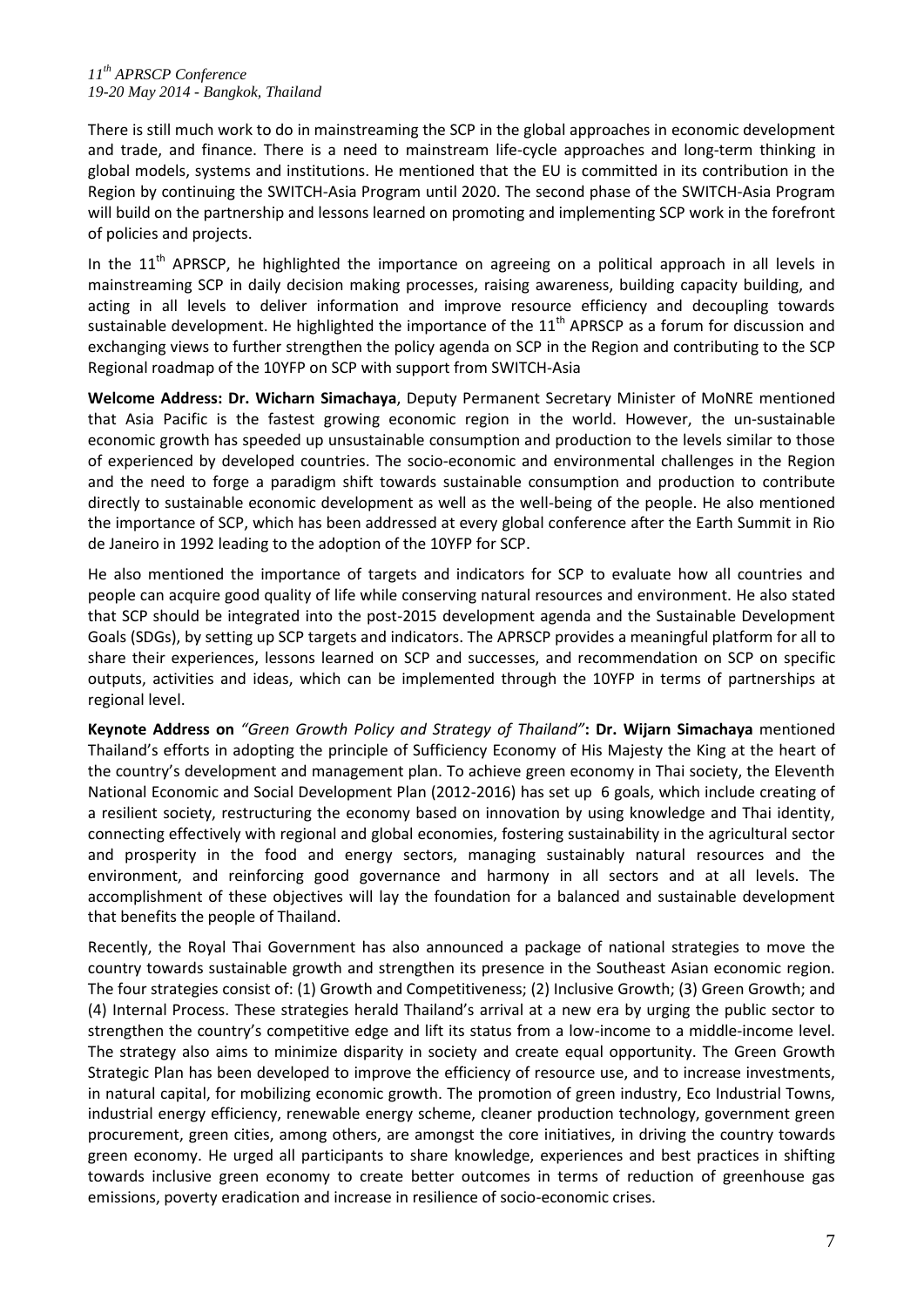**Keynote Address** entitled *"SCP in Asia in light of the Rio+20 Outcomes"***: Mr. Kaveh Zahedi**, Regional Director and Representative for Asia and the Pacific in UNEP mentioned that UNEP is proud to be one of the founding partners and continuous supporters of the APRSCP as it has emerged as an important platform to share ideas and enhance cooperation in the region.

He mentioned that the EU funded and UNEP managed SWITCH-Asia Programme that supports policy makers in the Region to upscale and mainstream SCP in the Region is providing support to the 11thAPRSCP as it did in the  $10<sup>th</sup>$  APRSCP organized in Indonesia on 2011. The  $10<sup>th</sup>$  APRSCP embraced a resolution that explicitly promoted the adoption of the 10 YFP on SCP at the Rio+20 Conference. The  $11<sup>th</sup>$  APRSCP's theme, "Paving the Way to the Future We Want in Asia and the Pacific," showed a clear continuation of its support to the 10YFP on SCP. SWITCH-Asia Programme also organized the 1<sup>st</sup> regional post-Rio+20 conference in the Region in November 2012 in Bangkok developing the regional roadmap for the implementation of the 10YFP in the region.

Mr. Zahedi highlighted the time for action is urgent drawing from important facts on resource efficiency and SCP in the Region. Even with an abundance of national policies, laws, regulations and programmes to support SCP in Asia, the region has become more resource inefficient as policy implementation remains to be a challenge. This can be addressed by supporting the formulation of tools that will reinforce the implementation of existing SCP related polices. He also mentioned the need to invest in frameworks, knowledge and data generation and indicators as SCP requires data and indicators that incorporate economic accounts, as well as environmental and social accounts. A comprehensive framework of "Indicators for a Resource Efficient Green Asia" in the Region that includes 32 indicators on Resource Efficiency, Green Economy and SCP, has been initiated by UNEP in partnership with countries in the region, the APRSCP and the CSIRO (Commonwealth Scientific Industrial Research Organisation). This will be used in 22 countries in Asia for the last 30 years.

He mentioned other notable regional accomplishments in scaling up SCP in the Region such as the establishment of a national SCP Centre in Pakistan, the development of a national framework of SCP indicators in China, the development of a national action plan on SCP in Viet Nam, and the development of action plans for sustainable products in Cambodia and Lao PDR. In addition, under the leadership of the government of Indonesia, UNEP has supported the establishment of the ASEAN forum on SCP, which developed a concrete portfolio of sub-regional activities on SCP for the next 2 years. Current work is being done with partners in South Asia to establish a similar forum. Other sector-oriented initiatives and platforms include the ASEAN+3 Network on Green Public Procurement and Eco-labels, the Asia Pacific Network on Sustainable Tourism and the Sustainable Rice Platform among others.

He highlighted that to achieve systemic change requires attention to four dimensions towards a transformation to a greener and more resource efficient region:

- 1. **Changes to consumption and lifestyle habits and business models**. The challenge is to reduce extremes of both poverty and wealth and also to ensure that the increase in consumption follows a model with the least impact on the environment.
- 2. **Technological improvements** that permit efficiency gains to be achieved without encroaching nutritional budgets or quality of life in developing countries.
- 3. **Strengthen existing fiscal and financial instruments** for creating incentives for resource efficiency interventions. This includes taxes, national budgets and incentives.
- 4. **Transformation is massive public and private investments in sustainable infrastructure and green businesses**. Massive green investments are not only capable of reducing the environmental and social impact of economic growth but they can also ensure a better development trajectory for the future.

Lastly, he highlighted the importance of including SCP in the heart of the debate in the SDGs and Post-2015 Development Agenda, and the opportunity for the Region to reaffirm SCP as a priority agenda in the first ever United Nations Environment Assembly.

The Video on Envisioning the Future We Want in Asia and the Pacific was shown afterwards. (See the Video at<http://www.youtube.com/watch?v=VKQ59W3Cwhk&feature=youtu.be> )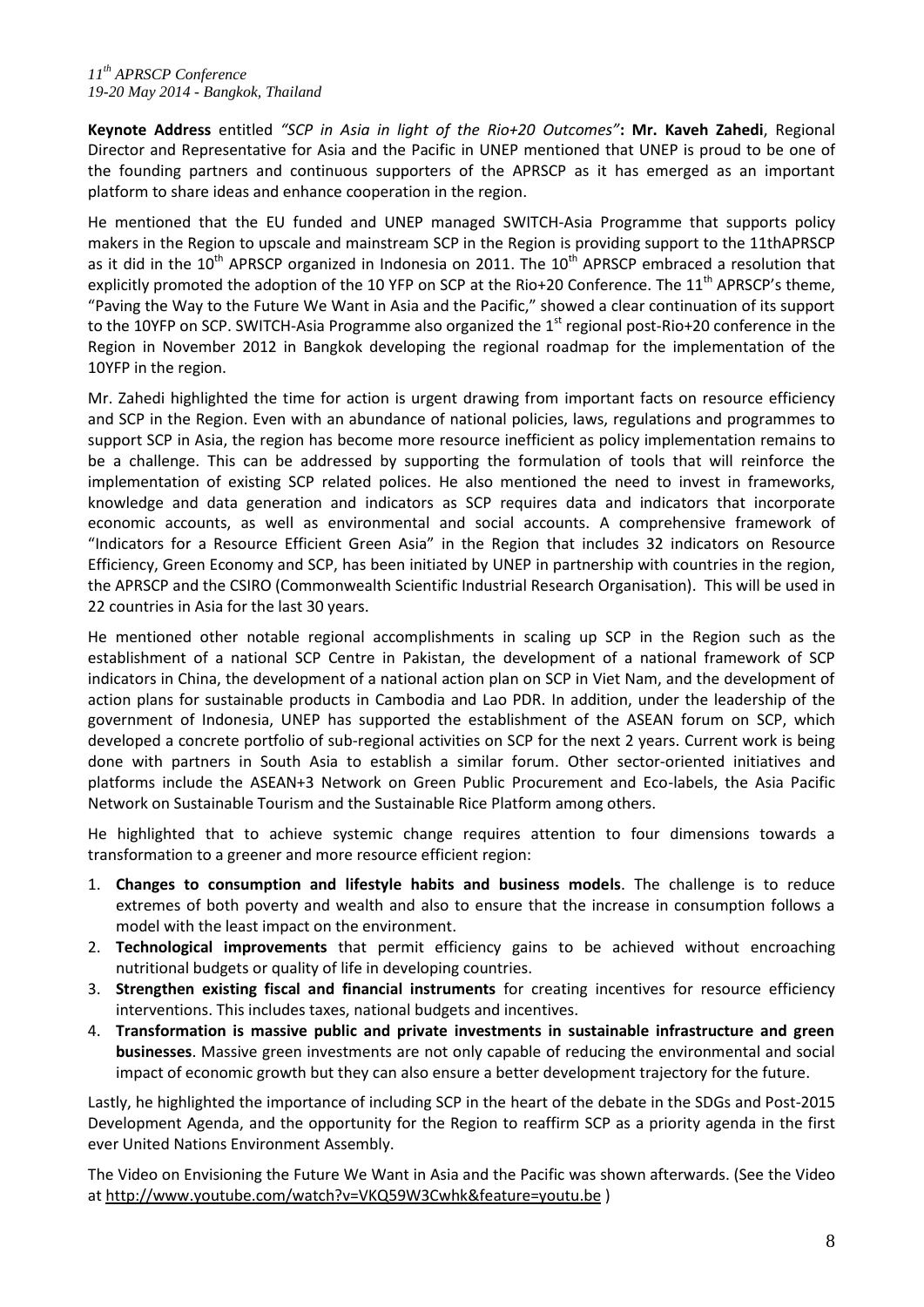#### **2. Plenary Sessions**

# *a. First Plenary Session: Public-Private Regional Policies, Initiatives and Cooperation toward SCP and Green Growth*

The first plenary session highlight national, regional and global perspectives and key developments on public-private regional policies, initiatives and cooperation toward SCP and Green Growth in the Region.

**Mr. Issara Vongkusolkit**, Chairman of The Thai Chamber of Commerce and Board of Trade of Thailand presented his keynote speech focusing on the *"Private Sector Policies and Initiatives on SCP and Green Growth."* He provided examples on how scaling up SCP can be achieved. He highlighted the importance of agriculture and food production due to the growing population in the Asia and Pacific. Globally, one third of agricultural land is in Asia. The growing population coincides with the growing income in Asia particularly in China. This has increased demand for food, which has also increased consumption and production and trading of goods and services in the Region. This has led to concerns on food quality and standards calling for food safety, organic food choices and energy efficiency.

Agriculture and food industry is essential in the supply chain from cultivation to production, logistics, and marketing to consumers. He shared an example on private sector best practices and initiatives on SCP based on his experience in the sugarcane industry and agriculture. 34 million hectares is dedicated to agriculture in Thailand with 11 million hectares for rice fields mostly in the uplands. Other crops are tapioca and sugarcane. Thailand is the 2<sup>nd</sup> largest consumer exporter supply of sugarcane in the Asia market. He emphasized the importance of sugarcane cultivation in the most efficient way, by modernization of farming, reducing use of energy and chemical waste, preserving the soil for cultivation, and better management from planning to harvesting, and support to farmers' social welfare by supporting them through extension services and financing. For the manufacturing and processing, it is important to ensure that sugar manufacturing operators obtain world class equipment that reduces energy consumption. They currently use the bi product of sugarcane to produce ethanol, which goes through carbon trading and other bi products are used as fertilizer for the land and as animal feed.

This initiative addressed today focus on supply chain from upstream to downstream. There is a need for more investment on research and development. SCP should be reflected in private sector policies and initiatives towards the country's green growth.

**Dr. Anthony Chiu,** Past President, APRSCP Board of Trustees chaired the Session. He presented an introduction on the session stating the following objectives as follows:

- Provide national, regional and global perspectives on where the Region stands in terms of scaling up SCP through public-private cooperation and partnerships.
- Review and better define the challenges and opportunities for SCP in Asia Pacific in light of the Rio+20 Outcomes such as the adoption of the 10YFP (Roadmap for Asia and the Pacific) and other initiatives in the Region such as the ASEAN Forum on SCP).
- Assess how SCP, Resource Efficiency and Green Economy can be best integrated into national planning and in the Sustainable Development Goals post 2015 at the regional and national level.

Dr. Chiu mentioned that the plenary consists of participation from many stakeholders, the APRSCP network, RECP network, and the ASEAN forum. He invited the Panel to provide concrete proposals where action plans and public private programs can be implemented in the short, medium and long term through the 10YFP stakeholder engagement in scaling up SCP. He highlighted key points in the keynote message such as the competitiveness on agro industry in the region and the importance of the supply chain towards greening the region through life cycle, sustainable resource use, eco innovations, and energy efficiency.

**Dr. Arab Hoballah**, Chief of SCP Branch, Division of Technology, Industry and Economics of UNEP emphasized the importance of APRSCP in bringing stakeholders to work together to scale up SCP. It has been more than 20 years for SCP to become a priority agenda, with all involve to be properly informed on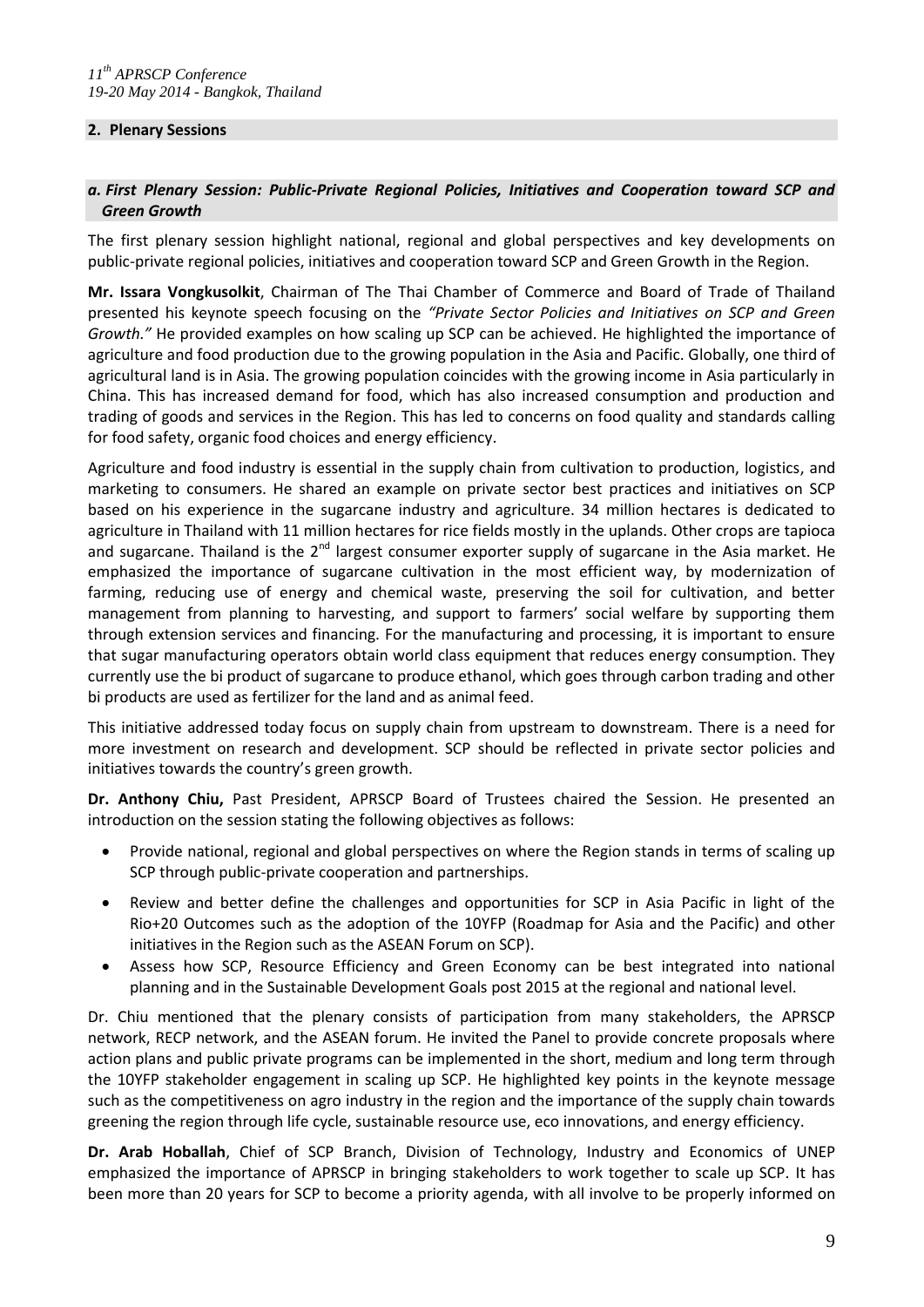what SCP means, leading to the adoption of the 10YFP. He highlighted the growing challenges such as the increasing ecosystem and environmental degradation, rising temperature due to climate change, and the increasing consumption and resource use with 2 to 3 billion additional middle class consumers by 2030 in the Region. He mentioned that poverty has to be alleviated and this will initiate changing consumption patterns. Policy interventions in relation to SCP and Green Economy are needed towards implementation through the use of SCP policy tools, proper investments, and competitiveness in the supply chain. SCP is a driving force to integrate the ecological or resource foot print of a city or country and to move further on how to improve inefficiency by giving the right tools to pursue implementation of SD or SCP policies.

He also mentioned the importance to look at the business case on SCP through quantifiable measures using market-based instruments and cost benefit analysis. He highlighted the need for a financial mechanism that supports SCP moving further from business-as-usual investments and looking at opportunities on implementing sustainability measures in companies, recovery recycling, life span of goods, and adopting instruments for more productive practices and cleaner production. He mentioned the growing demand for sustainable markets and sustainable products and interest on SPP; eco-labelling; reporting; and publicprivate partnerships. Financial mechanisms to support sustainable investments for companies of all sizes are important such as looking at microfinance, capital markets to foster SCP; clean technology, energy efficiency technology and the carbon and green markets.

Dr. Hoballah mentioned that the SCP community wants to move forward and not to reinvent the wheel. The foundation is already there in the Region, with the 10YFP accelerating implementation through a framework of action in scaling up SCP. He highlighted key developments such as the launch of the sustainable public procurement initiative in support to the 10YFP implementation. More support can be provided to the Region through SWITCH- Asia and other means to provide quality impacts in making this possible. Lastly, he provided key points to move forward:

- Making the Business Case: Efficiency and market opportunities; innovation;
- Combine different policy approaches and develop well-design mixes: PPP, regulations, incentives, and voluntary initiatives;
- Adopt a life cycle and value chain approach
- Enabling conditions, capacity building

**Dr. Wicharn Simachaya**, Deputy Permanent Secretary Minister of Natural Resources and Environment (MoNRE) highlighted the topic on the importance of public private partnership to work together towards SCP policy planning and implementation on various cross cutting issues such as the reduction of greenhouse gas emissions (GHG). Developing related polices on such issues is not easy and require joint collaboration. It is important to develop joint performance indicators like in the green city, chair of the KPI that requires partnership with agencies and stakeholders to implement this. Public private partnership is important particularly on implementing green public procurement. The government sector, private sector and communities have to work together to move forward. There are many opportunities in terms of eco tourism, eco industry following the life cycle assessments.

**Mr. Noer Adi Wardojo**, Asst. Deputy Minister for Standards and Technology Ministry of Environment, Indonesia/ Candidate Leader to the ASEAN Forum was the last panellist. He mentioned that Indonesia serves as the vice chair of the 10YFP board until 2015. The 10YFP board must work with all stakeholders and they have yet to arrange a meting with business leaders. He acknowledged other board members of the 10YFP present in the 11<sup>th</sup> APRSCP from Germany and Korea. He highlighted the outcome of the 10<sup>th</sup> APRSCP 2011 in Yogyakarta, which is the Yogyakarta declaration that stated the promotion of stakeholder collaboration in Asia Pacific and the support for the SCP agenda in the future we want in the Rio+20. That is why the  $11<sup>th</sup>$  APRSCP continues this initiative with the focus on paving the way for the future we want drawing from the outcomes of Rio+20. Indonesia and UNEP launched the Asia pacific roadmap on 10YFP in Jakarta. This message highlights full engagement of all stakeholders towards implementation and action.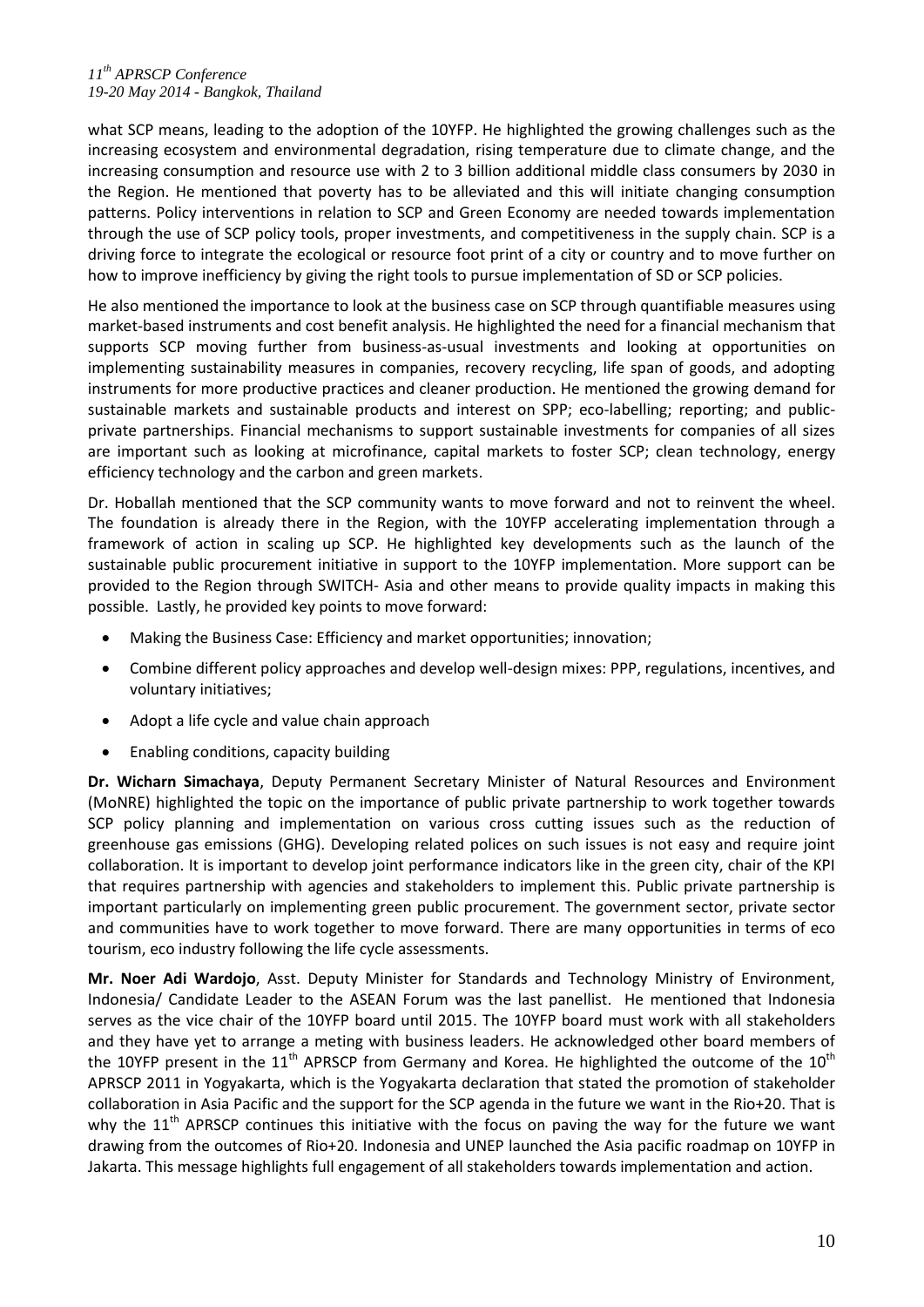He mentioned that Indonesia leads the ASEAN Forum on SCP that was launched in 2013. In the national level, he mentioned the launch of the National Program on SCP with the mission to improve quality of life, not only environmental quality and economy but to go back to the people. They are currently drafting the National Development Plan 2015 – 2019, with subchapters on SCP. He stated that the core of the document is the transformative policy of the government, green business and public service to the people.

The Ministry of Environment and Chamber of Commerce has joint secretariat on the engagement with business sector on updating the business roadmap towards SCP looking at SCP indicators that can be valuable and meaningful for business. As for public awareness, there is still much to do in terms of changing mindset on awareness, lifestyle and public service. In doing this, resource mobilization should be done by both government and the private sector towards the betterment of public service. He mentioned that it is also important to mobilize resources on competency, technology and financing. An example he provided is the need for readiness on government audit for tax reduction scheme for business sector. It is better to work with private sector on financing through investment, technology and social service.

For the ASEAN Forum on SCP, he mentioned that ASEAN has 10 member states with population of over six hundred million of people and an annual GDP of US\$ 2 trillion in 2011. WB Report said that Indonesia is no. 10 in 2011. The ASEAN (Economic, socio-cultural, and political) Community will be launched in 2015. In the ASEAN, discussion is ongoing on the harmonization of product standards, which is an important SCP agenda. The ASEAN forum on SCP is a network of leaders of focal points of national SCP consisting of ASEAN Governments, business, and NGO representatives. Annual meetings will be held. The forum's work program focuses on information sharing and policy dialogue, research, and capacity building through trainings. The forum's work program for 2014-2015 will have the following activities:

- A senior-official policy dialogue on harmonizing regulatory frameworks within the ASEAN agenda, including ASCC and AEC process (Indonesia)
- ASEAN (Environmental) Ministerial Forum (Indonesia) focused on technologies and finance for SCP in ASEAN priority sectors. (Buildings, Tourism, Cities, Food).
- Studies: A compendium on SCP-friendly tradition practices and a study on the integration of SCP into development planning: indicators on SCP for ASEAN countries
- Capacity building for local governments and communities on sharing experiences, and on financing for SCP; potential cooperation with Korea
- Facilitate training for the private sector, focusing on small companies with the support of UNIDO, NCPCs and the Asia Pacific Charter of RECP Network
- R&D and training platform under the ASEAN-China Environmental Cooperation Action Plan, incl. follow up from the ASEAN Cooperation on Environmentally Sound Technology (EST)

For the cooperation network in the ASEAN, there are opportunities working on SCP programs with international partners such as the ASEAN+3, ASEAN+5, and through international partnership under the APRSCP, the 10YFP, and EU SWITCH-Asia among others.

**Panel Discussion:** Afterwards, Dr. Chiu summarized the key points raised by the panellists. The first speaker highlighted the importance in working with private sector, speaking in their language such as quantifying project proposals. Global action is ongoing with the 10YFP being implemented. The issue is scaling up and decoupling through resource efficiency. For the second speaker, there are some challenges such as in promoting green public procurement and ensuring the greening of the public sector and cooperation of the private sector working with government. These initiatives can be done through joint indicators such as Key Performance Indicators (KPIs) that need to be identified, which were addressed by the third speaker. As he mentioned, it is important to support government and private sector to come up with the business case on SCP focusing on benchmarking and scaling up of best practices. He then asked questions to the panel on what is the role of the stakeholder, especially the private sector in promoting SCP and how can government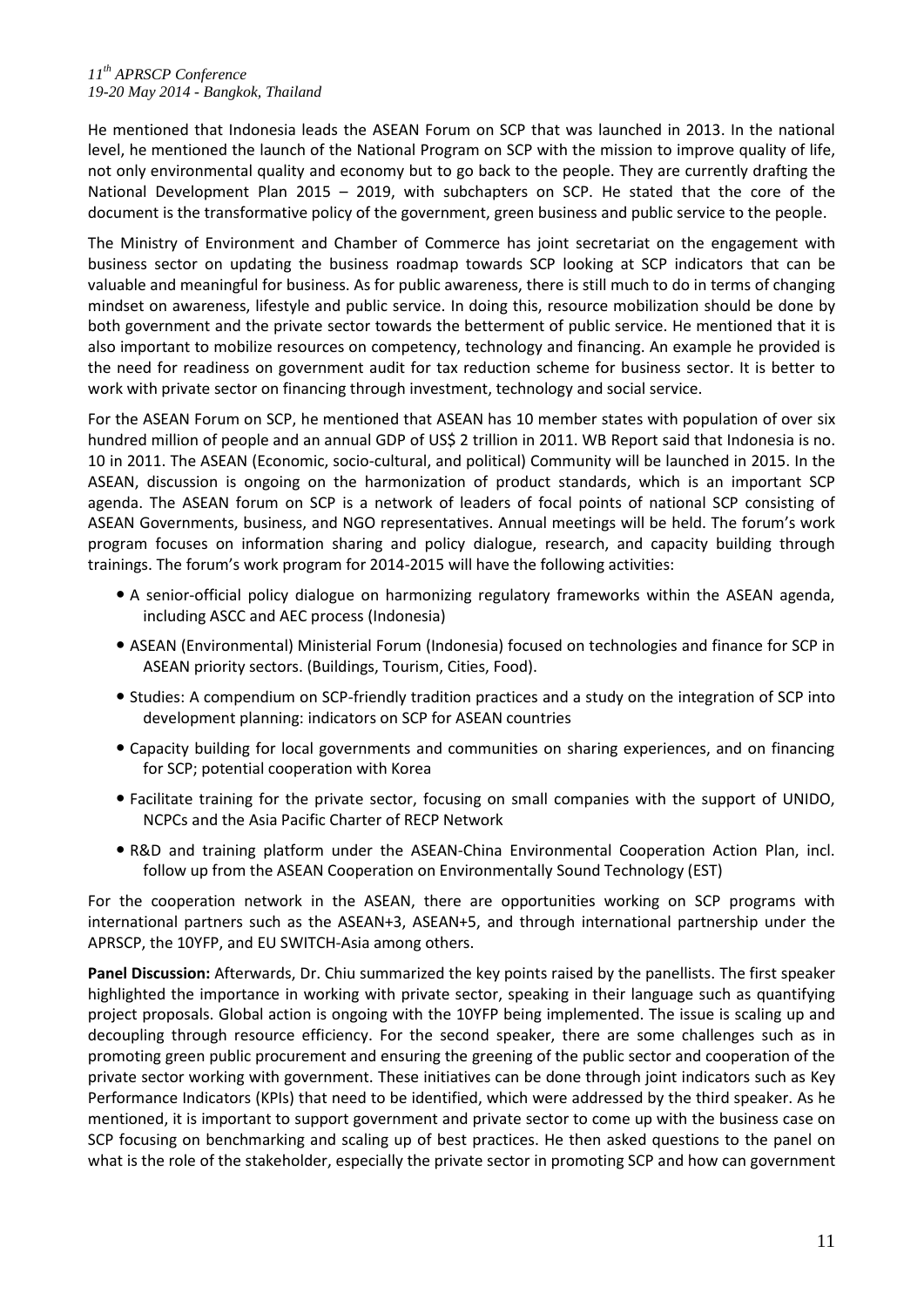and civil society support business sector. He also asked what is the entry point, how to do benchmarking and how to scale up towards regional collaboration.

Dr. Hoballah answered that private sector has to be involved towards cleaner production through the supply chain from manufacturing, processing, and distribution of products. Resource efficiency in the supply chain should be considered to create savings. By saving resources and money, funds can be used for other investments towards clean technology and so forth. But Government has to lead by example and one example is by practicing sustainable/green public procurement (SPP/GPP). With money saved, funds can be put in public service such as health. By leading by example, the business sector will follow. And in the regional level, this can be scaled up ensuring that there are resources with better prices and with savings. Dr. Chiu added that economy of scale is the focal scope in promoting this through GPP.

Dr. Simachaya highlighted the importance on implementing government regulations to ensure cleaner production of products in the business sector. Monitoring is also important in reducing waste and consumption. Life cycle assessment is important to support policy and for companies to be more efficient. Mr. Vongkusolkit highlighted the importance of extension services to promote sustainability, social welfare, and youth education to provide sufficient work force in agriculture. Mr. Wardojo mentioned the importance of convergence from the global level through the Rio+20, SDGs, and other UN initiatives with government and the society leaders teaming up for SCP implementation through joint planning, implementation, resource mobilization and monitoring and evaluation. He mentioned the SWITCH-Asia publication already compiling the business cases on SCP and suggested for this to be expanded by partners in the  $11<sup>th</sup>$  APRSCP.

# *b. Second Plenary Session*

# **Plenary Session 2: SCP Regional Program/ Activities to be implemented in the next 3 years toward SCP and Green Growth in line with the new 10YFP on SCP Roadmap on Implementing the 10YFP in the Asia and the Pacific Region**

The second plenary session discussed SCP Regional Program/Activities particularly the main outcomes and follow up of Rio+20 related to SCP such as identifying synergies and building cooperation to engage actively in the development and implementation of the 10YFP in the region.

**Mr. Rajan Gandhi,** APRSCP Board of Trustees, Chair of the Session, introduced the Speaker and Panelists and the objectives of the Session:

- Provide national, regional and global perspectives on where the Region stands in terms of scaling up SCP through public-private cooperation and partnerships.
- Review and better define the challenges and opportunities for SCP in Asia Pacific in light of the Rio+20 Outcomes such as the adoption of the 10YFP (Roadmap for Asia and the Pacific) as well as focusing on SCP in the ASEAN.
- Assess how SCP, Resource Efficiency and Green Economy can be best integrated into national planning and in the Sustainable Development Goals (SDGs) at the regional and national level.

**Keynote Address: Mr. Noer Adi Wardojo**, Deputy Minister for Standards and Technology Ministry of Environment, Indonesia/ Candidate Leader to the ASEAN Forum provided the keynote address on behalf of Dr. Henry Bastaman, Deputy Minister of Ministry of Environment Indonesia and Vice Chair of the UN 10YFP Board. He stated the mandate to work on SCP highlighting the adoption of the 10YFP in Rio+20. Mr. Wardojo then provided information and updates on the 10YFP, which is a global framework of action to enhance international cooperation to accelerate the shift towards SCP to achieve sustainable development by decoupling environmental and social impact from economic growth. The 10YFP will develop, replicate and scale up SCP and resource efficiency initiatives, at national and regional levels, by providing support for capacity building and technical and financial assistance to developing countries for this shift. As for the organizational structure, the board and the Inter-agency cooperation group, and secretariat are established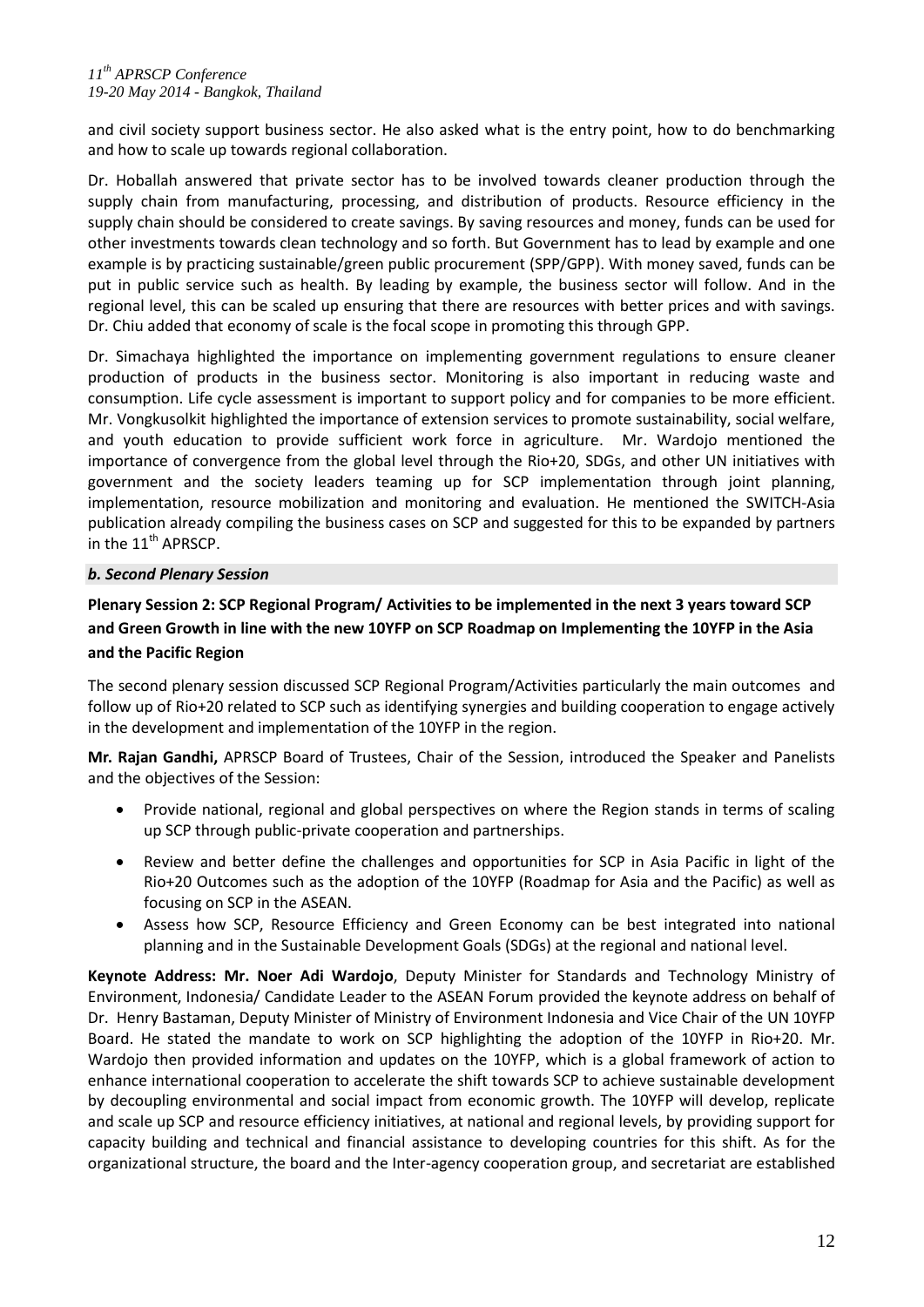and fully operational. The Trust fund, the National Focal points in 108 countries, Stakeholder focal points have already been established.

As for the 10YFP Programmes, the Sustainable Public Procurement Initiative has already been launched and an inclusive and new priority identified is sustainable food system. He then presented the Roadmap for Asia and the Pacific 2014-2015 of the 10YFP on SCP, which has been recently developed as one of the outputs of the First Asia-Pacific Regional Meeting on the 10YFP in November 2013 and was launched in March 2014 in Jakarta. The Asia Pacific region is the first in the world to develop such a roadmap under a multistakeholder process, complete with indicators and comprehensive outputs to mainstream SCP in different sectors such tourism, buildings and construction, public procurement, product sustainability information, lifestyles and education for sustainable consumption.

**Mr. Rajan Gandhi** then invited the panel members to discuss about the keynote presentation and to provide their views on key developments on public-private regional policies, initiatives and cooperation toward SCP and Green Growth in the Region and to propose their recommendations. He proposed specific questions for discussion:

- 1.What is the role of stakeholders particularly the business sector on promoting SCP and green growth?
- 2.What are the challenges and opportunities terms of engagement among stakeholders on scaling up SCP in the region?
- 3.How can the 10YFP Roadmap facilitate better engagement through partnerships among stakeholders?

**Dr. Stefanos Fotiou,** Senior Regional Coordinator on RE/SCP at UNEP Regional Office for Asia and the Pacific highlighted that one area to be discussed towards solutions in up scaling SCP is on fiscal measures. This requires change in the way economics work in the free market approach. A tool for change is to get the prices right on commodities to achieve SCP. He also mentioned the need to look at market-based instruments such as tax reforms to ensure that these are good incentives to initiate change that supports decoupling environmental degradation from economic growth. Dr. Fotiou also commented that hidden costs should be incorporated into pricing of a product.

Dr. Fotiou also mentioned the importance to address the increased consumption and resource use in the region through capacity building and networking among policy makers and stakeholders such as the private sector. He mentioned the importance of the 10YFP Roadmap for Asia and the Pacific where the region identified over 10 priorities, such as: national and regional indicators on SCP; eco-labels, Sustainable Public Procurement, sustainable consumption and eco-innovation for cleaner production. The roadmap focuses on the development of the five initial 10YFP programmes. He also mentioned the upcoming Summer School on SCP to be held this December 2014. The summer school would be overseen and governed by a curriculum board, bringing together the lead UN agencies, representatives of their networks and initiatives, and other knowledge and practice initiatives (including for example the International Resource Panel, the Global Green Growth Institute, and others, as appropriate). In supporting capacity building related to SCP, this Summer School will be an important collaborative contribution of UNEP, UNU-IAS, UNIDO and other partners to the implementation of the 10 Year Framework of Programmes on SCP.

**Mr. Sena Peiris**, President of the APRSCP Board of Trustees highlighted that SCP issues have advanced in various initiatives particularly in sustainable public procurement and in the use of SCP tools such as the lifecycle assessment, SCP Indicators and so forth. However, individual countries in the region are not ready especially as political will is needed for change to happen. Involvement of the business sector in current initiatives for SCP has yet to be explored further and there are a lot of opportunities for engagement as there are various initiatives involving the business sector engaging with policy makers and stakeholders, on greening the industries through resource efficient & cleaner production, involvement in SPP and ecolabeling, sustainable tourism and the use of SCP tools for cost effectiveness. There is also much work to be done in terms of awareness raising for behavioral change towards sustainable consumption and all stakeholders have to be involved stressing the importance of media to report on the communities' role to promote sustainability and success stories.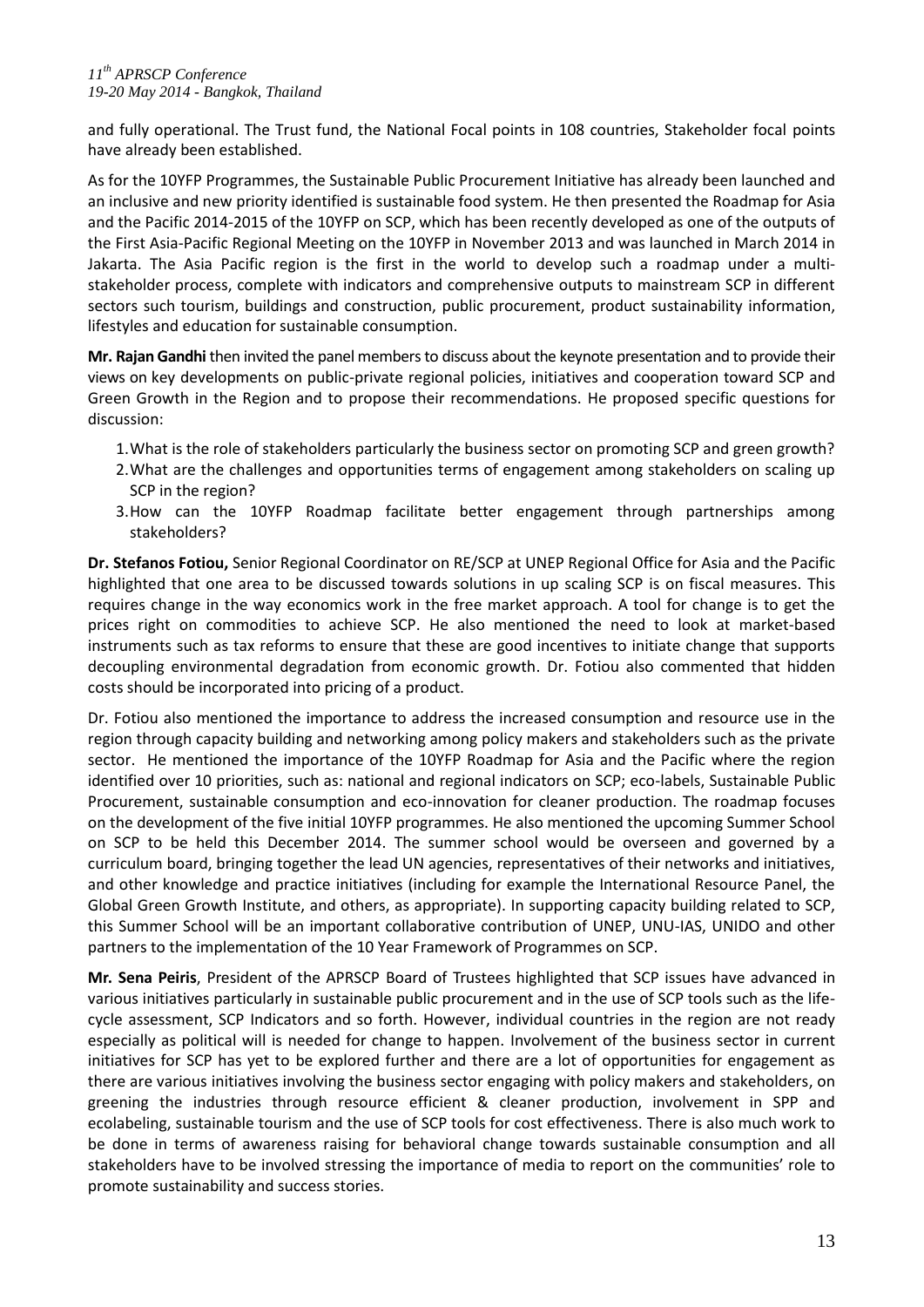**Mr. Jonathan Sanchez**, Vice President on Global Communications in Unilever Asia mentioned that Unilever's 3 year anniversary plan focuses on their commitment to put sustainable and equitable growth at the heart of its business model and not just on sustainable corporate responsibility. This has helped on increasing sales while reducing costs and risks. The more their products meet social needs and help people live sustainably, the more popular their brands become and the more growth they achieved. They were also able to lower their costs and reduce the risks to business through eco-efficient practices such as managing resources and reducing energy, water, materials and wastes. The savings produced are now being used to invest in sustainable innovation and brands.

Unilever's Sustainable Living Plan has set 3 big goals to be achieved by 2020: Help more than a billion people take action to improve their health and well-being; source 100% of agricultural raw materials sustainably; and halve the environmental footprint of its products across the value chain. He stated that to reach these goals and achieve large-scale change, Unilever believes even more collaboration is needed between companies, governments, NGOs and consumers. He stated the important to put more pressure on industries to do better. Mr. Sanchez added that it is important to build the market for sustainable products. Unilever highlighted the importance to get sustainable source of ingredients in their products and not pass the costs to consumers. He mentioned that the driver is the supply chain to decouple environmental degradation from economic growth and the importance of marketing to raise consumer awareness. It is important to lead by example and there is no time to waste.

**Prof. Donald Huisingh** from the Institute for a Secure and Sustainable Environment, University of Tennessee, USA and Editor-in-Chief of the Journal for Cleaner Production mentioned that the biggest barriers to change is ourselves as change has to happen through individuals. He highlighted the importance to transition to post fossil fuels use and requires a paradigm shift. He provided information on the Global Conference on Cleaner Production & Sustainable Consumption: Accelerating the Transition to Equitable Post Fossil – Carbon Societies to be held on November 1 – 4, 2015 at Sitges, Barcelona Spain, which Elsevier is hosting to celebrate more than two decades of the *Journal of Cleaner Production*. He invited the participants to participate and put forth recommendation of the  $11<sup>th</sup>$  APRSCP to catalyze dialogue among leaders from academia, industry, business, government, and non-governmental organizations, to make the transition to dematerialized and post-fossil carbon societies.

#### **3. Roundtable sessions**

There were five Roundtable Sessions focusing on selected priority areas on SCP. Each Roundtable had four sessions where speakers (resource experts and country representatives) presented on the selected topics followed by interactive discussions and insights from participants, including presentations of submitted technical scientific papers with latest research findings and best practices on technology, management, and policy on SCP. The session discussed and consolidated the following:

- Progress achieved and initiatives, programs on SCP including related initiatives focusing on green economy/growth in the Asia and the Pacific region.
- Challenges on scaling up the use of SCP strategies, tools and approaches and identify gaps in terms of technical and/or financial support, capacity building, research or policy support on SCP methodologies and tools.
- Identification of new challenges and opportunities to scale up SCP policies and implementation and exploring areas for further cooperation under regional initiatives, such as the 10YFP, the ASEAN forum on SCP, and the Sustainable Development Goals.
- Recommendation of regional programmes/activities for research, communication, capacity building, financing and monitoring and evaluation to scale up the best practices and initiatives in SCP priority areas.

**a. Roundtable 1: SCP in planning and implementation**

**RTD1a: Bringing SCP to the SDGs – for government and international cooperation**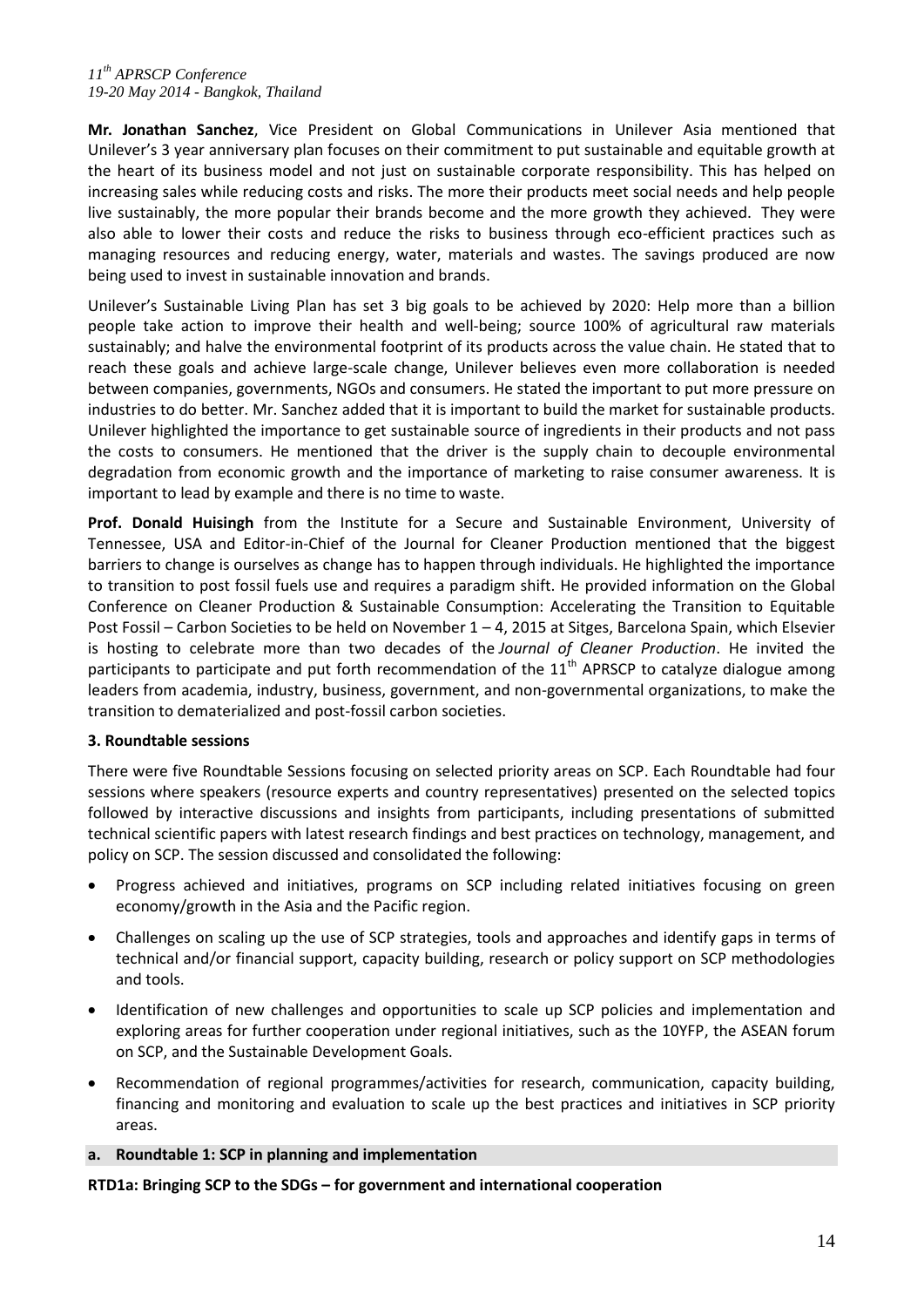Moderator: Mr. Noer Adi Wardojo, APRSCP Board of Trustees

Rapporteur: Local Organizing Team (Janet Salem, UNEP)

## **Objectives**:

- To identify decoupling and resource management issues that are most relevant to the Post-2015/SDG process;
- To discuss the use of material resource and decoupling targets and to contribute towards the SDGs indicators in the region;
- To assess how SCP, Resource Efficiency and Green Economy can be best integrated into national planning and in the Sustainable Development Goals (SDGs) at the regional and national level.

# **Speakers:**

**Dr. Arab Hoballah,** Chief of the SCP Branch, Division of Technology, Industry and Economics, UNEP gave an overview on SCP being in the forefront on sustainable development from the Earth Summit in 1992 to the Rio+20 in 2012. Particularly, Rio+20 had put green economy (GE) in the context of sustainable development and poverty eradication. SCP and GE are integrated and interlinked solutions through resource efficiency, production practices, lifestyles/consumption patterns, and education/training, cross-sectoral cooperation and business models. This has set the stage for SCP and sustainable management of natural resources and ecosystems in the Sustainable Development Goals. He presented the basis for possible SCP Targets & Indicators such as review of commitments in MEAs, international and regional frameworks, past work on SCP and resource efficiency indicators, information on scientific data sets and costs/efforts required to apply SCP targets and indicators, aiming to integrate social, economic and environmental objectives, and grouped under OWG "focus areas", responding to Member States' expressed concerns/needs.

He mentioned the various discussion papers that contribute to the debate including the Issue Brief on SCP, including Chemicals and Waste; UNEP-International Resource Panel (IRP) Discussion paper on SDGs, Managing and conserving the Natural Resources base for Sustained Economic and Social Development, by Development Alternatives, Jan2014; and the UNEP's discussion paper on: "Sustainable Consumption and Production (SCP) Targets and Indicators"; by IISD and CSIRO, May 2014. The SCP targets and indicators provide a strong scientific base that is consistent with multilateral agreements, processes and requests from member states; and which is also enhancing resource efficiency, maintaining life support systems, and contributing to poverty eradication. The UNEP/IRP Paper highlighted the need to ensure that natural resource use and decoupling are incorporated into Sustainable Development Goals/targets/ indicators and recommended a possible separate goal for Decoupling/Resource Efficiency.

He provided updates in the last Open working Group on SDGs where there was a large consensus among delegates for a SCP Stand Alone Goal. Lastly, he mentioned the opportunities in the 10YFP as a means of implementation for the SDGs; therefore need to be adequately resourced if to effectively contribute to and deliver SCP at Regional and National levels. There are also opportunities for strengthening linkage between SCP and SDGs in the UN Environment Assembly, Ecosoc and the High-level Political Forum on SD.

**Dr. Magnus Bengtsson** Principal Policy Researcher from IGES mentioned that SCP is highlighted in the SDGs' overarching objectives and basic principles and SCP in not just a responsibility of the few but an important agenda and a major challenge for all. He also highlighted that SCP is beyond efficiency with sustainable consumption looking also at equity by expanding consumption opportunities, especially for low-income groups and working against consumerism and promoting sufficiency.

He then provided the advantages and disadvantages of SCP as a Stand-alone Goal and SCP Integrated in Other Goals. As for looking at SCP in the SDGs, he provided the best scenario as SCP represented both as a stand-alone goal and integrated in other relevant goals through well-selected and ambitious targets. The worst scenario is that there is no stand-alone goal on SCP and SCP targets under other goals get watered down to a few "low-hanging fruits" on eco-efficiency and green products/ consumerism. 10YFP and SDGs are two complementary global frameworks. He posed questions of importance on linking SCP with SDGs: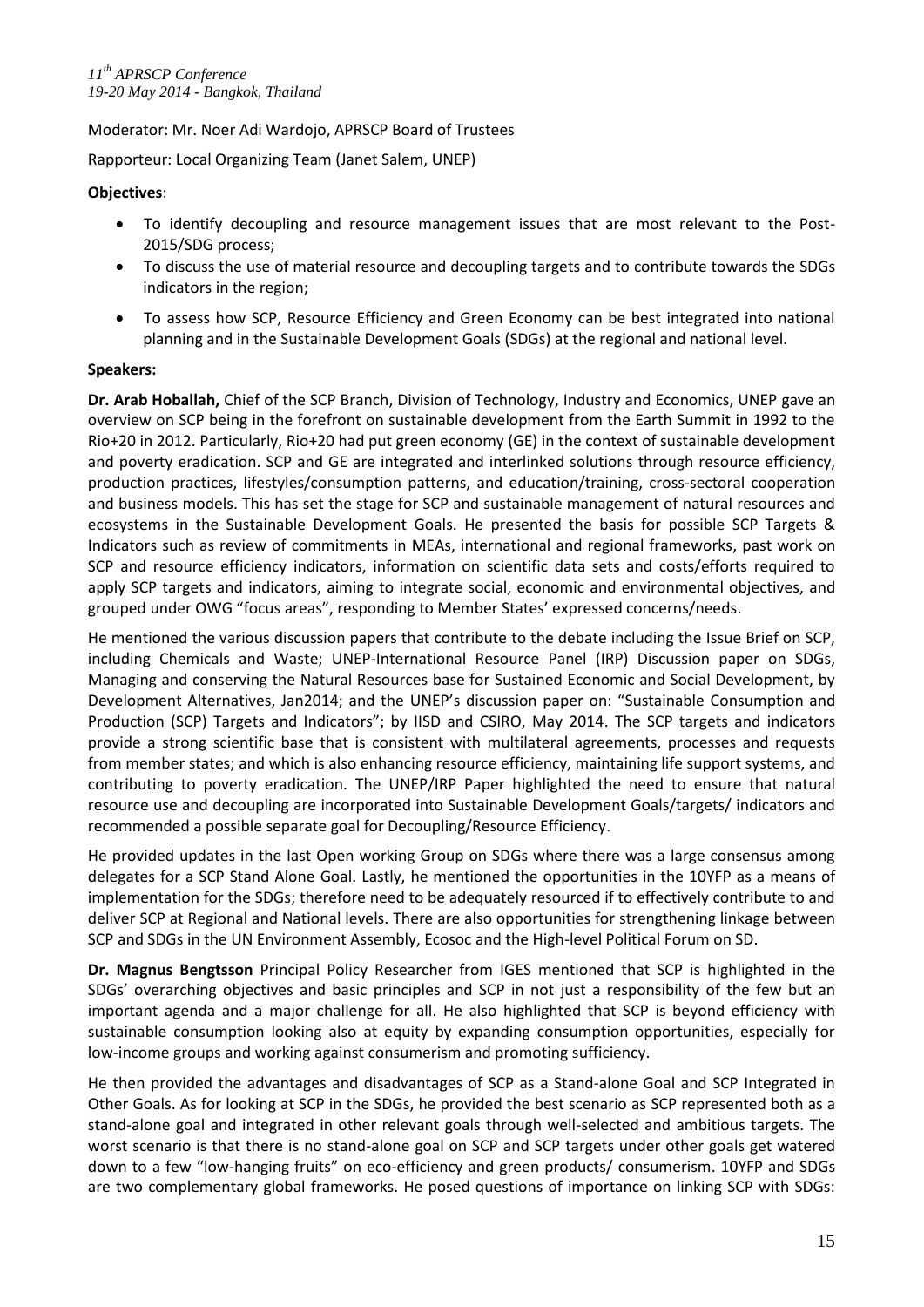How can the 10YFP contribute to implementing the SDGs and how can the SDGs help give focus and direction to the 10YFP?; How to make the two frameworks mutually supportive? On implementing the SDGs, he asked key questions for discussions: How to integrate SCP into the mainstream of governments' policy making? How can we set goals and targets that can engage powerful ministries in a shift to SCP?; and How can we avoid that SCP gets watered down mainly to the promotion of green products/consumerism?.

**Dr. Porametee Vimolsiri,** Deputy Secretary General, Office of the National Economic and Social Development Board (NESDB) of Thailand presented the NESDB's strategy on SCP and highlighting the seven groups of indicators link to SCP. He mentioned that their strategy is based on existing Policies and Plan related to SCP under Sustainable agriculture, Sustainable production through green industry, sustainable energy, sustainable transport, and sustainable tourism. Particular mention was on zero-waste management (urban city, agriculture, tourism, and industry) as a priority. As for transforming SCP to SDGs, the focus areas he identified as entry points are as follows:

- Sustainable consumption & production:
	- Producers change to environmental-friendly production process
	- Consumers make the right choice on green products & services
- Green public procurement
- Green building; Green City
- Green infrastructure: shifting traveling mode from road to rail
- Equitable right in access & use of natural resources
- Encourage sustainable use of natural capital
- Provide legal incentives for investment promotion
- Use of tax and fiscal measures in environmental mgt.
- CSR in private sector

#### **Summary of Discussion:**

The discussion focused on SCP work and opportunities for collaboration in support of national and regional discussions on SDGs in the Asia Pacific Region. The focus of discussion was on Indicators as one of the SCP tools to help policy makers and the public, to a degree, make decisions and actions based on information and evidence amidst the challenges faced in the context of globalisation and global environmental change. Therefore, there is an opportunity to look at new indicators in relation to the SDGs that are needed to supplement the current economic indicators and inform society about the challenges, options and pathways to success in the domains of sustainable consumption and production (SCP), resource efficiency (RE) and the green economy (GE).

#### **RTD1b: The business and poverty eradication cases for SCP**

Moderator and Speaker: Ms. Laksmi Dhewanthi, APRSCP Board of Trustees

Rapporteur: Local Organizing Team (**Trakarn**, MU)

#### **Objectives:**

- To provide an in-depth dialogue on translating sustainable resource management and resource efficiency into a strategy for poverty eradication and sustained and equitable economic growth in the SDGs;
- Presentation of ongoing regional/national initiatives/programs showcasing practical measures and actions focusing on the business and poverty eradication cases through SCP;
- Recommendations on scaling up SCP best practices and initiatives through partnership and collaboration that contributes to poverty eradication at the same time supporting sustainability efforts in the region.

#### **Presentations of Speakers**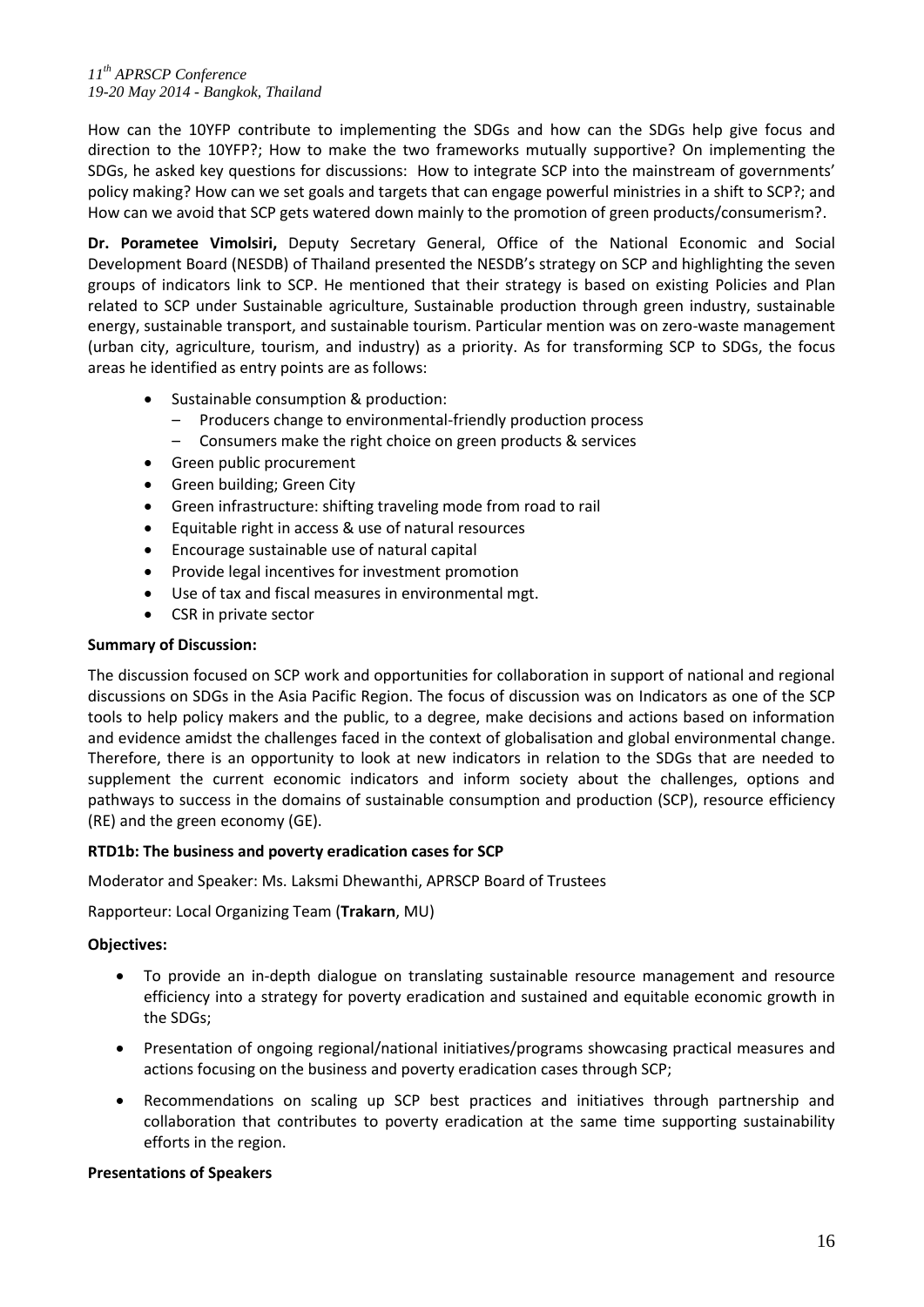**Mr. George Varughese,** President of Development Alternatives, India presented SCP and the business opportunities for poverty eradication. He highlighted the importance of SCP and the contradicting global scenario where affluence and poverty are side by side. He mentioned the various ways on what can be done to address this such as adopting lifestyle changes among the rich and middle class and also creating opportunities for the poor through inclusive growth, which is a people driven approach and is measured in livelihood security. He further explained that this can be done through the Opportunity Triad with SCP targeting 30% less materials, waste utilised and less energy use; poverty eradication targeting 3-% more jobs and income; and business/enterprise that is financially viable and provides 30% more contribution to local economy. He further explained the three strands of opportunities.

*Natural Resource Management* looking at food security through climate adaptation (wadi) and enhancing agricultural production and productivity by managing land use and availability of arable land, improving irrigation systems and practices and improving farming practices and cropping patterns, and improving Accessibility to available food. Climate change resilience and disaster risk preparedness and management have to also be considered. Water scarcity will likely increase due to high population growth; coupled with growth of irrigation, industrialisation & urbanization. Effective policies and implementation mechanisms with technologies and incentives are needed for trans-boundary basin management, ground water use, and water as a right and yet priced through participatory approaches (enterprise/community based) for drinking water and sanitation and farmer managed irrigation systems.

*Basic Infrastructure and Facilities.* He mentioned the various opportunities for livelihood in building and construction such as walling using compressed Earth Blocks, micro concrete roofing, Roofing Channels, Vertical Shaft Brick Kiln; Rural (renewable) Energy; and Rural Communication Services. *Livelihood Enterprises* look at innovation that delivers business solutions on a large scale so that billions of people can work their way out of poverty. This is being done through Farm Based Enterprises, Off-farm Waste to Wealth Enterprises and Literacy to Livelihoods. For this to happen, there is a need to foster Regional Cooperation with essential foundations in place such as community awareness and mobilization in the local level that provides training, capacity building, and entrepreneurship development. An essential foundation is the support system through partnerships reaching the government, tapping the innovativeness of Academia and the efficiency of Industry, bringing in the objectives of NGOs and providing access to information and participation of the Community.

**Ms. Joyce Lee** from UNDP- UNEP Poverty – Environment Initiative (PEI) presented the key components of poverty-environmental mainstreaming and the country-led efforts supported under the Initiative. Ms. Lee stated that the poor often are most dependent on the environment and ecosystem services for their livelihoods and are most vulnerable to changes through environmental degradation. Excessive exploitation of natural resources and increasing pressure to the environment can exacerbate poverty.

That is why the Poverty – Environment Initiative (PEI) was launched to contribute to poverty reduction and improved livelihoods of communities through better and more efficient natural resource use and management. The approach of the PEI is to ensure pro-poor and gender-responsive natural resource management objectives are embedded in economic decision- making (policy-making processes) by mainstreaming pro-poor environment management into national, sector, sub-national planning, budgeting, implementation and monitoring processes. Nine countries in Asia Pacific are part of the PEI: Bangladesh, Bhutan, Indonesia, Lao PDR, Mongolia, Myanmar, Nepal, Philippines, and Thailand. PEI provides services through research and analysis; technical input into policies, plans and budgets; capacity development (training, sensitization workshops). The entry points for support are the following: promoting quality investments, climate financial framework and environment expenditure reviews, improve local governance.

In these participating countries, projects have been or currently being conducted working with stakeholders focusing on policy and institutional changes (long term planning and budgeting processes and legal frameworks) at both national and local level. The PEI still has to face remaining challenges such as providing more focus needed on gender-responsive natural resource management, linking PE mainstreamed policies with SCP practice on the ground, knowing the best practices of how SCP can work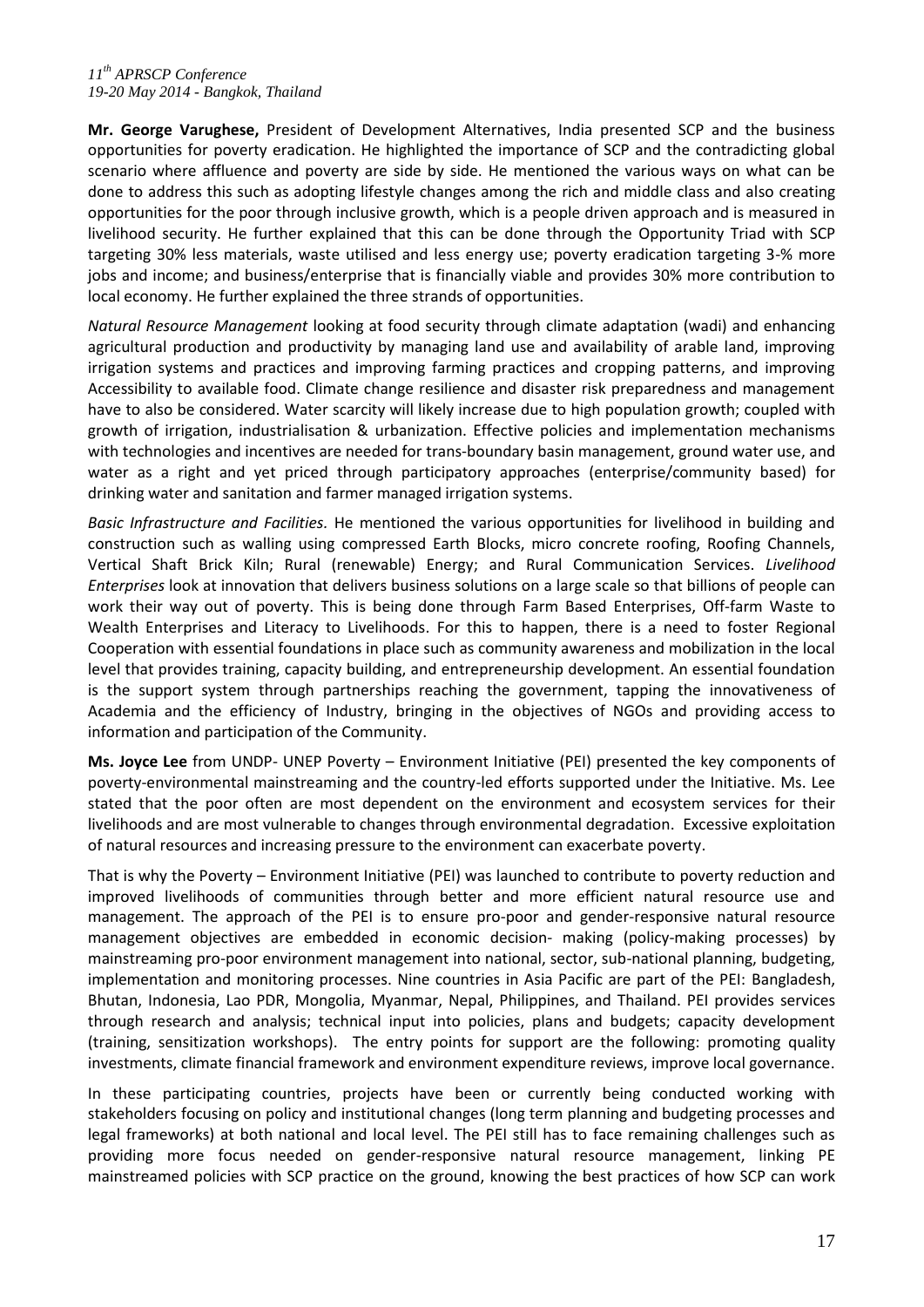for poor and marginalized people to influence policy, planning/budgeting processes, and how to track impact on implementation of policies and plans and allocation/use of budgets.

**Mr. Yodphot Wongrukmit,** Senior Executive Vice President Corporate Administration and Information Technology from the Bangchak Petroleum Public Company Ltd Thailand provided a presentation on the company's public private best practices and initiatives that contributes to poverty eradication with partnership with government and stakeholders. He said that renewable energy is secured energy and provided a roadmap of the company's renewable energy development. Bangchak Petroleum PLC operates more than 1,000 service stations under the trademark and has grown its businesses to new ones both related and unrelated to its current business.

He explained their Sustainable Rural Economic Development Project: The Community Service Station aims to contribute to a better quality of life for Thais. The Center provides a learning center that supports agricultural cooperatives and supports the selling of community products and promotional gifts as additional income of cooperatives. It provides the venue to sell agricultural goods for a better price. These centers support farmers in providing cheaper oil for agricultural use creating savings. They also provide retail of gasohol and biodiesel.

The company hopes that it benefits the country by providing savings in agriculture, energy security, pollution reduction, improved health with environmental restoration, strengthen rural communities, and reduce pressure on urbanization. Community service station has been sustainably successful up to the present and able to bring benefit to over 1 million household or 4 million people throughout the country, playing a part in developing and strengthening the community.

# **Summary of discussion:**

The Session addressed some widely held misunderstandings, including that there is a conflict between SCP and poverty alleviation. SCP is a critical element of poverty reduction that needs to be part of a holistic poverty alleviation policy. SCP calls for different growth paths, not curtailed growth. Aspirations for a better quality of life by the poor can also be met; consumption need not be restrained, but merely channelled into more sustainable goods and services.

# *Key points discussed:*

- SCP is always a critical element of poverty eradication.
- SCP calls for different growth paths, not curtailed growth. Aspiration for a better quality of life by the poor can also be met. Consumption needs not to be restrained but merely channeled into more sustainable goods and services. SCP cannot be successful without *INCLUSIVE* green economy & natural resource management.
- Partnerships for creating shared values are the most important point for successful implementation.

#### *Challenges:*

- More focus needed on pro-poor and gender-responsive natural resource management.
- Linking poverty eradication mainstreamed policies with SCP practice on the ground.
- Best practice of how SCP can work for poor and marginalized people to influence policy, planning/budgeting processes.
- Track impact on implementation of policies and plans and allocation/use of budgets.

#### *Solutions:*

- Build community awareness; education and literacy to Livelihoods; support training and capacity building; strengthen partnerships; mobilize financial resources; and establish information exchange platforms are among the essential foundations of creating opportunities for the poor.
- Linking the policy and programs with SCP practices on the ground is a must. SCP is a multi-disciplinary approach in paving a path for the future we want which requires multi-stakeholder engagement and participation at all levels.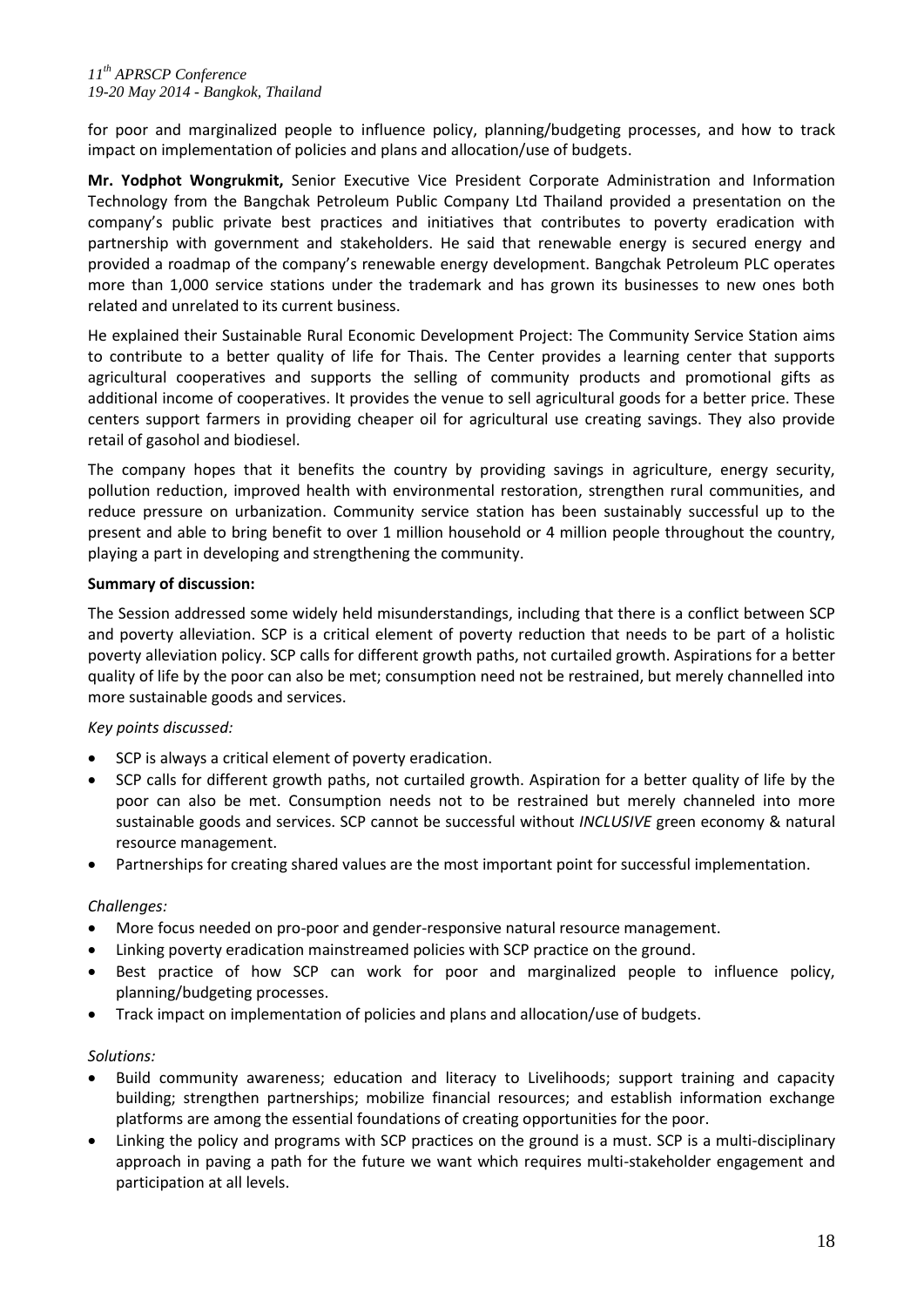## **RTD1c: Life-Cycle Thinking and SystemsApproachfor SCP:Achievements, Challenges, and Prospects**

Moderator: **Dr. Thumrongrut Mungcharoen**, APRSCP Board of Trustees

**Rapporteur:** Local Organizing Team (**Dr. Shabbir**, JGSEE)

**Objectives** of the RTD is to contribute to develop a common understanding among policy makers and stakeholders in developing countries in Asia on LCT/ LCI/ LCA together with applications and systems approach, as a tool to assess and reduce environmental footprints towards SCP and related initiatives.

**Expected Outcome** is a concrete proposal for policy makers and different stakeholders on how to promote the adoption and integration of LCT/ LCI/ LCA as a contribution to a resource efficient and green economy, as well as the dissemination of this systematic approach on SCP.

#### **Speakers:**

**Dr. Llorenç Milà Canals**, Programme Officer at DTIE, UNEP presented on the "Mainstreaming of Life Cycle Approaches for SCP." He went over some of the past accomplishments of the Life Cycle Initiative and the current focus areas. He mentioned that Life Cycle is often referred to as value chain, which are mostly the same but are different in terms of the actors considered. In LCA, the focus is on those actors who physically handle the product along the various stages from raw materials to waste management. All these inputs and outputs are quantified, from all life cycle stages, and the potential related environmental impacts at different levels of modeling. Performing an LCA focuses on the total cost of a product but quantifies environmental impacts instead of monetary cost.

Used more broadly, LCA and life cycle approaches are very useful in informing environmental policies for SCP. In all these basic applications, LCA also avoids unintended trade-offs or burden shifting. The life cycle approaches and LCA are used in the following: Ecodesign, eco-innovation: focus on key opportunities, Energy efficiency, Sustainable Buildings and Construction, Ecolabels and other sustainability consumer information, Sustainability Reporting, Sustainable Public Procurement among others. He then provided examples such as the the European Commission's Energy-using Products Directive, a regulation that requires electronic products to carry an energy label. The Directive has driven competition among producers to reduce the energy use of their products and the most energy-intensive products have disappeared from the market. He also mentioned examples of using LCA in the building sector using ecolabels.

He mentioned the UNEP/SETAC Global Partnership on Life Cycle Approaches for Sustainability which aims to enable the global use of credible life cycle knowledge in order to facilitate identification and implementation of improvement policies and practices for promoting and delivering RE and SCP. The intergovernmental work on LCA cooperation also laid out the foundation for international collaboration on LCA database interoperability. Through UNEP, particularly as the Secretariat of UN's 10YFP, there can be more focus on implementation to leverage the LCA expertise of the Life Cycle Initiative for the benefits of mainstreaming SCP. Currently approved 10YFP programmes already consider several LC approaches. In some cases formal links with Life Cycle Initiative activities are already in place. The expertise and activities within the LC Initiative are also leveraged in UNEP Initiatives with the private sector, such as the ecoinnovation project and in relation to sustainability reporting. As conclusion, Dr. Canals mentioned that Life Cycle Thinking is essential for SCP. It is important to avoid unintended trade-offs and there should be more effort and investment in this. He sees challenges and opportunities on embedding SCP/LCT in SDG and in database development and interoperability.

**Mr. Marc-Andree Wolf,** Maki Consulting, Germany provided the current status of National Life Cycle Inventory (LCI) databases and how this has been the foundation for effective and efficient decision and monitoring support to industry and governments. He stated that a National LCA database provides a relevant number of methodologically and technically/IT-wise consistent data sets that sufficiently represent the national production situation, that have a sufficient overall quality to be used for reliable LCA studies, that are actually used for one or more relevant LCA applications in industry or government, that are recognized by the national government and industry to provide the best available data for the country it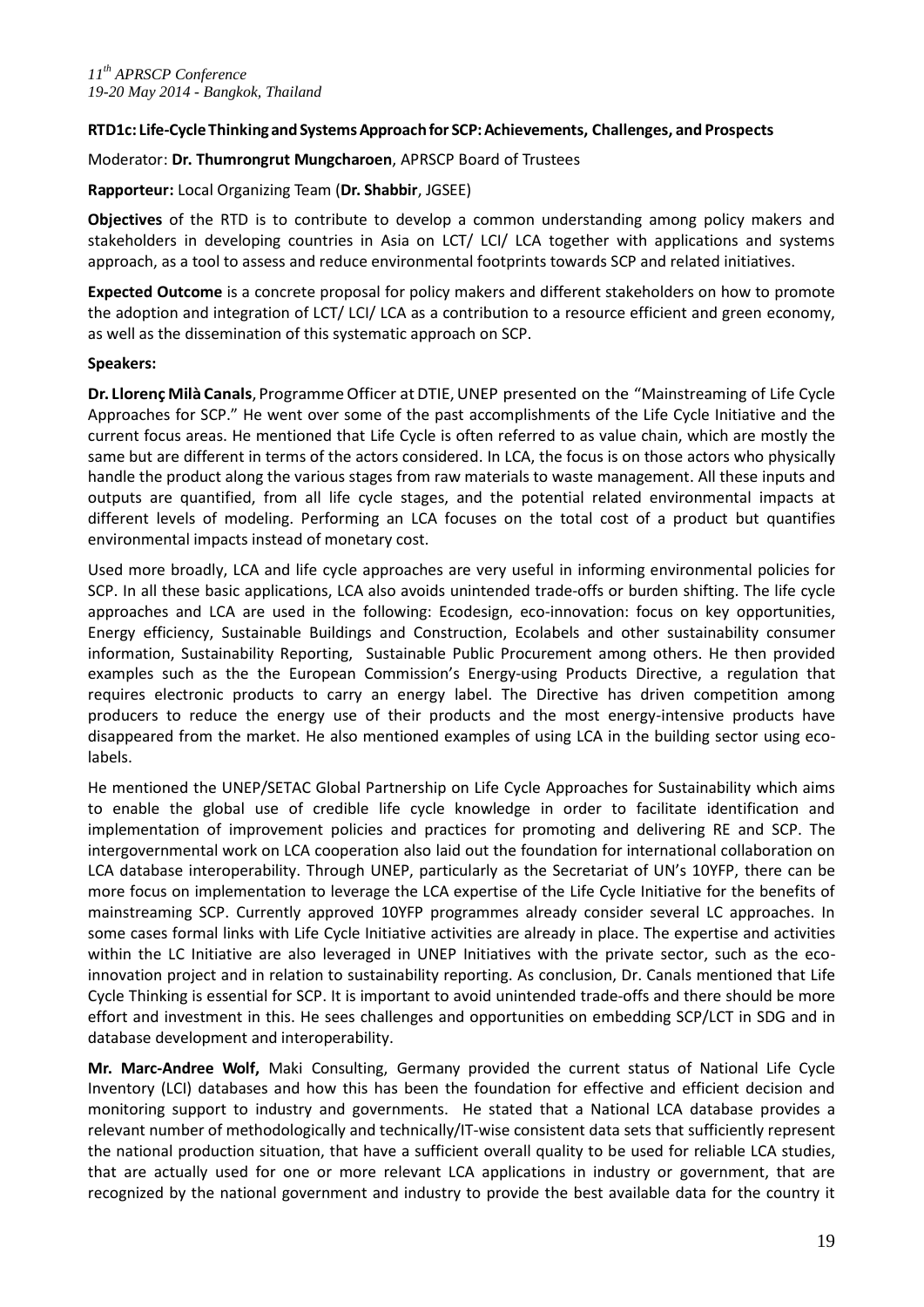represents (compared to alternative data sources), and that are maintained and updated beyond the initial database establishment.

He stated some key factors for successful national databases: having a dedicated demand to ensure that these databases are used; rules to ensure consistency within the database considering the various roles of government, industry and reviewers, also with key trade partners (full inter operability); avoiding dependency on one or few actors, or on political decisions that may change at every legislature; key to continually build up the expertise in government and industry to use the database; ensuring efficient online access mechanisms. He mentioned that there is a limited availability of LCI background data due to the key limitation of LCA-based policies, especially in countries with less LCA experience. From a survey on National LCA databases, there are close to 20 National LCA databases world-wide in support of national policy and industry.

He mentioned that product supply-chains are globally connected that is why LCI data from worldwide supply-chains is needed. Data interoperability is one key problem to overcome. Main technical issues he mentioned are elementary flows and data format. There is a need for the following: international agreement on LCA methods, minimum review requirements, and documentation to be reached for mutual data recognition. The Environmental Footprint (PEF/OEF) and ILCD developments in Europe can serve as technical basis / starting point. As conclusions and recommendations, he mentioned that the use of LCA is a valuable tool for steering and monitoring SCP in policy and/or private instruments. If life cycle data availability & quality is issued in the country, it is important to develop a successful national database. It is also important to ensure interoperability of National data sets with databases from key trade-partners.

**Prof. Shabbir Gheewala,** Professor and Head of the Life Cycle Sustainability Assessment Lab, The Joint Graduate School of Energy and Environment, King Mongkut's University of Technology Thonburi, Bangkok, Thailand highlighted the main activities that have mainstreamed LCA in Thailand. Specific promotion of LCA in agri-food sector is a key focus in the region. He mentioned the various LCA- based labels in Thailand and the Thai National LCI Database on infrastructure, recycle and waste management, building and construction, materials, and industrial materials in agriculture. He also mentioned that there are many LCA studies in Thailand focusing on the following topics: aquaculture, biofuels, conventional energy, and carbon and water footprint among others. He mentioned the 3 year capacity building project focusing on Food, Fuel and Climate Change: Network for LCA and Policy Research. He mentioned that there is currently a big effort to build capacity on LCA through a 3 year project promoting PhD and MSc level students.

He also provided information on the LCA Agri-food Asia network which aims to expand LCA applications in the agri-food sector at the regional level, collaborate in R&D on LCA in the agri-food sector at the regional level, and develop an "Asian Food Database". On feedback from LCA/CF activities, some achievements he mentioned are the following: increased market opportunities and competitiveness, readiness for future related regulations, and reducing emissions and improving efficiency. He mentioned the challenges that Thailand still faces on LCA particularly the absence of technical capacity especially in small enterprises, the National LCI database that is still under developed, more information on LCA and success stories needed to initiate a change in mindset, use of LCA in harmonization and trade issues, and use of LCA for carbon offsetting.

# **Summary:**

This session provided an overview of the current status and expected evolution of Life Cycle Thinking (LCT) as a system approach contribution to a resource efficient and green economy, as well as the dissemination of Life Cycle Inventory (LCI) Data and Life Cycle Assessment (LCA) on Sustainable Consumption and Production (SCP). The discussion also contributed to providing an understanding of their applicability in the Asia Pacific. The session discussed and consolidated experiences on best practice, programs, initiatives and lessons learned on LCA and related projects in Asia and the Pacific region. The challenges and solutions mentioned are as follows:

• Meeting a dedicated demand in database development and interoperability in policy and industry and having an International Agreement on LCA methods, consistent documentation, and mutual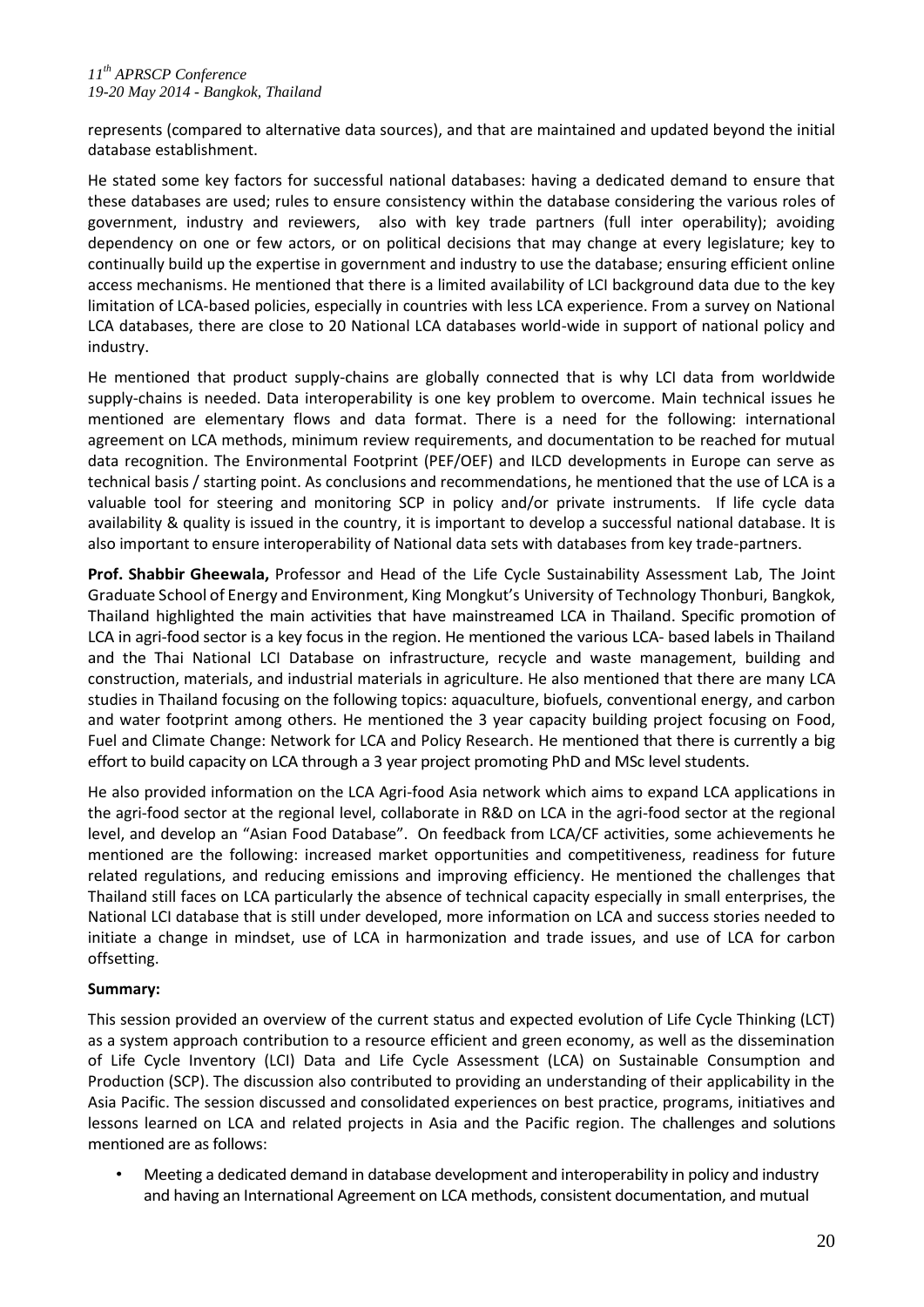data recognition.

- Integrating life cycle thinking into SDGs with LCA as a tool for steering and monitoring SCP.
- "LCA is complex" but what is important is to know what LCA can do and build capacity to use it. LCA software is also expensive but open LCA tools are available.
- Involving/engaging supply chain is not so easy but an avenue is greening the supply chain.

# *Key points discussed are the following:*

- Life cycle approach is one of the key foundations for SCP to identify environmental "hotspots", avoid unintended trade-offs. LCA underpins SCP.
- Main advantages of national databases particularly for environmental labeling and GPP.
- Data should be shared for mutual benefits with private sector involvement.
- There is a need for more proposals for policy makers/stakeholders in terms of capacity building.

# **RTD1d: Technical paper presentation (SCP focusing on Energy,GHGs, LCA,Green industry)**

**Chair: Prof.Shabbir Gheewala,** The Joint Graduate School of Energy and Environment, King Mongkut's University of Technology Thonburi, Bangkok, Thailand (JGSEE/KMUTT)

The Technical papers were presented (See  $11<sup>th</sup>$  APRSCP Conference package for synopsis):

- 1. *The Cost Benefit of Energy Management and Greenhouse Gas Mitigation for Payap University Dormitory* by Dilok Kiatlertnaphaa, Natanee Vorayosa, Nat Vorayosa
- 2. *Factors Influencing Carbon Footprint Labeling in Rubber Products in Sri Lanka* by Sampath Prasanna Dayaratne, Samadhi Wickremathillake, and Kennedy D. Gunawardena.
- 3. *Life Cycle Analysis of S2 Clay Roofing Tile* by K.A.B.N Kuruppuarachchi, R.K. Ihalawatta, A.K. Kulatunga
- 4. *Adaptation to Climatic and Non-climatic Food Insecurity: Empirical Study on Poor and Low-income Household in Malaysia* by Md. Mahmudul Alama, Chamhuri Siwar, Abdul Hamid Jaafar, Basri Abdul Talib
- 5. *Mapping Sustainable Procurement Practices in the Asia-Pacific & Strategy for Future* by Sanjay Kumar
- 6. *Green Industry Certification Scheme for Sustainable Consumption and Production Practice: Lessons Learnt from Thailand* by Rattanawan Mungkung, Singh Intrachooto, and Tananon Nuchanert
- 7. *The use of carbon footprint evaluation to reduce GHGs emission and energy consumption in plan wooden toy* by Phumpradab Kamalaporn, Singrattanapan Pornnalat, Samneangngam Jantima, and Annanon Kittinan
- 8. *Urban Residential Energy Consumption and Human Behavior in Seven Chinese Cities* by Shengyuan Zhang, Jimin Zhao and Yi Jiang

# **b. Roundtable 2: Mainstreaming SCP in priority sectors**

**RTD2a: Sustainable Agriculture and food systems (1st session)**

**Moderator: Mr. Bob Pagan**, APRSCP Board of Trustees

**Rapporteur:** Local Organizing Team (**Dr. Rattanawan Mungkung**, KU)

**Objectives**: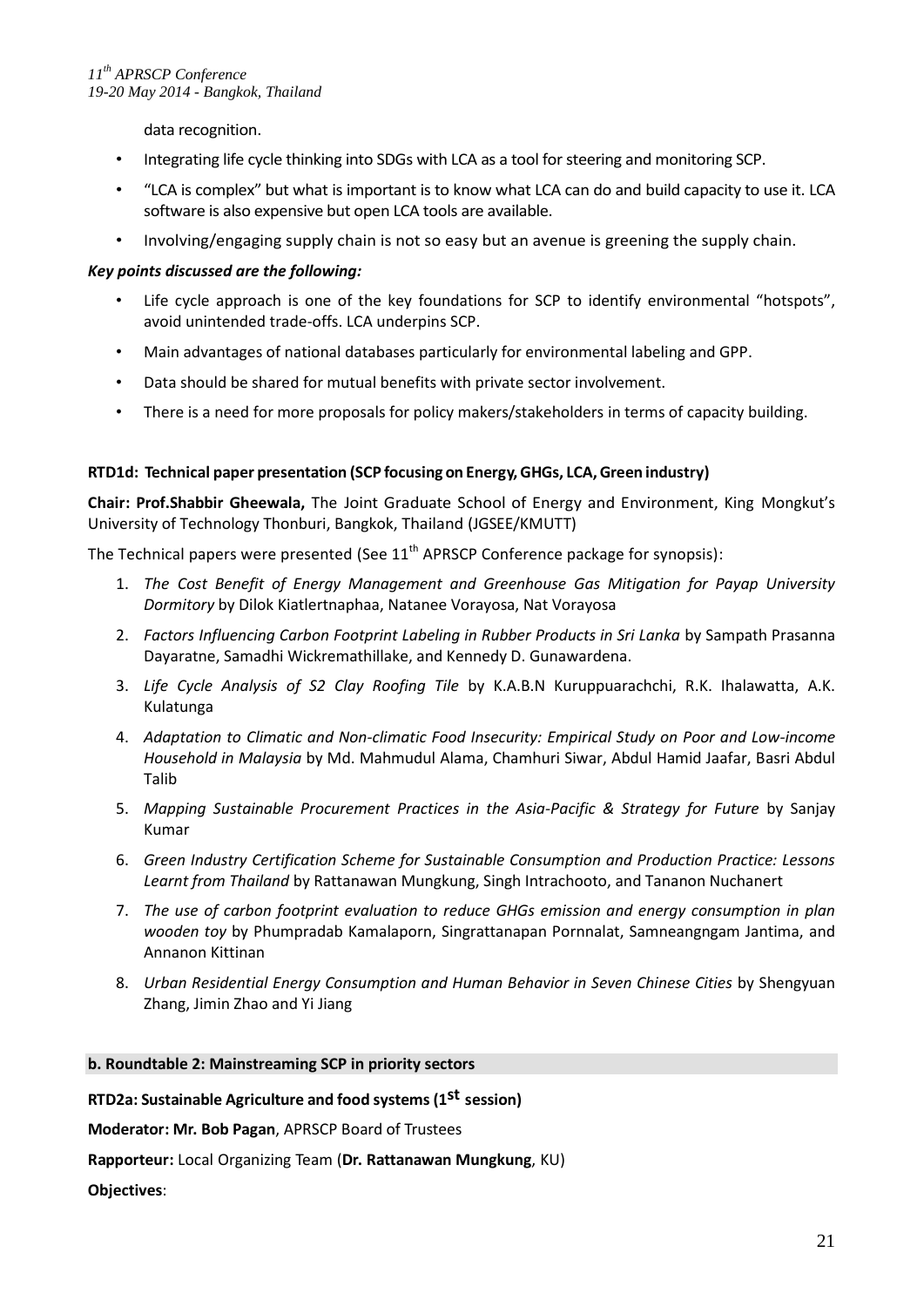- To discuss ongoing regional/national and local initiatives/programs showcasing practical measures and actions focusing on sustainable agriculture and food systems in the Region;
- To discuss and identify key recommendations on scaling up SCP best practices and initiatives on sustainable agriculture and food systems through partnership and collaboration among stakeholders;
- To recommend key policies and actions that can be done in the Region that can be supported under the 10YFP on Sustainable Food Systems.

## **Speakers:**

**Ms. Rosa Rolle**, Ph.D, Senior Agro-Industries and Post-harvest Office of the FAO Regional Office for Asia and the Pacific presented on the **FAO/UNEP Sustainable Food Systems Program (SFSP) and Linkages to FAO's Work in Asia.** The SFSP was established in 2011, with the support of the Government of Switzerland, with the aim of improving resource use efficiency and reducing the pollution intensity of food systems, from production to consumption, while addressing issues of food and nutrition security. The programme brings together a broad coalition of concerned stakeholders, including governments, food and fish producers, agro-industry, retailers and consumers. She mentioned some activities under SFSP such as workshops during the World Food day, and on various topics such as on voluntary standards for sustainable food systems, save food campaigns, and activities to develop networking and partnerships.

Case Studies are then presented focusing on Asian SMEs for sustainable agriculture and food systems. **Mr. Le Xuan Thinh**, Vietnam Cleaner Production Centre presented the Project on **"Establishing a Sustainable Pangasius Supply Chain in Vietnam."** The project targets pangasius producing and processing SMEs, as well as feed producers and small independent production SMEs to implement cleaner production practices. Furthermore, the project will promote Aquaculture Stewardship Council certification for sustainable SMEs, thereby creating a market pull for sustainable pangasius products.

**Mr. Jokin Garatea**, Project Coordinator, Gaia Spain presented the project on **"Sustainable Production and Consumption Models and Certification Toolsin Chinese Food Supply Chain."** The project addresses SMEs from the food supply chain in Sichuan, Henan and Qinghai provinces, promoting tools and methodologies to ensure cleaner production principles are integrated into their production processes. To promote and pursue sustainable consumption in the food sector, a certification and eco-labelling approach aims to raise consumer awareness and market demand.

**Prof. Dr. Morakot Tanticharoen** from the National Science and Technology Development Agency, King Mongkut University of Technology Thonburi Thailand presented on the **"Low Carbon Economy: A Case Study from Thai Cassava Industry."** The presentation focused on Thailand's cassava Industry towards providing sound policies and technology development towards resource efficiency. He mentioned the use of value chain analysis for sustainable agriculture and food systems and contribution to zero waste management and alternative energy use. He identified key priority areas/targets in the Industry towards resource utilization, zero waste management, and potential sources of biogas energy. He mentioned an example where one factory saved 1.8 M. baht from water use and gained 45 M baht more from starch recovery per year.

**Dr. Rathana Peou**, South East Asia Regional Scenarios Coordinator, CCAFs presented **"the CCAFS Scenarios on food security, agriculture, environments and livelihoods globally and for the South East Asia:** *"The MEAL Scenarios, A tool for guiding policy actions and investment in SEA.***"** She presented CGIAR CRP 7's work on South East Asia Regional Scenarios on Agriculture and Food Systems. She highlighted the importance of using scenarios to integrate analysis of challenges and opportunities and in policy planning and implementation from local, national and global level. Scenarios are used to test and improve the flexibility, robustness and concreteness of plans. She provided recommendations for better policy implementation through the use of scenarios to have better informed decisions towards achieving SCP.

#### **Summary**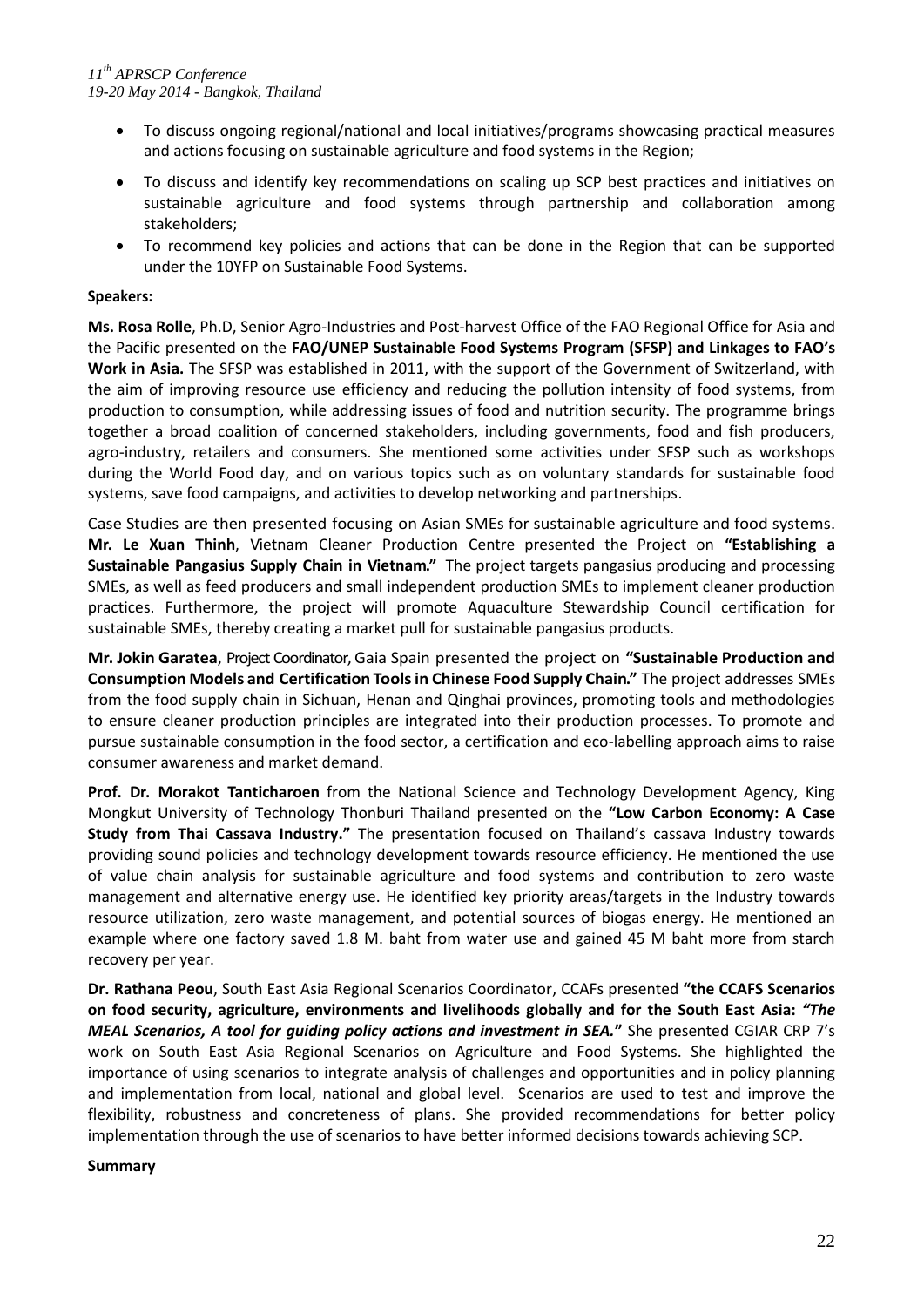The Roundtable discussed the various initiatives towards sustainable food systems and agriculture in the region and discussed opportunities on how to scale this up.

# *The following key points were discussed:*

- Various and many activities on SCP for the sector in the region (FAO/UNEP, Switch ASIA National projects)
- Linkages of SCP for food systems, food safety & food security many possible interventions
- Market-based systems based on supply chain approach (e.g. certification and labelling)
- Many issues in multitude of certification programs, need for harmonisation or selection of suitable systems for scale up/regional use

# *The following challenges were discussed:*

- Small holders/ businesses do not yet understand sustainability or possible benefits from changing modes of production
- Little market incentive from the demand side (e.g. no differences of certified and non-certified products)
- Need long-term scenarios (not short term thinking) and methodologies on how to prepare to respond to changes in markets, climates, demographics, consumer tastes, urbanisation etc

# *The following solutions were discussed:*

- Capacity building of SMEs, Education of consumers
- Identifying and supporting emerging and innovative technologies strong institutional/industry interaction
- Supporting policies in place
- Good RECP assessments to promote production efficiencies and show savings
- Good data collected re food wastes in the chain, customer preferences, consumer decision making criteria
- Raising awareness (some initiatives: Global Initiative on Food Loss and Waste Minimisation; Save Food Asia-Pacific Campaign, Food Habit Campaign)
- Marketing/testing credible labels/certification programs to gain consumer trust

#### *The following contradictions were discussed:*

• Some actors (such as retailers) may want people to consume/purchase more for their own benefit

# *The following policy implications were discussed:*

- Capacity building of SMEs & Scaling up
- Linkage of SCP for food systems & Food security
- Supportive policy on market-based certification systems
- Building strong credible scenarios to develop implementable policies
- Ensuring all relevant stakeholders are represented in decision making
- Policy support for technology innovation and implementation needed at early stages

# **RTD2b: Sustainable Agriculture and food systems (2nd session)**

## **Moderator: Mr. Nihal Cooray**, APRSCP Board of Trustees

#### **Rapporteur:** Local Organizing Team (**Dr. Rattanawan Mungkung**, KU)

# **Objectives**:

 To discuss ongoing regional/national and local initiatives/programs showcasing practical measures and actions focusing on sustainable agriculture and food systems in the Region;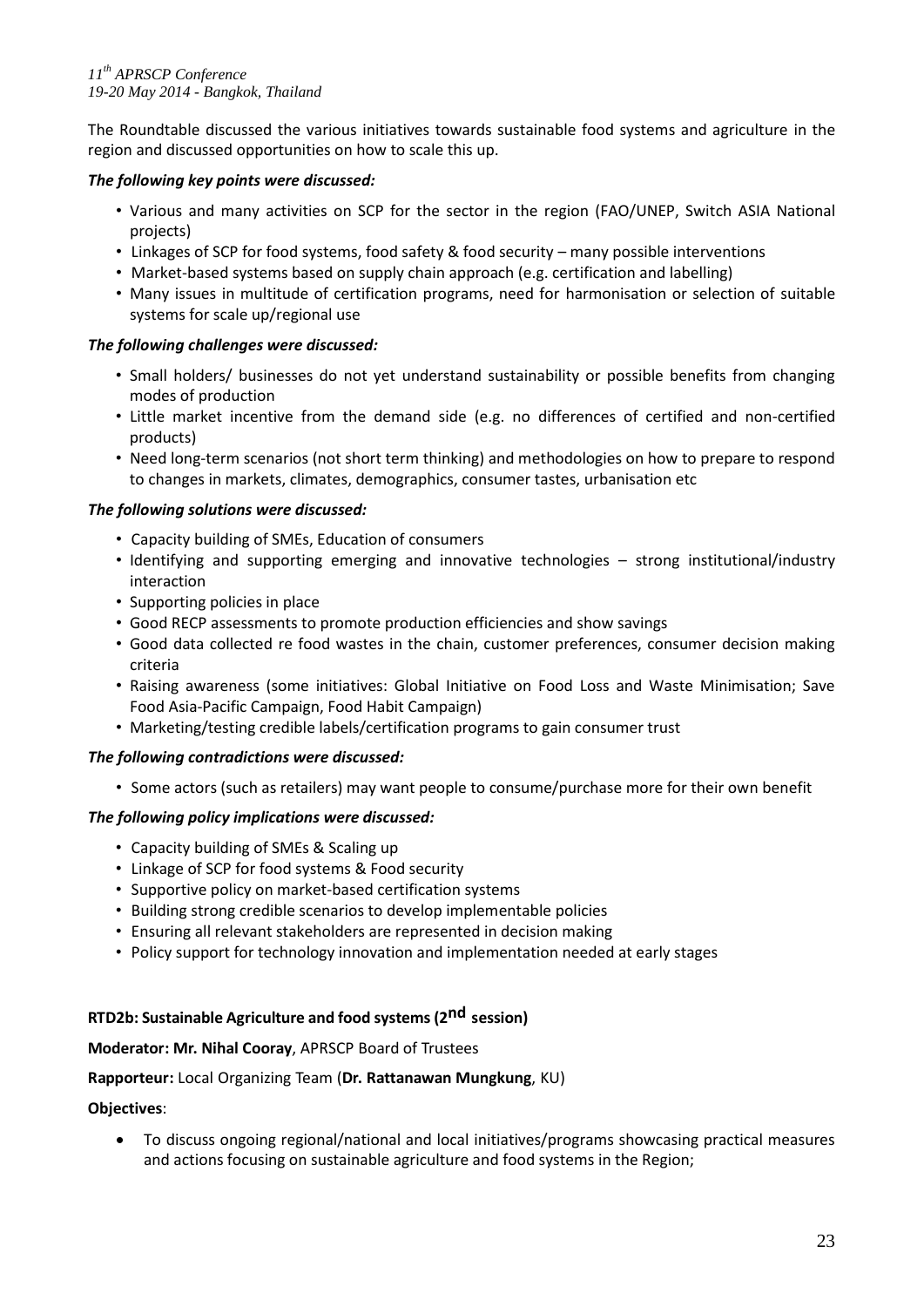- To discuss and identify key recommendations on scaling up SCP best practices and initiatives on sustainable agriculture and food systems through partnership and collaboration among stakeholders;
- To recommend key policies and actions for resource efficiency improvement in national and/or regional food systems in the Region that can be supported under the 10YFP on Sustainable Food Systems.

# **Presentations of Speakers**

# *Case Studies: Asian SMEsforsustainable agriculture and food systems:*

**Ms. Li Yanxia** from INBAR China presented the project on **"Sustainable edible bamboo shoot value chains."** At present, overuse of preservatives, water pollution, and low resource efficiency are pervasive throughout China's agro-food processing industry, including packaged vegetables, fruits and meat products. The project aims to revive and increase sustainable bamboo shoot markets and build a green standardized production value-added chain for safe bamboo shoots by engaging food-processing SMEs of the provinces Zhejiang and Sichuan.

**Ms. Aruna Rangachar Pohl** of the India Foundation for Humanistic Development (IFHD) presented the project, "Promoting sustainable cotton through fair trade and certification in India." The projected created a consumer market for fair trade products in India that measurably contributed to the improvement of rural livelihoods and provides farmers and artisans with the resources necessary to follow environmentally sustainable production practices. With the launch of the Fair Trade India umbrella brand, fair trade has gained a much more visible and unified message across the country.

**Ms. Kularb Kimsri** of Global Standards System Center, Charoen Pokphand Foods PCL. (CPF) Thailand presented the **"Product Stewardship and Sustainability for Agriculture and Food."** Ms. Kimsri provided the CPF Thailand's experience on pursuing the value chain for food systems being implemented as an initiative for product stewardship and sustainability for agriculture and food and the how this can be replicated and strengthened through collaboration and partnerships.

**Dr. William Wyn Ellis**, Coordinator, Sustainable Rice Platform gave a presentation entitled "**Facilitating wide-scale adoption of sustainable best practices in rice",** focusing on the role of rice in global food security, the key sustainability challenges in rice, and providing an overview of the Sustainable Rice Platform. He stated that 90% of Asia's population depends on rice as a source of food that is why rice dominates both production and consumption to a much greater extent in rice-producing Asia. He added that according to IRRI's analysis, for every 1 billion additional people, the world will need to produce an additional 100 million tons of rice per annual. He then explained the implications of such intensification in terms of environmental impacts exacerbated by rapid urbanization and industrialization, increased production of high-value foods and biofuels, and the impacts of climate change.

To address these challenges, he explained the role of the Sustainable Rice Platform (SRP) as a global multistakeholder platform co-convened by UNEP and IRRI to promote resource efficiency, sustainable production and consumption operations. SRP is open to participation by public and private sectors, research institutes and NGOs; SRP today has 21 institutional members. SRP's goal is to minimize environmental impacts or rice production and consumption, whilst alleviating poverty and enhancing food security for smallholder rice farmers. He mentioned other key messages like there are already proven technologies available to enhance resource use efficiency and mitigate climate impacts in rice. Incentives and farmer outreach is key to adoption of sustainable best practices. However, only a broad-based, scaledup response can hope to accomplish development objectives, e.g. by aligning / mainstreaming as part of the broader SCP agenda. By developing practical guidelines, impact indicators, tools, modular standards and incentive mechanisms, SRP aims to boost wide-scale adoption of sustainable best practice throughout rice value chains.

**Dr. Uwe Weber,** Team Leader SWITCH-Asia Network Facility introduced the EU Switch Asia Network Facility and gave a brief introduction on the SWITCH-Asia projects promoting sustainability in SMEs including contribution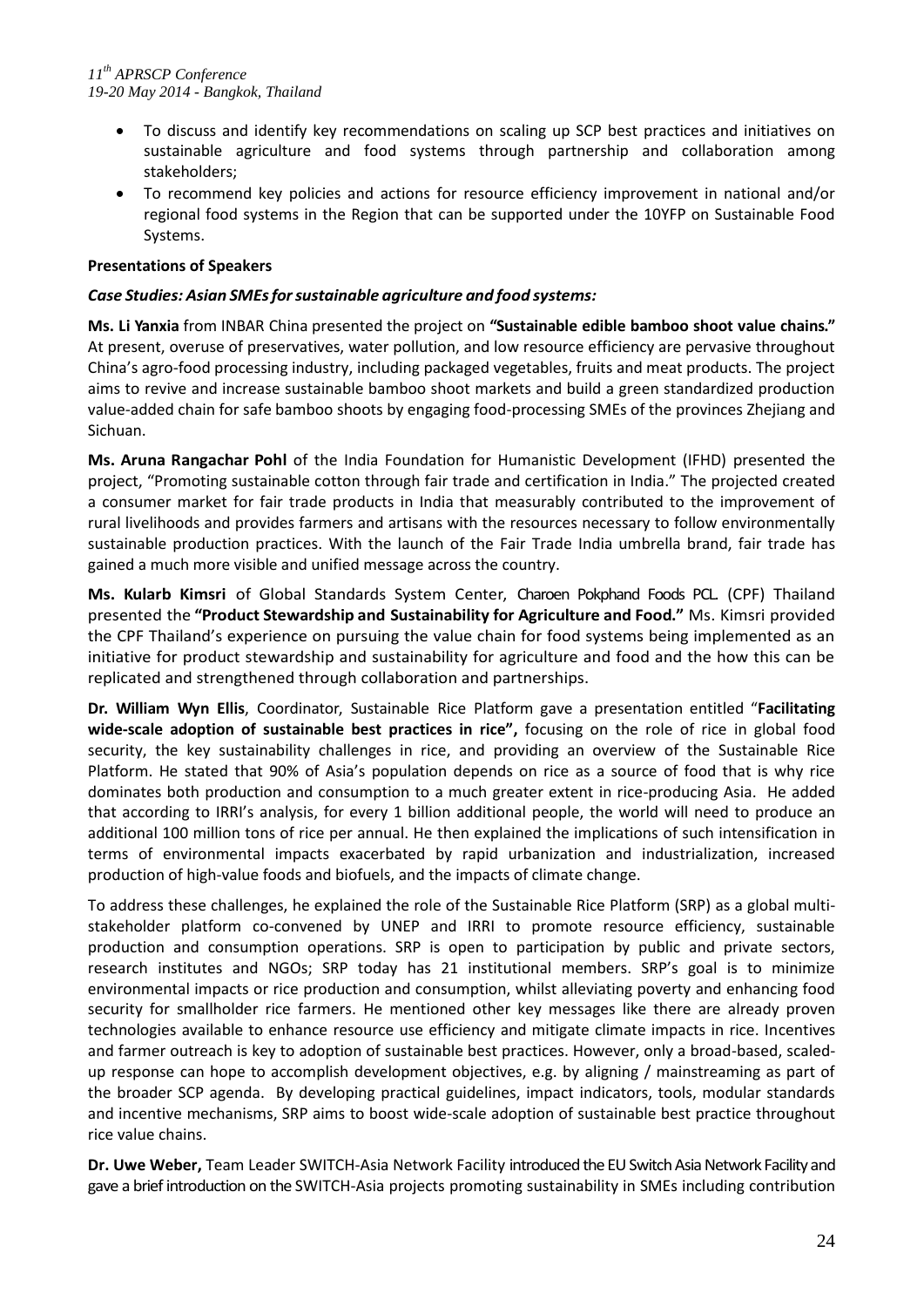of SMEs for sustainable food systems. He mentioned that the presentations of the session highlighted the importance of downstream food processing SMEs and product information systems for consumers to reduce the distance between sustainable agricultural production and food consumption. Finally, he stated that rural poverty could only be reduced if wealth is created both in rural and urban areas; this requires a dynamic SME agriculture sector. He also mentioned the SWITCH-Asia Programme networking session on the topic of "Policy Advocacy for Sustainable Agriculture and Food Systems in Asia" to be held after the 11<sup>th</sup> APRSCP.

# **Summary:**

The Session is the second part focusing on presenting current initiatives on sustainable food systems and agriculture from, local, national and regional level. In the EU Switch Asia projects, two main strategic project approaches were identified. First, policies follow enhanced practices. This is the case for example of policy changes related to agricultural subsidies, food labelling and certification that are triggered by the demonstration of effective alternative approaches coupled with broad awareness and promotion campaigns involving prominent civil society opinion leaders and media, as experienced by the SWITCH-Asia Pro-Sustain project in India. Second, the SWITCH-Asia Project "Edible Bamboo Shoot", demonstrated how direct engagement with policy makers and regulators can lead to the development of new regulations (e.g. on fertiliser and pesticide use), intended to improve current unsustainable practices.

Based on their experiences, SWITCH-Asia project representatives and participating experts also discussed policies conducive to more sustainable agriculture and food systems. Key ensuing recommendations included:

- Broad education and consumer awareness campaigns on food quality and security to influence food consumption patterns and agricultural practices;
- Adaptation of food quality standards, labels and certification to regional, national and local food consumption habits to ensure wide acceptance and promote traditional, indigenous products and agricultural practices;
- Capacity-building with public agriculture and food surveillance agencies, in particular related to sustainability aspects of their work;
- Development of financing opportunities for sustainable agribusiness, so to support new cooperative structures and design guaranteed loan programmes intended to improve resource efficiency in agriculture.

In this context**, Mr Arab Hoballah**, Head of UNEP Division of Technology, Industry and Economics SCP branch shared his insights on the development of an additional programme on Sustainable Agriculture and Food Systems under the 10-Year Framework of Programmes (http://www.unep.org/10yfp/) (10YFP). This new Programme will be highly relevant as achieving Sustainable and Millennium Development Goals (SDGs and MDGs) must address the unsustainability of today's agricultural practices and food consumption.

The SWITCH-Asia Programme is already taking the lead in demonstrating alternative and improved practices in these sectors and will keep on working in this direction as it enters its second phase. SWITCH-Asia Programme Officer Ms. Alina Neacsu informed the audience that the second phase of the SWITCH-Asia Programme, comparable in size to its 2007-2014 predecessor, shall be announced during the fourth quarter of 2014 and is expected to bear a distinctive link to the 10 YFP. The very productive discussion and conversation continued during the following dinner leading to a productive exchange of ideas between participants.

#### **Key points discussed:**

- Variation among different practices and not yet efficient
- Incentives and farmer outreach are the key to adopt sustainable practices
- Supply chain/life cycle thinking are the principle to move towards sustainability

#### **Strategies:**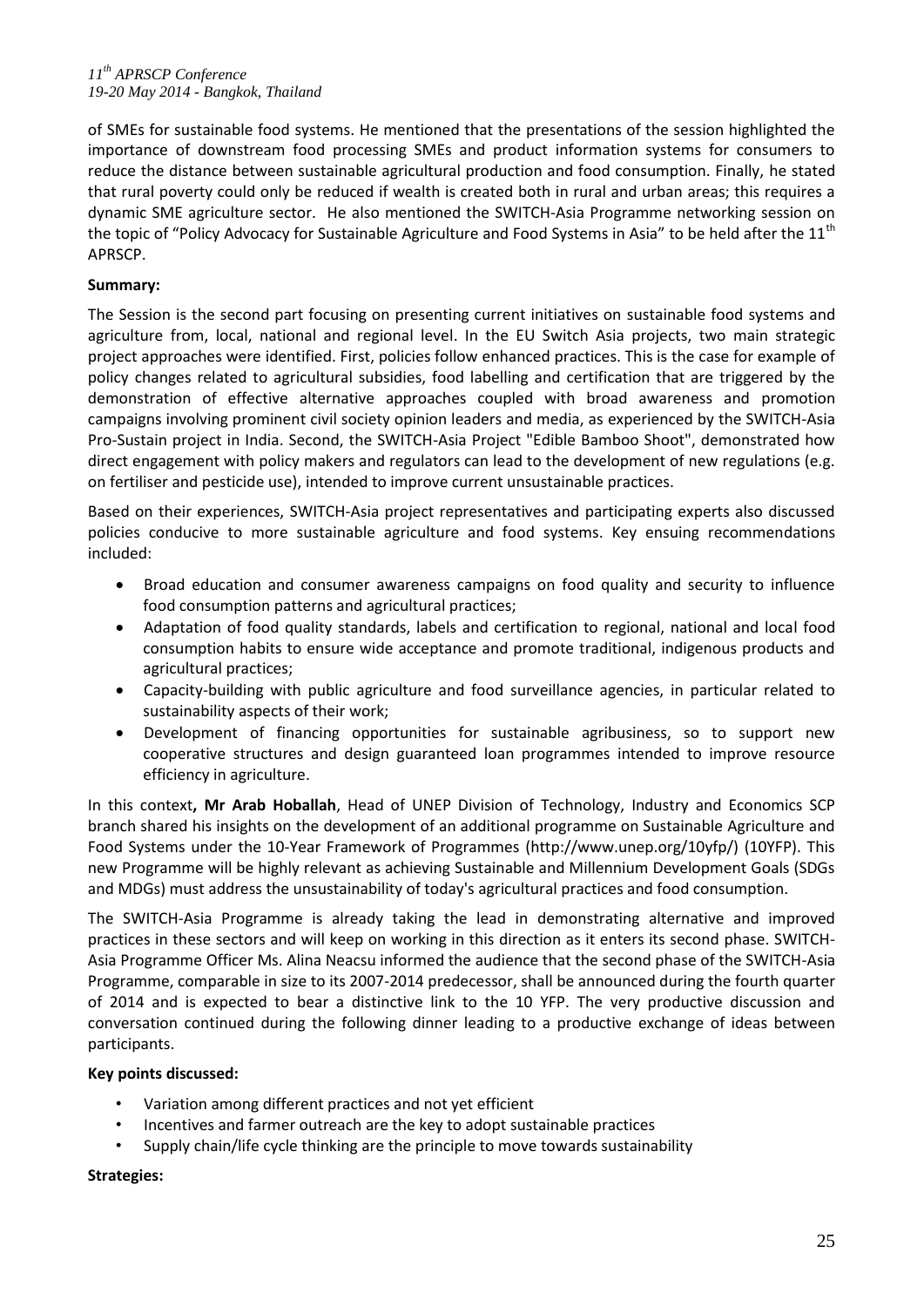- Environmental footprint by using LCA (Life Cycle Assessment)
- Eco-efficiency assessment
- Customer focused approaches
- Product stewardship via certification and labelling (carbon footprint, fair trade, eco-friendly standard)
- Benchmarking

# **Challenges:**

- Rising demand while falling productivity
- Impacts from climate changes & GHG mitigation measures/technologies
- Lowering marginal return

# **Policy implications:**

- Improving the resource efficiency and controlling pollution including GHG mitigation measures based on the supply chain/life cycle approach (i.e. Environmental footprinting)
- Benchmarking to identify best practices and sharing of knowledge & Promoting product stewardship for sustainability
- Harmonised eco-friendly standard

# **RTD2c: Green building design and materialsforsustainable cities**

Moderator: **Assistant Prof. Chanikarn Yimprayoon**, Ph.D., LEED AP BD+C, TREE-A Center of Building Innovation and Technology (CBiT) | Faculty of Architecture Kasetsart University Thailand **Rapporteur:** Local Organizing Team (**Dr. Pattaranan**, KU)

# **Objectives:**

- to bring together a group of key participants in the areas of green building/material design
- to provide information on sustainable material and design for future green buildings
- to share real-world experiences and lessons-learnt
- to identify key success factors and strategies

# **Presentations of Speakers:**

**Dr. Chanikarn Yumprayoon**, presented an introduction on the topic, "the next generation material standards toward sustainable/low-carbon cities" focusing on Thailand's experience. On materials and green buildings, there are 3 billion tons of raw materials each year that go into Building and Construction and they represent 40 percent of total global use of resources. Green buildings reduce resource consumption, divert construction waste from landfill and provide healthy environment for occupants. The Green Materials are materials that save natural resources through Reduce-Reuse-Recycle and are rapidly renewable. It reduces energy use during extraction, production, transportation, use and demolition. Green materials are health friendly as it does not produce toxic materials and is low in VOC and have no CFC content with reduced impact to environment.

She explained Thailand's Green Building Rating System Requirement that includes storage and collection of Recyclables. The System provides an easily accessible dedicated area for the collection and storage materials for recycling for the entire building. Materials must include, at a minimum, paper, corrugated cardboard, glass, plastics and metals. She provided the achievement rate under the system. The rating system requirements include Building Life Cycle Impact Reduction (Reuse/Whole BLDG LCA) and Environmental Product Declarations(Product LCA), Sourcing of Raw Materials (Recycled/FSC/etc.), Material Ingredients (demonstrate the chemical inventory of the product), and Construction and demolition waste management (Divert waste from landfill/reduce waste). She explained the future trends on moving towards a more scientific-based method that verifies sustainable products. Lastly, she highlighted that LCA databases are important.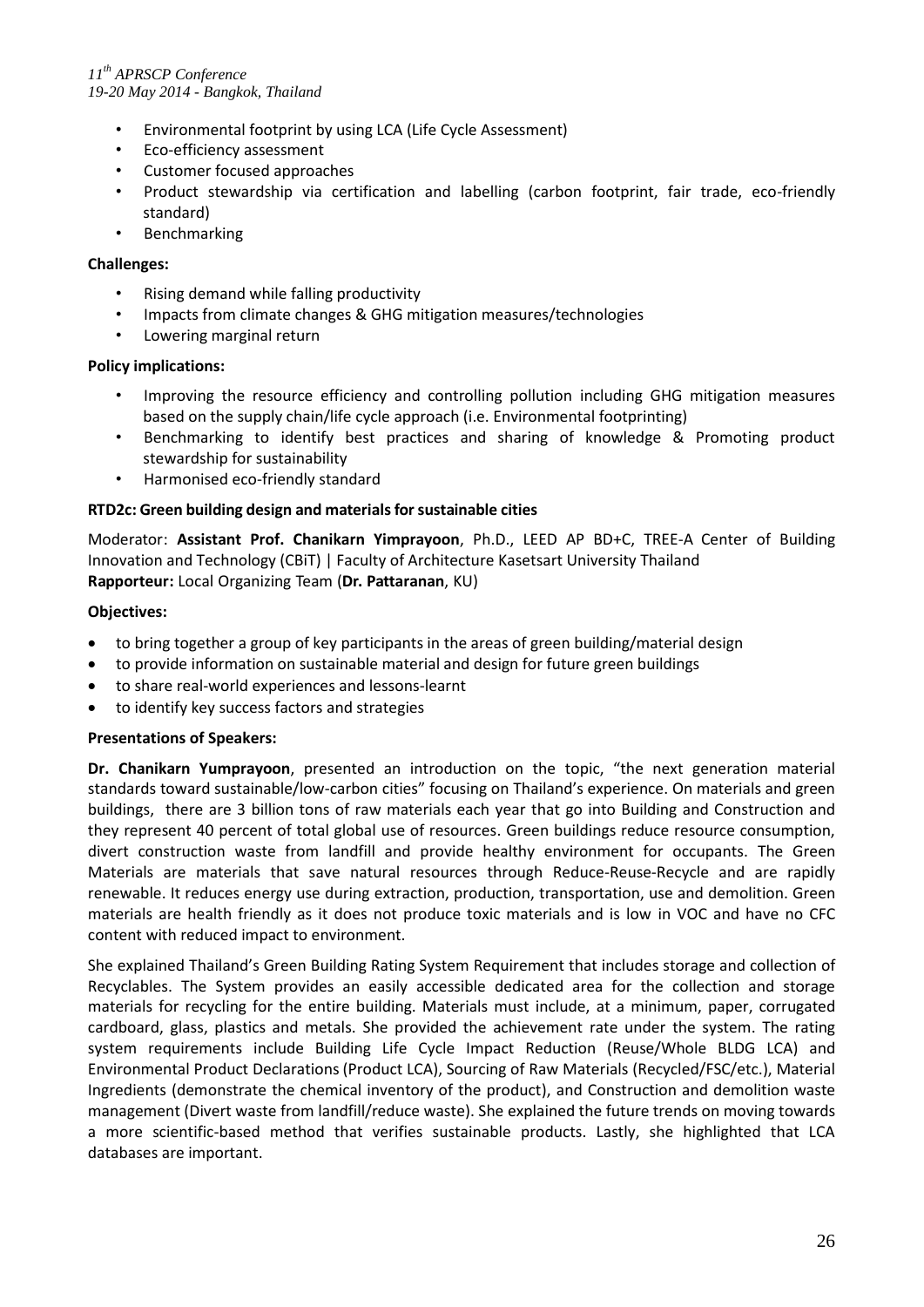**Prof. Chen Yi,** College of Architecture and Urban Planning, Tongji University, China presented the Green Building Design in China focusing on Shanghai. He explained that green design eliminates negative environmental impact through skillful and sensitive design. This can be applied in the fields of architecture, landscape, urban design, urban planning, interior design, graphic design, industrial design, fashion design and engineering etc. Green design mainly includes the following impacts: reduce consumption by using renewable resources, reduce negative impact on the environment, and also relates people with the natural environment. Green building reduces the negative environmental impacts during the production of building components, during the construction process, as well as during the lifecycle of the building. He emphasized the resource efficiency in green building in the heating and cooling systems, in the reuse or recycling of building materials, the use of renewable energy, appropriate building site, rainwater collection for gardening and washing, and on-site waste management.

He then provided an overview of how China has evolved and the challenges and success stories in promoting green building. He mentioned that China has an Evaluation Standard for Green building and resource utilization. The most important aspect on green building in China is not to design and build some hi-tech buildings with high standard, but to put more attention on popular housing and commonly buildings. The rural area houses in which 50% Chinese people still live must also be geared towards view on green building. He then provided examples of green building demonstration projects, which show the advanced green design ideas and green technologies. Some examples are the center area of World Expo site --- China Pavilion, Theme Pavilion, the Expo Center, Performing Art Center and Expo Axis, which use green design principles. He then provided the principles of Green Design: revalue, renew, reuse, recycle & reduce.

**Mr. Sern Vithespongse** from The Palmer & Turner Group, Thailand Ltd provided an overview of the Ecoplex on Witthayu. The Park Ventures is an infrastructure that is designed with 25% of its total building area as usable green area with landscaped gardens. In addition, it uses low carbon technologies employed within the building's fabric such as low emission coated laminated insulated glass, low energy consuming air conditioning system, and grey water recycling systems.

**Assist. Prof. Atch Sreshthaputra**, Ph. D., Faculty of Architecture, Chulalongkorn University, Thailand and member of the Executive Committee of Thai Green Building Institute, shares his insight on the current market trends in Thailand's green building industry. A significant increase or higher construction cost in adopting green building norm is a common false perception in Thailand. While there is admittedly an additional cost accrued, a proper planning to build green early on will effectively minimize it. Commercial segment is currently the biggest green building adopter in Thailand, mainly due to (mostly foreign) corporations' green policies and CSR initiatives on sustainability. It is expected that in the future, residential and hospitality segments are also jumping into these green building trends in Thailand. He also provided some information on green building design and matters that provides better airflow and ventilation, energy use, and temperature among others.

**Mr. Petch Kotrajarus**, Nern Ma Business Co., Ltd, Thailand provided an overview about the company. 76% of their sales is from construction industry and 24% is from automotive industry. For construction industry, their products can be categorized into 2 groups, green and other building materials. For green building materials, these are the products that are LEED or TREES compliant. In terms of sales, 83% of their sales in construction industry are from green building materials. The types of green building projects that they worked on or currently working on are banks, office buildings, library, mixed-use buildings, fastfood outlets and condominiums. They also promoting the use of green building products by offering these products a competitive price when compare to both green and non-green products on the market. He said that it is important to link the use of green building products with green design because often times the designer chose the green products like bamboo flooring products for their aesthetic properties and not because it is green. As for solar panels, they added aesthetic attributes to the product. He mentioned that material performance certificates create barrier to entry for smaller or local company. So, these certificates favor larger or multi-national companies who can spread the certification cost to several markets.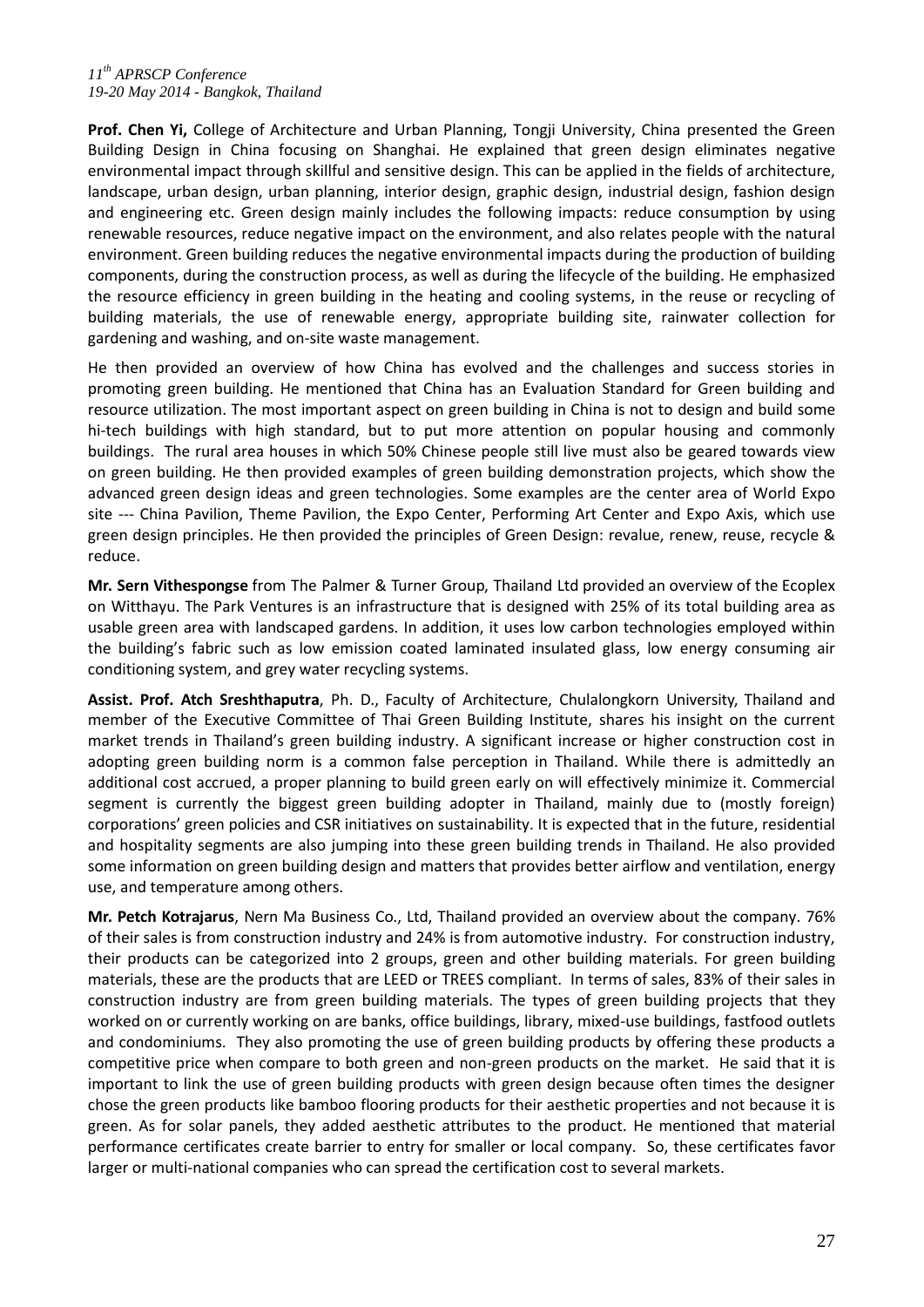There is wide spread perception that green building must cost much more than ordinary building. This is definitely true for some extra costs that ordinary building does not have, for example, green building consulting fees or the cost for the design particular to the green building. But in terms of building materials, the cost is the same, at least for their own products. Another challenge is that it is quite difficult to change the current construction practices. For example, changing from solvent based to water based adhesive requires a change in work process. It is not more difficult or more complicated, but it is different. This causes problems to a number of projects that we work on.

LEED V. 4 has a lot of changes that affect the material part and there is work ahead for them to comply with LEED V.4. Wood and bio-based products are natural carbon sink. The production of wood, the cutting and processing, does not release as much carbon as other materials, e.g. concrete. The use of wood and biobased products will help capture carbon in the form of building materials. This makes it the greenest building materials. A glass curtain wall is a waste of space. At lease BIPV can be installed in the spandrel panel area. Solar farm uses the valuable land area that can be used for agriculture or reforestation. Finally, he shared that a successful product will need to have not only its' green attributes, but will have to have other attributes too, for example, aesthetics, costs and functions.

**Summary:** As designers and owners strive toward efficiency and net zero developments, buildings must perform better with less resource in order to achieve low-carbon future. Wise material selection and resource reduction become key sustainable design strategies. Materials also significantly affect building occupant health. Green building rating schemes and movements such as the Living Building Challenge, USGBC-LEED and Architecture 2030 increasingly emphasize environmentally responsible material selection. New products and materials from improved and advance technology are reaching the marketplace. There are, however, numerous barriers such as budget constraint, material performance certificates and lack of information readily available for final specifications.

# *Key points discussed on Challenges & Solutions:*

The focus of the discussion was on green materials for green buildings and construction, the future trend for green building design, and the sharing of experiences and lessons learned. Examples in countries are shared such as in China where urbanization ratio in China is about 50% and focus in China should be on housing. Discussion led to conclusions that green material selection criteria are varied, as well as their achievement rates. The implementation of green building must start with the owner of the project. There is still very limited number of products for green buildings but in fact the cost added to the new green materials is not high as it should be.

#### *The challenges discussed were the following:*

- 1. How to enhance function versus form: (Bamboo Flooring Products and PV Panels)
- 2. Material performance certificates- e.g. Floorscore
- 3. Budget constraint- perception
- 4. Current construction practices- e.g. Low VOCs Adhesives Application
- 5. LEED V.3 VS LEED V.4
- 6. Thai workers get used to working with existing products
- 7. Cost of green buildings is still high in Thailand
- 8. How to communicate with the public: media usually presents only high technology, hi-tech materials. To change lifestyle, there should be options and ways to prove the design.

#### *The solutions discussed are the following:*

- Governments should improve bldg code and also use demonstration projects especially for government buildings.
- Manufacturers should not wait for the trend but lead the trend.
- Research projects have proven different solutions for different design conditions so it's important to choose design strategies suitable for each case.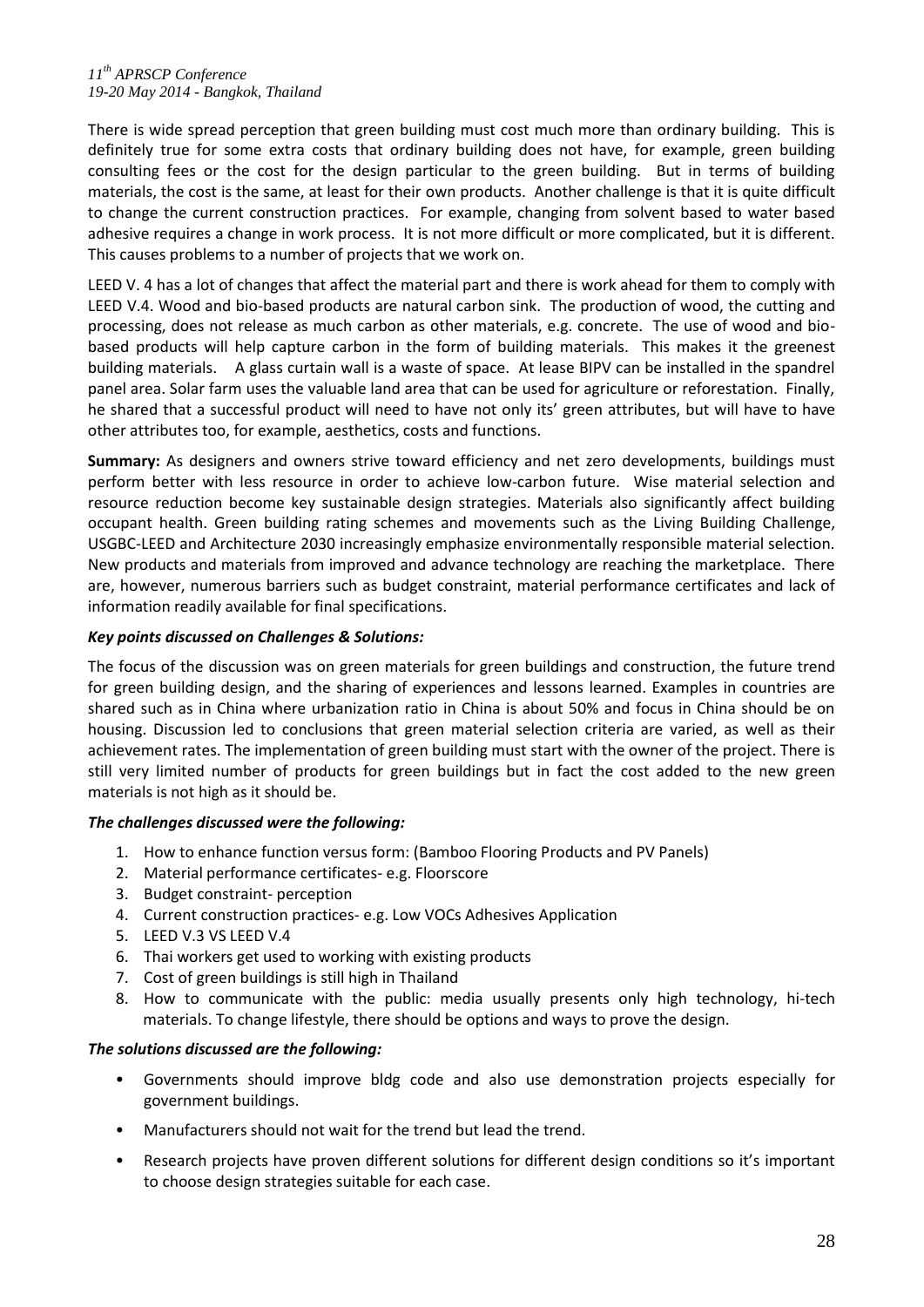# **RTD2d:Urban Environmental Planning and Resource Management(EPM) approaches, technologies for Sustainable Cities**

**Moderator: HE. Dr. Chhunn Vannak,** Former Secretary General of NCGG and Senior Minister's Advisor, Ministry of environment, National council on green growth, General Secretariat for Green Growth, APRSCP Board of Trustees

# **Rapporteur:** Local Organizing Team (**Dr. Cheema**, KU)

## **Objectives:**

- Share information on how to achieve sustainable cities through the use of tools and methodologies
- Learn from existing city practices that contribute to resource efficiency, including how to overcome barriers to this.
- Identify and/or recommend strategic entry points towards resource efficient/low carbon cities.

# **Presentations:**

**Ms. Mariko Sato**, Chief of Bangkok Office, UN HABITAT provided an overview of Asia's urbanization trends and how it is redefining the region, economically, socially, politically, and environmentally. 42% urban areas account for 84% of the region's GDP. However, despite rapidly increasing urbanisation, there is evidence of declining density. She mentioned the advantages in urban setting such as lower per-capita resource use and emissions through agglomeration; driving innovation through institutional nodes, testing new models through economies of scale, and resilience in the face of uncertainty. There are four ways to regain the green economy in the urban setting such as working with nature, leveraging density, optimizing infrastructure, and clustering for competitiveness. Business as usual urbanization produce urban sprawl, segregation and congestion while sustainable urban development focus on more compact in terms of space, integration, and connectivity.

A new approach for a new urban agenda looks at a new generation of national urban policies, city regional planning, and creation of planned city extensions. Ecosystem-based adaptation is also important as it looks at restoring and maintaining ecosystems and their services, creating vegetation buffers on river banks, improving water quality and access, increasing forest coverage, and strengthening opportunities for urban livelihood. As the way forward, she highlighted the importance of moving beyond urban sprawl towards sustainable consumption of space. Countries need to be able to design and implement laws and policies that allow for improved land management, decentralization, and access to finance, especially for local government, integration of Sustainable Urban Development into new and existing urban development plans enhanced through public – private partnerships.

Ms. Sato then mentioned the milestone in Sustainable Urbanization from 1976 towards 2016 in the upcoming Habitat III. She emphasized the need for an Urban Sustainable Development Goals, which is pushed by the following organizations: SDSN, UN-Habitat, UCLG, ICLEI, and Cities Alliance. This will provide the needed push for the following key actions on sustainable urbanization: Educate and focus attention on urgent urban challenges and future opportunities; Mobilize and empower all urban actors around practical problem solving; Address the specific challenges of urban poverty and access to infrastructure; Promote integrated and innovative infrastructure design and service delivery; Promote land use planning and efficient spatial concentration; and Ensure resilience to climate change and disaster risk reduction.

She then introduced the Sustainable cities programme, a joint UN-HABITAT/United Nations Environment Programme (UNEP) capacity building and institutional strengthening facility, with the goal of ensuring environmentally sustainable local development fully realises the vital contributions that urban areas make to overall social and economic development. Concrete country cases will be introduced under the initiatives as well as the challenges, opportunities and lessons learned under the initiative towards SCP.

**Ms. Catherine Bermudez Diomampo** from the ICLEI - Southeast Asia Secretariat provided an overview of ICLEI's work on sustainable cities. ICLEI was founded in 1990. In 2003, the organization became "International Council for Local Environmental Initiatives (ICLEI) - Local Governments for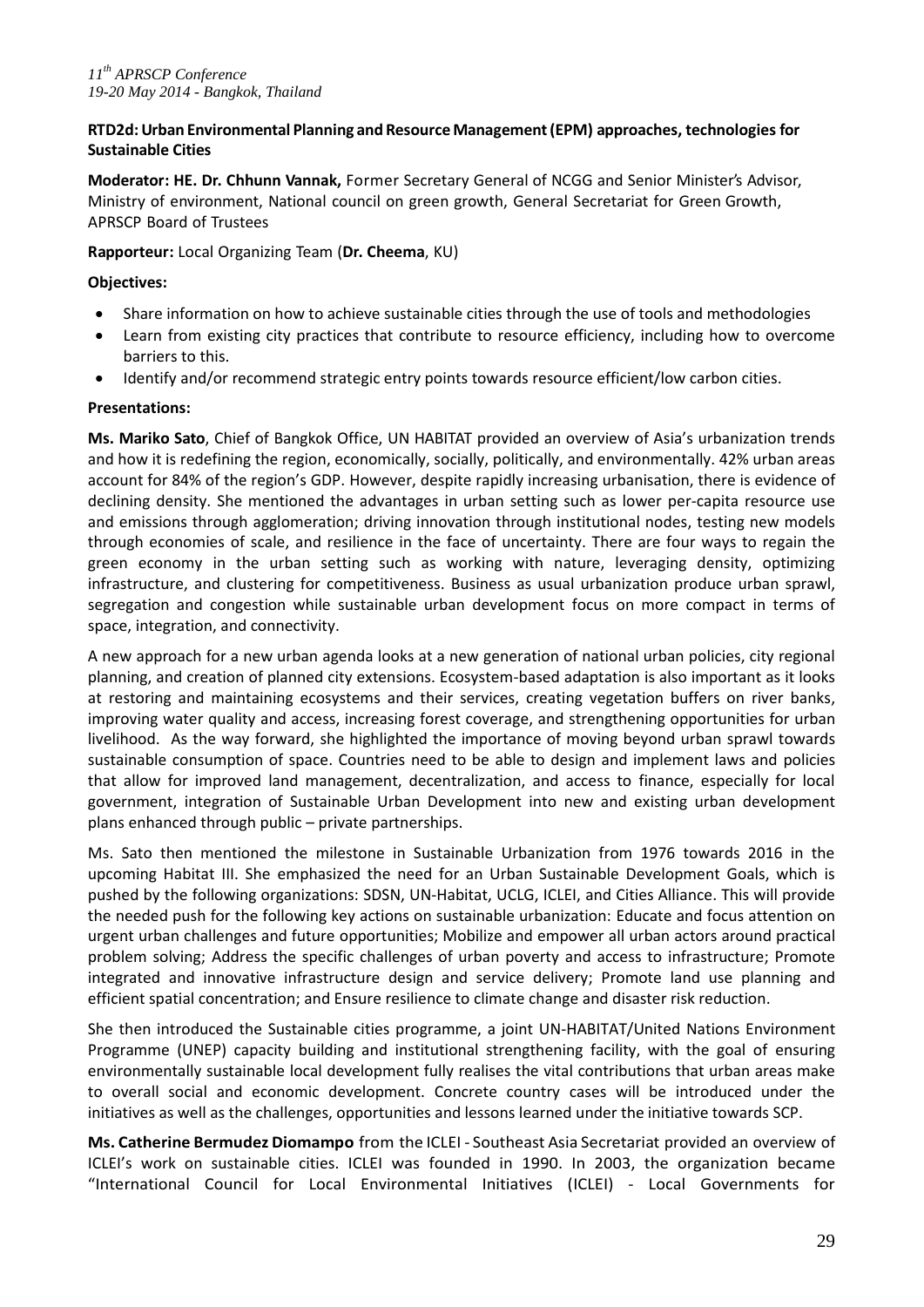Sustainability." It is an international association of local governments and national and regional local government organizations that have made a commitment to sustainable development with more than 1000 members in 85 countries. There were more than 200 local governments from 43 countries that convened at the inaugural conference, the World Congress of Local Governments for a Sustainable Future. Sustainable city is marked by a green economy, a healthy and happy community, smart infrastructure, and is low-carbon, resilient and resource-efficient.

She then mentioned that ICLEI operates in Cambodia, Indonesia, Thailand, and the Philippines and the Secretariat is based in Manila. She mentioned the various projects that promote networking and the use of tools for capacity building under various programs such as the Ecobudget @ Asia. The ecoBUDGET environmental management system has been developed by ICLEI especially for local governments, in order to plan, monitor, and report the consumption of natural resources within the municipal territory including assessments on climate change impacts and developing an adaptation strategy and action plan. Another project is the Realising DReAMS (Development of Resources and Access to Municipal Services) that supports Local Authorities to achieve the attainment of the MDGs 1 and 7 which is to improve the capacity of the local authorities in environmental management and reduction of poverty and to build the capacity of non-state actors and local communities to support and monitor the actions undertaken by local authorities using poverty indicators. Another project is the Urban Nexus: Integrated resource management in Asian Cities that supports ten cities in six countries, namely: China, Indonesia, Mongolia, Philippines, Thailand and Viet Nam. Another project is the SWIM: Sustainable Water Integrated Management and Governance that encourages the development of local water actions to achieve tangible improvements in local water quality, access, and consumption. Other projects mentioned were Urban LEDS (Low Emission Development Strategy) and the Asian Cities Climate Change Resilience Network (ACCCRN).

In conclusion, she highlighted that Sustainable city development initiatives are gaining more attention. With the rapid urbanization, there is an increasing trend towards integrated management. There is no blanket solution. Local context should be considered (e.g. governance structure, culture, local knowledge). Environmental values are being recognised by local governments while using economic tools. Lastly, she highlighted the importance of public participation as key for legitimacy of actions.

**Mr. Suriya Yeekhun**, Mayor of Prik Municipality and Advisory Coach on The promotion of Low Carbon City across Municipalities in Celebration of His Majesty the King's 84th birthday project (LCM project), The Municipality League of Thailand, presented how Prik Municipality has applied the concept of Sustainable Green Growth Development and good governance through partnerships under the Livable City Project*.* In the local level, good governance is key that provides transparency, accountability, and access to participation. A flexible administrative style is also practiced in the municipality that integrates coaching to build up understanding, knowledge and awareness raising. The Municipality and its communities follow the green growth strategy looking at 5 key areas that puts pressure on the environment: Energy, Transport, Water, Food, and Waste. This model can be sustainable and Prik municipality has been a "role model" for many other local governments to learn from. This municipality has served as "a leaning center" for outsiders as at least 10 local governments visit Prik a month.

Influencing household practices remains a major policy challenge. Better and trustworthy information is essential. Developing growth strategies that promote greener lifestyles requires a good understanding of the factors that affect people's behaviour towards the environment. Some households are also changing their eating habits – the percentage of household spending on fruit and vegetables carrying the organic label has increased over the past couple of years. It is important to encourage people to factor the environment into their everyday lives. Their initiative is leading to more sustainable consumption and households 'going green'. Less waste and households water consumed are used more efficiently and people have made compromises to green their lifestyles. Local Governments can lead the way by supplying environmentally sound public services and infrastructure to foster the transition to sustainable consumption. *Greening Household Behaviour* provides insights into what people think and actually do about pursuing greener lifestyles. Lastly, he highlighted that green growth is the way to sustain growth and development over the long-term.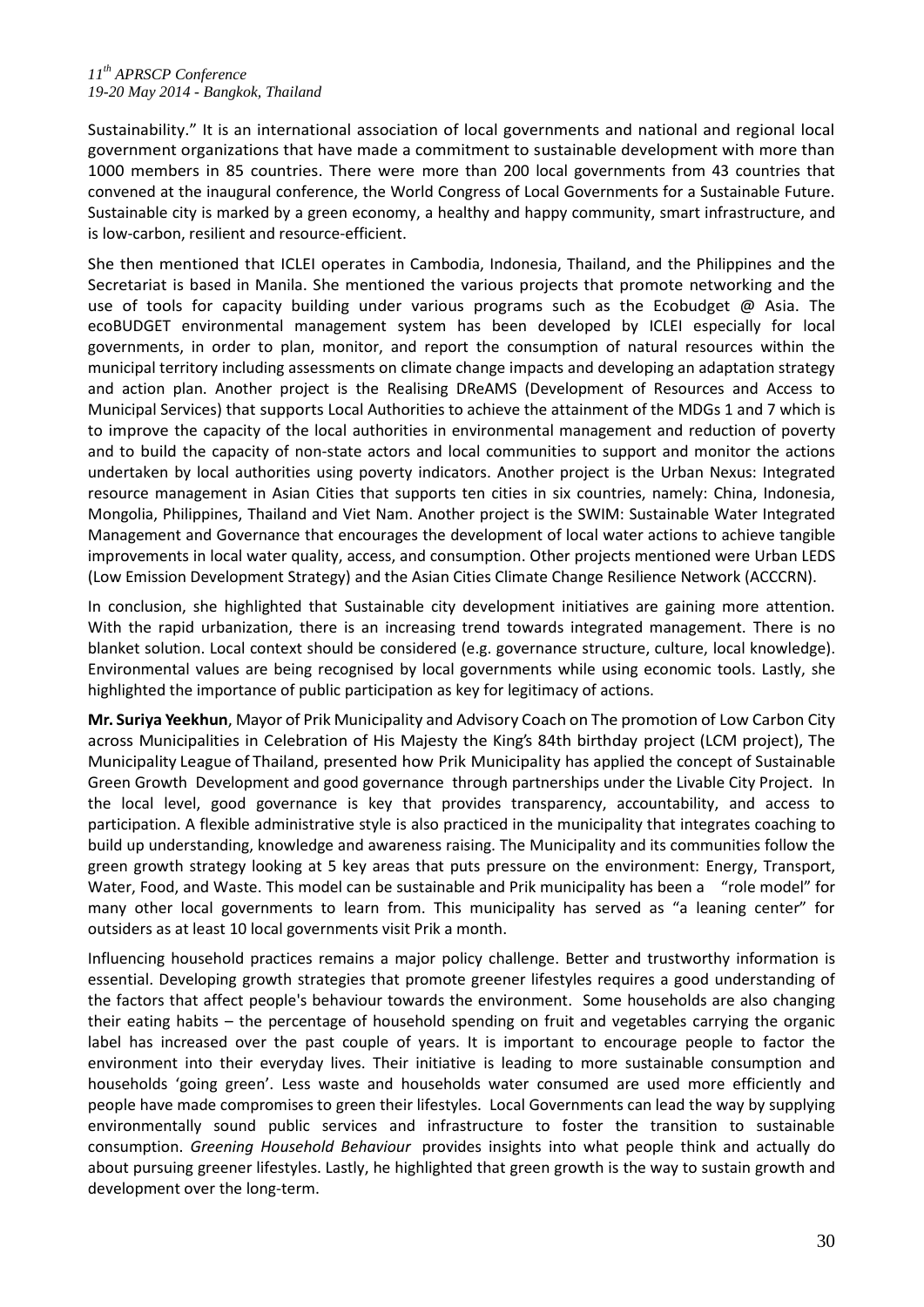# **Summary:**

The Roundtable discussed how cities in the Region are pursuing initiatives in decoupling economic growth from resource use and its environmental impacts and find a balance between social, environmental and economic goals by mainstreaming SCP in policy and planning. There are various programs discussed from the regional to the local level that can be done to support this process. The following key points were discussed:

# *1. Challenges & Solutions*

- Urbanization is redefining the Asia Pacific region (previously it is factories/industries) promoting compact cities, needs of urban policies.
- International Council for Local Environmental Initiatives (ICLEI) promotes key focus such as sustainable city, resilient city, biodiversity, resource efficiency and low carbon city.

# *2. Key Emphasis Points*

- Increasing trends toward integrated management.
- Public participation is a key for legitimacy for actions.

In cities, resource efficiency enhances the quality of life in urban areas by minimizing resource extraction, energy consumption and waste generation and while simultaneously safeguarding ecosystem services. There are genuine opportunities for national and city leaders to contribute to sustainability by improving resource efficiency, reducing carbon emissions, minimizing environmental risks and enhancing ecosystems. Urban planning in light of sustainability should address how cities can be built and run sustainably so that they can achieve successful socioeconomic development, while producing limited waste and pollution through the efficient use of inputs such as energy and raw materials.

#### **c. Roundtable 3: Sustainable Consumption**

**RTD3a: Sustainable Public Procurement**

**Moderator: Ms. Jenny Tan**, APRSCP Board of Trustees

**Rapporteur:** Local Organizing Team (**Dr. Cheema**, KU)

Objectives:

- To discuss ongoing SPP global, regional and national initiatives/programs and further actions that can be initiated to scale up SPP best practices and initiatives in the Region; through partnership and collaboration among stakeholders;
- To recommend key policies and actions for SPP in the Region that can be supported under the 10YFP on Sustainable Food Systems.

#### **Speakers:**

**Mr. Rajan Gandhi**, presented the various countries in terms of where they are on implementingthe Sustainable Public Procurement. He mentioned that countries with advanced SPP Programmes are Japan and South Korea since the early 1990s. Countries with evolving SPP Programmes are China, Indonesia, Malaysia, Philippines, Singapore, and Thailand while countries in Asia are just starting towards SPP mainly Vietnam, Cambodia, Laos PDR, and Myanmar. He stated the major factors for success on implementing SPP which are the following: Political will, supportive legislation, carefully drafted, target-setting, reporting (with penalties sometimes), identification of 'green' products – Ecolabels or Directories, wide range of products, co-opting producers – treated as partners, and an ease of "green" certification. The challenges and hurdles faced are the following: lack of awareness, sensitization at highest levels, data of products, inadequate training of procurement officials and suppliers, questioning by oversight bodies (lowest price syndrome), differing national priorities or split responsibilities because of different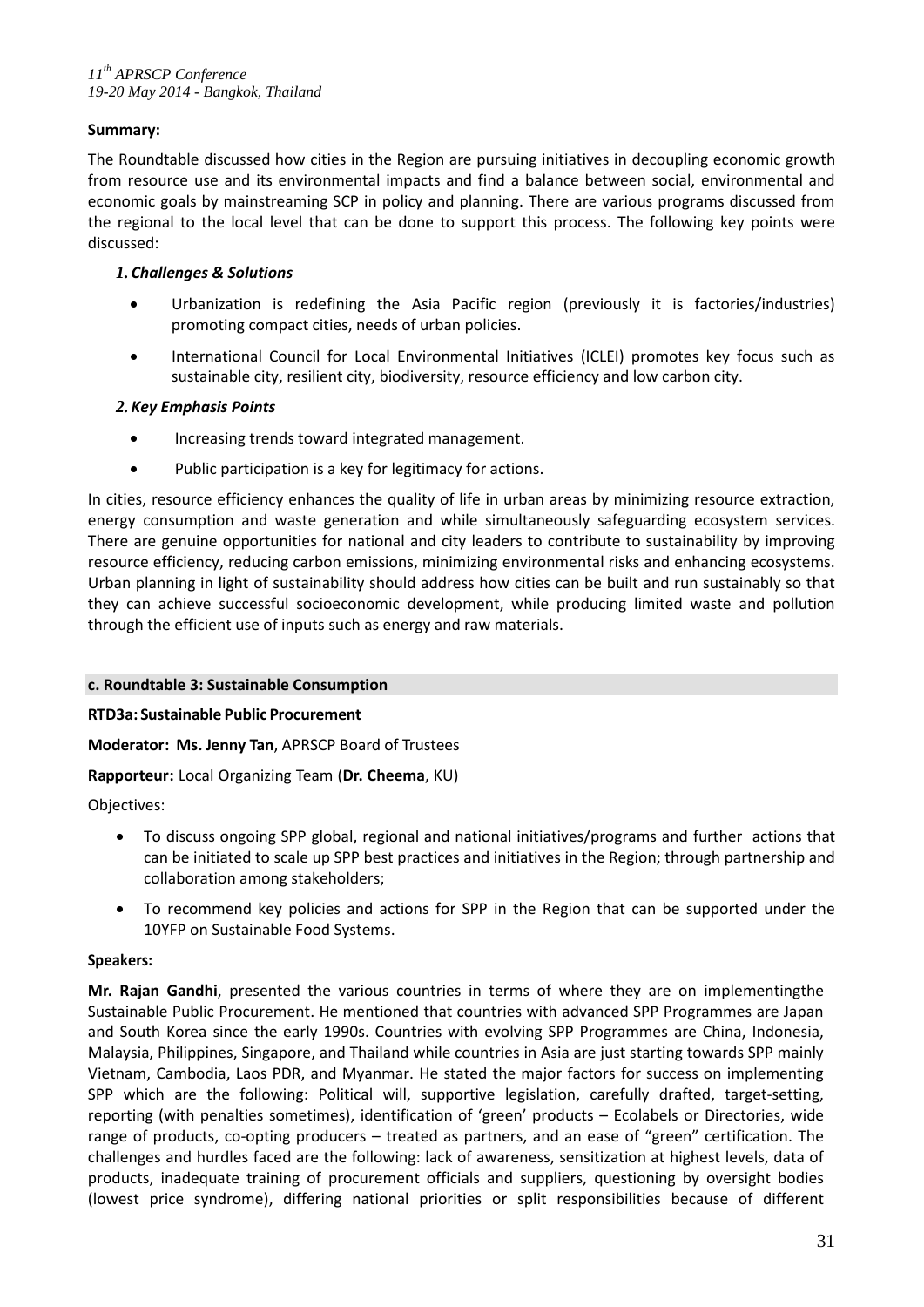Ministries, poor availability of "greener" goods at provincial level, dependence on imports, concerns about creating monopolies or favouring imports, confusion about scope – define "public", inadequate testing and verification facilities, and cooperation in meeting challenges.

For Discussion by Participants, he provided key questions for discussions such as the role for SPPI, WTO, and others such as ISO, IGPN, GEN and other trading blocs to upscale implementation of SPP in the Region.

**Ms. Araya Nuntapotidech**, Deputy Director General of Pollution Control Deparment of Ministry of Natural Resources and Environment (MoNRE) Thailand presented how the country's commitments towards green/sustainable public procurement through the prioritization of GPP in policy planning and implementations towards SCP. She highlighted that for the National Government Budget in 2014 (2.52 Trillion Baht), about 21% is for public procurement. Thailand moves toward to sustainable development with the SCP to reduce pollution and utilize resource effectively by stimulating the demand and market for environmental friendly products and services, initiating Public awareness on both consumer and producer, and setting up criteria to protect the environment but not to become trade-barriers. She highlighted 6 mechanisms for them to do this.

First is to integrate SCP into the national development plan and various environmental policies. This has resulted to Thailand's  $1<sup>st</sup>$  GPP Promotional Plan from 2008-2011 has and the 2nd Green Public Procurement Plan (2013 – 2016). The plan focuses on encouraging the public sector towards GPP and supporting private sector towards green production and the public to change consumption behaviors. The strategies used are: increasing the GPP volume, stimulating more green products, supporting sustainable consumption in public and private sector and general public, and monitoring and steering the GPP Plan. Second, the institutional mechanism should be operational with key government agencies working together. In Thailand, the various agencies involved on GPP are the following: the Cabinet, the National Environmental Committee, the Pollution Control Committee and the Pollution Control Department (PCD) within Ministry of Natural Resources and Environment. PCD was assigned to implement GPP Plan with relevant ministries and stakeholders.

Third, the legal mechanism on GPP should be in place through regulations to secure efficient use of government budget. Fourth, there should be availability of green products with more labels integrated and have been under review. This requires supporting the private sector and encouraging them to produce green products through tax incentives and other supporting measures. Fifth, Monitoring is important to ensure that GPP is being implemented effectively and data is easily accessed. This is done through an e-reporting system and through the Government's information Indicator Development Program. Sixth, information and capability building are important. There is a GPP website and Database Updates and a new version and mobile application are currently being developed. Promotional Document and Manual Publication are also important.

Currently, PCD conducts Target Group Outreach such as Roadshow Exhibitions and Train of the trainers Program in the region. Ms Nuntapotidech provided the key success factors for implementing GPP. It is important to have the Government's commitment to GPP and regulation for government offices to procure green products should be present as well as eco label mechanisms in place. There should be a guideline and manual for consumer information. Green supply chain is important as well as Corporate Social Responsibility (CSR) and monitoring and evaluation system. In Thailand, there is still much to do in terms of monitoring SPP practices and promote best practices, promoting collaboration with private sector, awareness raising to wider society, improving legal registration Development, providing technologies / knowledge support for SMEs, and encouraging the sustainable Green Market.

**Dr. Ulf Jaeckel**, German Ministry of Environment presented on the prioritization of SPP in Germany. He mentioned that Green Public Procurement has been recognised as an instrument in environmental policy in the EU and in Germany (also partly on the state and community level). Sustainable Public Procurement in Germany is backed up by legislation from regional to the community level (EU, Federal, State, and Community). However, SPP is not mandatory. The federal system and budget autonomy, the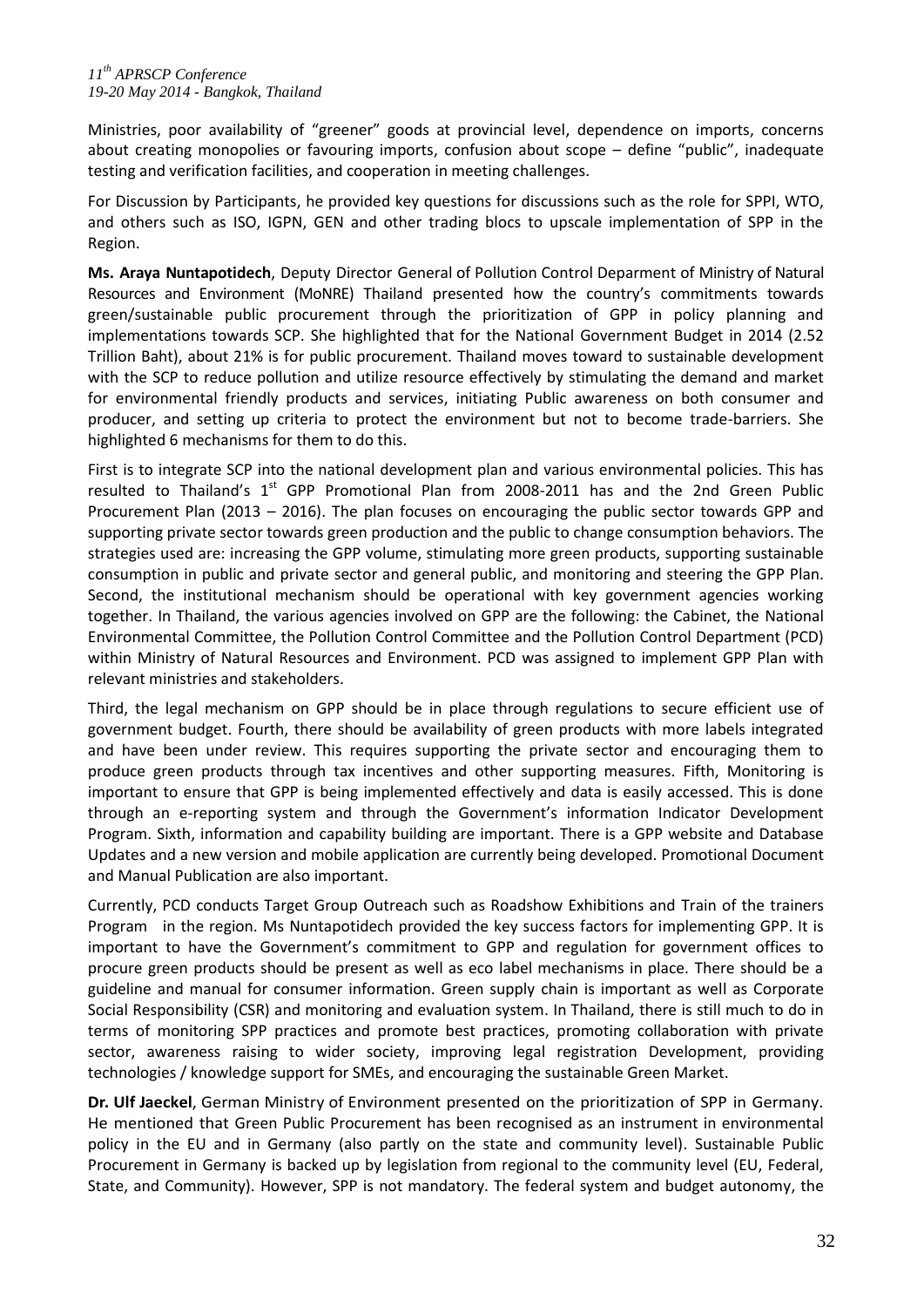30.000 procurement offices in the country, no mandatory requirements, `Old thinking´ and prejudices, lack of information and transparency on legislation, procedures, and green alternatives remain to be a challenge and also an opportunity. Procurement law widely accepts sustainability aspects and political will is there.

The general activities to promote SPP are to enable and reform legislation (EU and National and Federal States), provide more information, develop benchmarks, and promote of model role on SPP. In the national level, the energy efficiency regulation on the federal level (2007) is the most efficient (Blue Angel- labelled electric appliances) and the regulation for wood or wooden products (Certified products only).

He mentioned the Competence Centre for Sustainable Public Procurement, which is part of the Procurement Agency of the Ministry of Interior since 2010. The centre provides central information point for federal, state and community level on sustainable products (labels, benchmarks etc.), procurement processes (best practice examples, procedures etc.), legal provisions and implications, cooperation with other federal procurement agencies (Ministry of Defence etc.) and already existing information sources, and training courses.

Other activities on the Federal Level includes the Sustainable Public Procurement Alliance with states and communities that develop and exchange information on standards/benchmarks, develop policies, rules and procedures, pilot projects, and do monitoring and evaluation. He provided the website of the Ministry of Environment (BMUB) (Website [www.beschaffung-info.de\)](http://www.beschaffung-info.de/) and discussed the various activities that supports SPP in the country (providing information, development of benchmarks and criteria, providing training courses and partnerships with other sectors and stakeholders).

**Mr. Rajan Gandhi**, APRSCP Board of Trustees (SPPEL Project) presented the Sustainable Public Procurement and Ecolabelling Project (SPPEL) feasibility study for the regional SPP cooperation in the ASEAN\_3 region. The aim of the study was to investigate whether intra-regional cooperation on Ecolabelling was feasible and advantageous to all. It involves ASEAN Countries (Cambodia, Indonesia, Laos PDR, Malaysia, Philippines, Singapore, Thailand, and Vietnam) and the +3 Countries (China, Japan, and South Korea). The major concern was the effect of common Ecolabel on public procurement. The study looked at all types of environmental labels: Type 1 mainly but also others, e.g. Type 2/3 and ISEAL type labels.

The Major findings of the studies are as follows. Evolution of Eco Labelling schemes go hand in hand with SPP policies – Japan and S. Korea most evolved, Myanmar at the opposite end. Countries with evolved SPP policies invariably use national Type 1 Ecolabels ware mostly with some acceptance of verified Type 2. ISEAL type labels are not generally used for SPP but rather more for exports to Western countries.

As for Major challenges and barriers, the following are highlighted in the study: low sensitivity and training at all levels, poor availability of ecolabelled products, reluctance of manufacturers to produce ecolabelled goods if no incentives, not mandatory for public sector to buy EL goods in most countries, ecolabelled products are more expensive. (Public sector typically buys at lowest price), LDCs dependent on imports – buy what is available, technical/legal skills to draft EL schemes not always seen in LDCs, lack of testing and verification facilities, and differing priorities.

On moving forward, there are three possibilities, Mutual Recognition Agreements, Harmonization, and/ or Inter-operability. In all cases agreement on common core criteria is a must. The major players suggested in the study to take the lead is the ASEAN Secretariat supported by UNEP's ASEAN+3 GPP and Ecolabelling Network & SPPI with contributions from GEN/GENECIS, ISO, ISEAL Members, IGPN, and other UN agencies.

# **Summary:**

In this Roundtable, participants have come to a number of *conclusions and recommendations*, including, but not limited to, the following: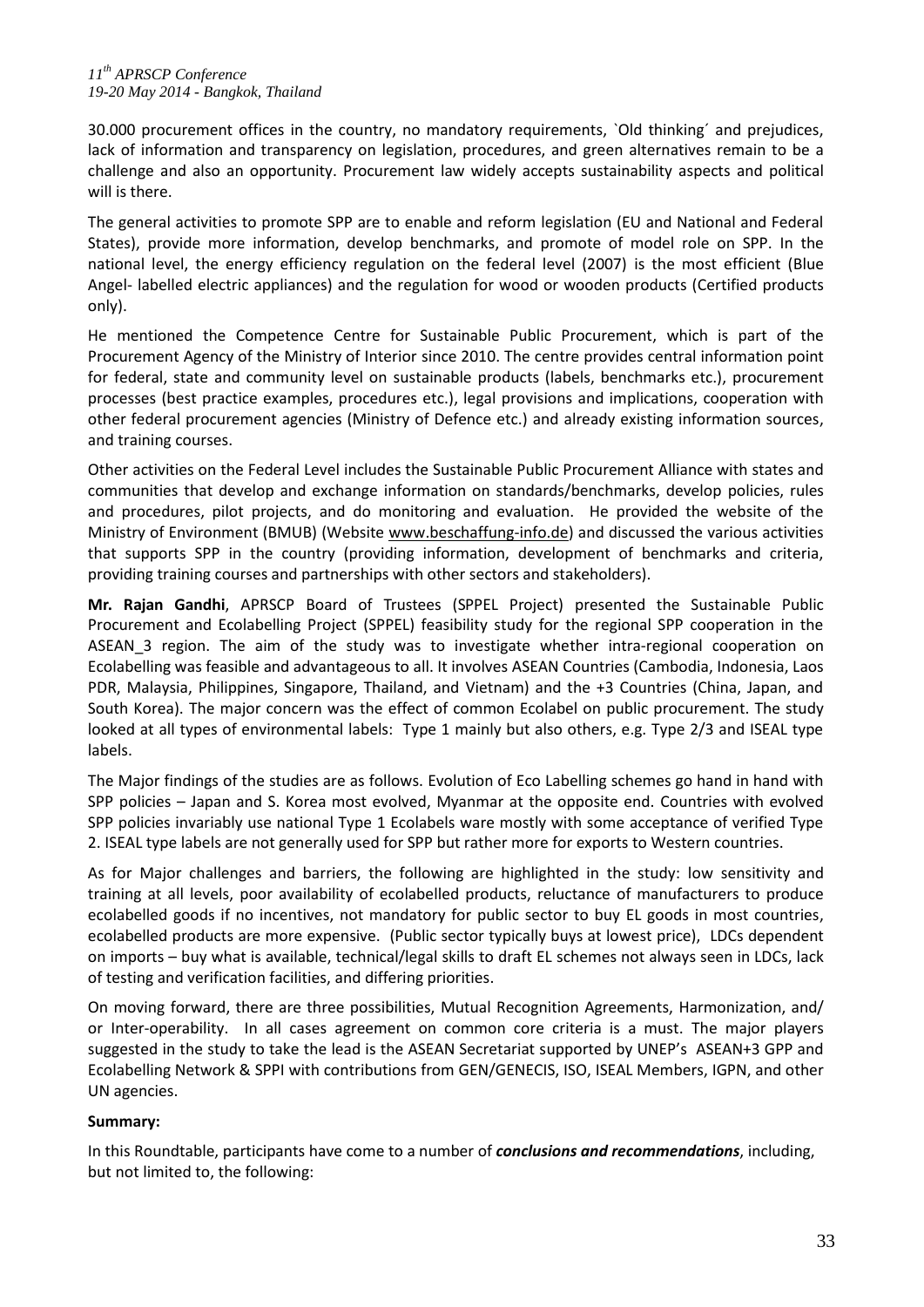- Many Asian countries have legislated SPP and the big challenge for these countries is implementation of the SPP legislation. Specific policy instruments tailor-made for each country will be needed for effective implementation
- There is a difference between Green (G) and Sustainable (S) Public Procurement (PP). SPP theoretically involves social and ethical issues on top of GPP.
- Both SPP and GPP are good starting points for countries. The GPP approach might be easier though as a start.
- There is a need for common criteria for green products at least at the sub-regional level.

With these recommendations as guiding principles and on the basis of the work under the 10YFP, the presentations will look at national, regional and global experience on SPP and discuss further recommendations for scaling up SPP in the Region.

*Priorities Actions*: Monitoring SPP; Measuring SPP benefits; Promoting good practices: Incorporating product-service systems: Ecolabel and sustainability standard

# *Challenges & Solutions discussed:*

- Thailand is on the 2nd Plan (2013-2016) for sustainable public procurement (SPP). Stimulating more green products is the key.
- How to get SPP to go globally is make it as easy/simple as possible.
- One of major of success of SPP: wide range of products, co-opting producers, ease of green labeling.

# *Key Emphasis Points*

- Political will is the most important.
- Thai Government's commitment to public procurement.
- Harmonize the SPP labeling.
- Overcome the "lowest price syndrome"

# **RTD3b – Harmonization of Standards and Eco-labeling**

Moderator: **Mr. Rajan Gandhi**, APRSCP Board of Trustees

Rapporteur: Local Organizing Team (**Shabbir**, JGSEE)

# **Objectives:**

- To discuss ongoing global, regional and national initiatives/programs to harmonize standards and eco-labeling
- To recommend further actions that can be initiated to scale up SPP best practices and initiatives in the Region; through partnership and collaboration among stakeholders;
- To recommend key policies, actions and collaboration in the Region that can be supported under the 10YFP on SPP and Ecolabeling.

# **Speakers Presentations:**

**Prof. Hideki Nakahara**, Professor from Tokyo City University and Chairman of the International Green Purchasing Network (IGPN) provided a presentation entitled "**Consumer Decision and Consumer Information: Reliability for Standards and Ecolabeling."** He provided information about the 2012 IGPN Survey on greenwashing in the Asia-Pacific region. The interviews and questionnaires were done in the participating countries and areas: Hong Kong, Taiwan, China, Korea, Philippines, Thailand, Malaysia, Singapore, Vietnam, Indonesia, India, and Japan (retailers interview only in Japan). The summary of the survey findings is as follows:

1. The number of environmental labels is likely to further increase. This could pose a threat to the credibility of the labels.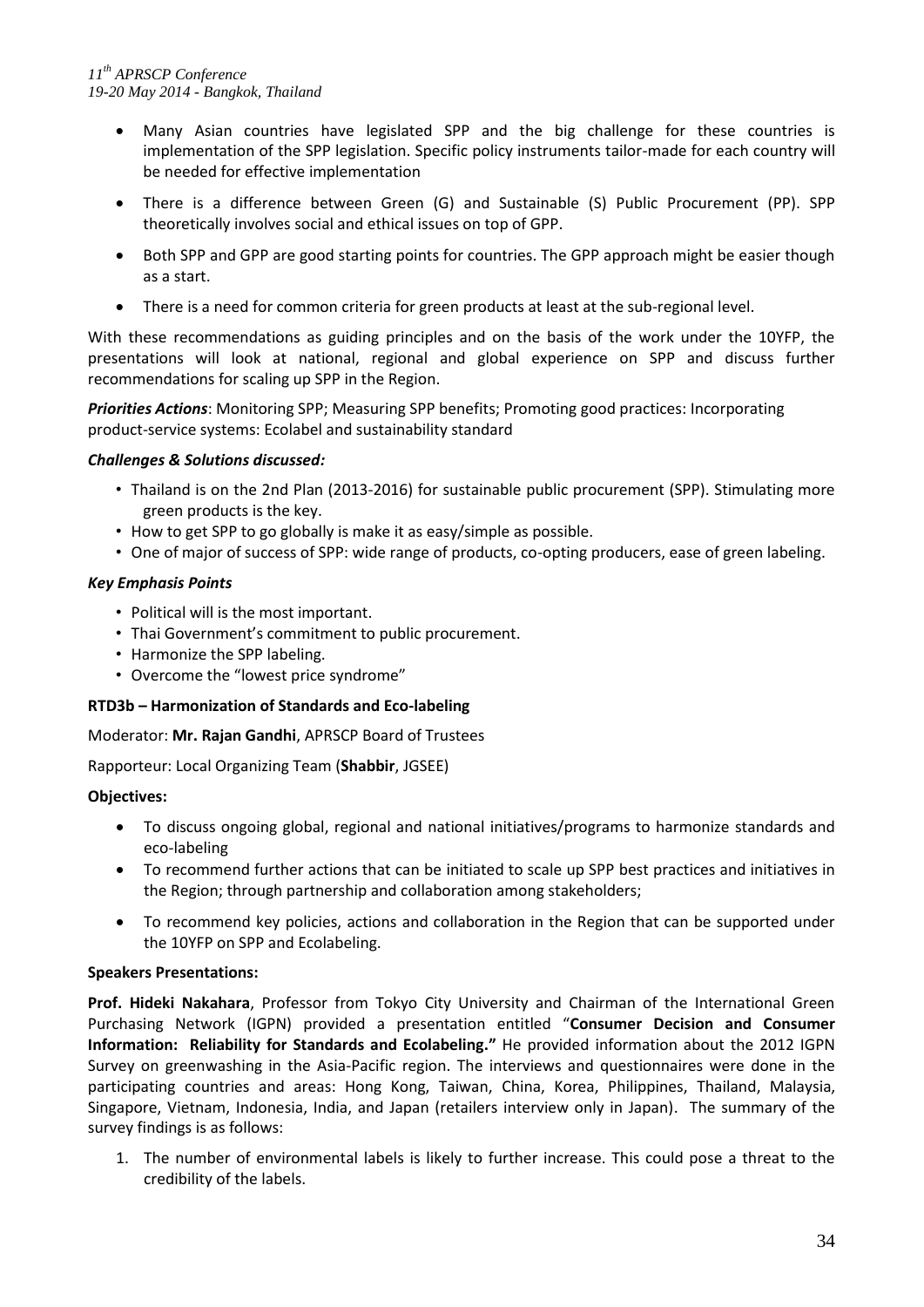- 2. Watchdog bodies and green claims codes are already set up in various European countries and north America.
- 3. Demand for green products and services have increased in all the countries surveyed and would continue to grow in the future. The reasons are governments' green policies, concern for global warming, and eco-boom. Environmental claims are also increasing in all the countries.
- 4. Green products appear to be sold at various stores as well as at shopping malls. Energy-saving products appear to be the most widely sold green products. Other major green products are recycled products and organic foods.
- 5. Environmental labels, particularly type I labels, have been developed in all the countries surveyed but the levels of effectiveness and success are varied. The role of type I label is seen to be highly important.
- 6. Many countries don't have the standards, guidelines or watchdog bodies. Even if they're set up, they're not utilised.
- 7. Greenwashing appears to already exist in the Asia-Pacific region but the awareness is very low and not seen as a problem.
- 8. While interest in sustainability and the environment grows and consumers' demand for green products & services increases, the lack of understanding for the term "green" leads to create greenwashing. This problem applies to both purchasers and suppliers.
- 9. Many cases of greenwashing are believed to be unintentional. To prevent negative impact on green growth in the Asia-Pacific region, governments, businesses, environmental NGOs, consumer groups, and consumers need to recognise the respective roles and address greenwashing in a proactive manner.
- 10. Encouraging and rewarding genuine efforts towards sustainable innovation is highly important.
- 11. Lastly, an environmental NGO in Japan have started a project to prevent greenwashing. The aim is to build a social mechanism and to promote corporate behaviour guidelines to encourage appropriate environmental claims.

He highlighted the importance of the project and for it to be disseminated through international networks and international institutions to take a proactive role to prevent further greenwashing in the region. He gave information about the ISO 14000 series of environmental standards. The International Standards Organization (ISO) set up a group of standards to govern environmental labeling. The ISO 14020 family covers three types of labeling schemes: Type I (ISO 14024): a multi-attribute label developed by a third party, Type II (ISO 14021): a single-attribute label developed by the producer, and Type III (ISO 14025): an eco-label whose awarding is based on a full life-cycle assessment.

He added that there are also many other environmental labels developed in electric/electronics, constructions, food, and tourism industries. There is also eco label confusion copy. Consumer Information and education are needed for consumers. For producers, information is also important to be able to make the right choice on what eco-label is better for their brands. According to Greenpeace, greenwashing is "used to describe the act of misleading consumers regarding the environmental practices of a company or the environmental benefits of a product or service." To avoid greenwashing, it is important to compare ecolabels. Not all environmental claims are created equal. It is important to know the validity of standards, standard setting processes, and verification processes. He then provided information about the IGPN and it's initiatives and how it aims to globally promote the spread of environmentally friendly product and service development and Green Purchasing activities.

**Ms. Jenny Tan,** APRSCP Board of Trustees (SPPEL Project) presented the continuation of the Sustainable Public Procurement and Ecolabelling Project (SPPEL) feasibility study for the regional ecolabelling cooperation in the ASEAN\_3 region. She mentioned that the Study investigates the possibility of scaling up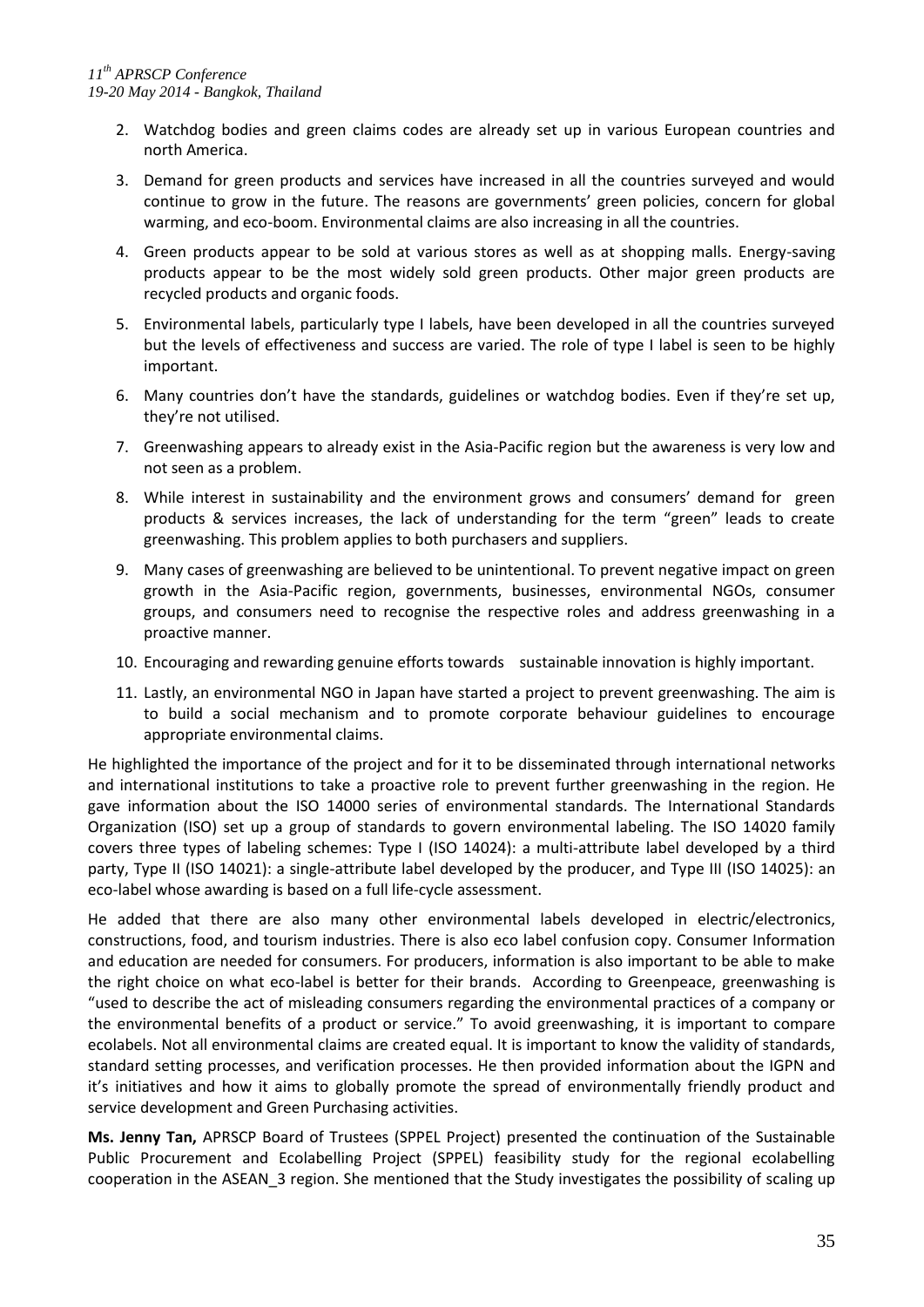regional cooperation on ecolabelling (including voluntary standards) amongst the ASEAN+3 countries for better alignment and interoperability towards the promotion of GPP/SPP at national levels. It provides an analysis of to what extent would a common or interoperable ASEAN+3 Ecolabel is feasible, able to assist national governments in implementation of GPP/SPP policies, and able to serve as a facilitator to intraregional trade. She then provided the current scenario of the various countries in terms of GPP/SPP present in legislation, policies, and practices.

Some concerns over ecolabels are as follows:

- Generally not mandatory in ASEAN countries
- Manufacturers do not really see the need except where there are ecolabel requirements for exported products (e.g. to Europe, Japan, etc)
- A lot of wait-and-see attitude amongst manufacturers, resulting in a lack of availability of labelled/green products for competitive pricing to occur.
- Public and even government are still focused on price considerations and not so much on environmental /sustainability. Ecolabelled products are perceived or really are more expensive.

There were vastly differently levels of development and implementation, not only between ASEAN and the 3 countries – China, Japan, South Korea – but also within the ASEAN countries. With the various differences in terms of laws on Policy/ Implementation of SPP in the participating countries, there exist different approaches from country to country. Another issue in harmonisation of ecolabels across ASEAN is the different criteria that may be used in quantifying limits when assessing performance of products, based on local culture, climate, etc., e.g. There are different types of ecolabels: Type II (self declaration) – many; Type III (third party, quantitative) – few – but moving towards this type; and other ecolabels for energy, water, export items – organic, forest products, marine products, palm oil (RSPO certification), Fairtrade, etc.

The study also looked at the coverage of ecolabels. It revealed so many different product categories, the diversity depending on the countries' requirements and needs, and most importantly availability of local products that could meet the criteria. Some categories of products not included in the green/eco labels include food, drugs. Food products already have many forms of labels such as 'organic', 'natural, pesticide free, antibiotic free, etc., which generally seems to make them more expensive to consumers. In most of the ASEAN + 3 countries, where there are no existing national ecolabels for products, ecolabels from other countries are acceptable. Also in applying for the national ecolabel, a product already with an ecolabel from another country is generally viewed more positively in the certification process, if it is deemed necessary to undergo the process (e.g. if national product criteria exists).

The study highlighted that harmonisation of ecolabels seems to be an insurmountable task given the differences in governance and requirements of the different ASEAN + 3 countries. On moving forward, there are avenues for cooperation and partnerships through the establishment of an ASEAN+3 group at the ASEAN Forum on SCP, with support from UNEP, on harmonising of ecolabels with the view of promoting SPP to government, generally the biggest consumers in every country.

However the results should aim towards greater synergy amongst countries to scale up eco labeling. It is important to have a positive outlook on ecolabels, and to encourage more manufacturers to secure ecolabels for their products. It is also important to develop economy of scale for availability and competitively pricing of such products that reduce adverse environmental impacts in the country and the region and towards resource efficiency. If ASEAN+3 countries believe in the above and/or more, then it would be easier, at minimum, to establish regional cooperation for interoperability of ecolabels. She raised the following issues for discussion:

• Additional constraints in terms of assessing and communicating product sustainability; economic, social, environmental, and public policy conditions for provision of credible information on product sustainability and use of ecolabelling (e.g. SPP, consumer demand) and challenges and opportunities faced; and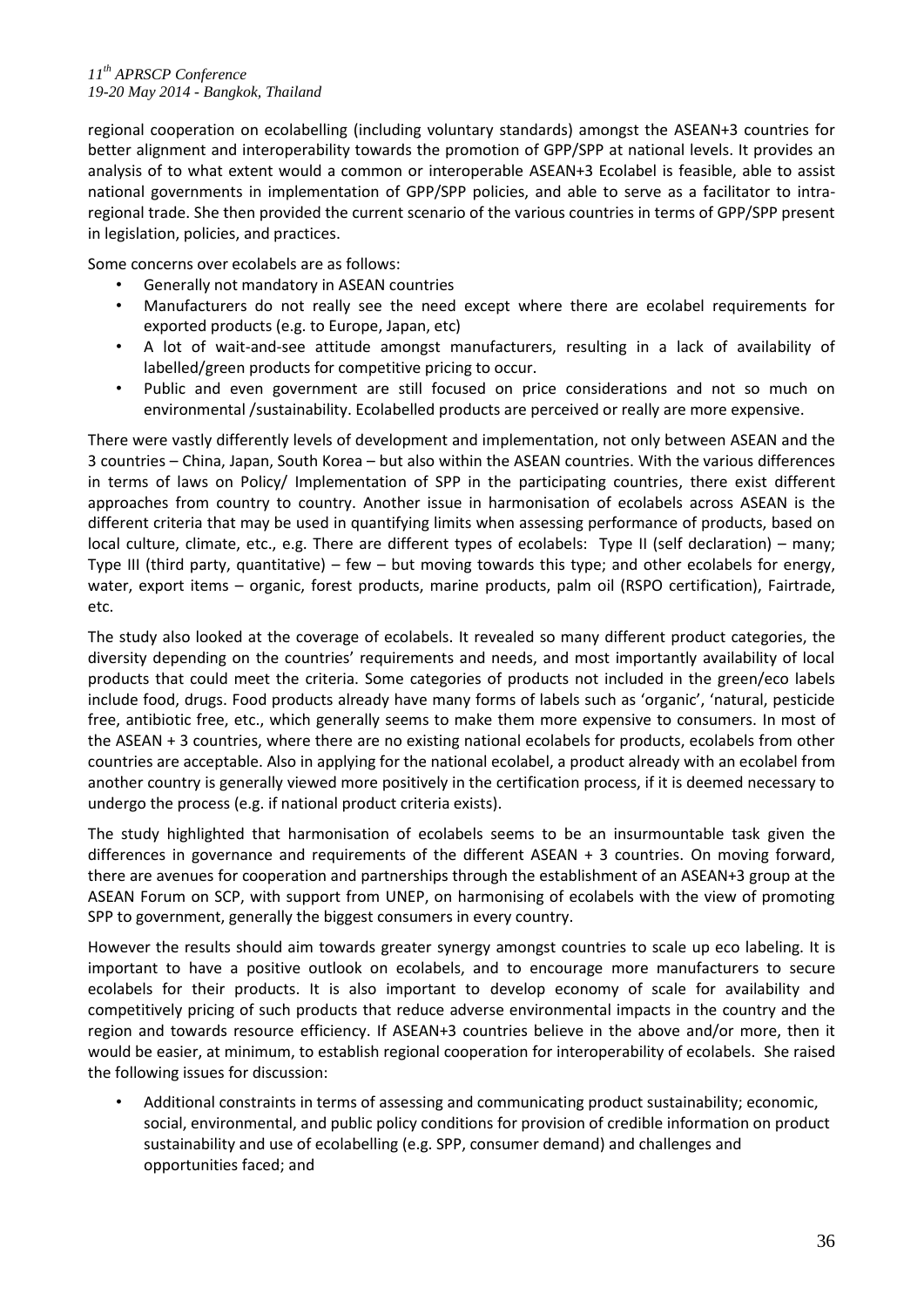• recommendations to overcome such constraints such as best modalities for cooperation and tools that can be used for monitoring.

**Ms. Jing Wang**, Deputy Director of R&D Department of China Environmental United Certification Center (CEC) Ms. Jing Wang present the case study on the harmonization of standards and eco-labelling based on the experience in the PR of China. She highlighted the importance to promote SCP to achieve efficient resource allocation based on full LCA thinking. The problem however is it can cause trade dispute, raise technical barriers, and high competitive cost for foreign products. The China Environmental Labeling is owned by the Ministry of Environmental Protection, which aims to "reduce emission, protect health, and achieve resource efficiency." Initiated in 1993, there are now more than 52000 products and 97product category 2162 company's awarded CEL. It is part of the Advisory Committee Member of SPPI (International Sustainable Public Procurement Initiative), Member of IGPN (International Green Procurement Net), Member of GED (Global Environmental Declarations Network), Member of GEN (Global Ecolabelling Network), and a Broad member of GEN. It is awarded with a GENICES certificate in 2012. China Environmental Labeling has already signed the cooperation and mutual recognition agreement with Germany, Japan, Korea, Australia and New Zealand, and lays the groundwork for future cooperation between China and these countries on environmental labeling.

She provided CEL's experience from cooperation and recognition of certification procedures and methods to research to provide GPP guidelines and develop common criteria towards certification, as a sole agent on ecolabeling in the country. The challenge however is the long time cost. There is also relatively big technology gap between developed and developing countries and there is still a limited market. It is important to establish cooperation platform and develop MRA and common criteria regionally on various product category so it will be easier to achieve one standard that is accepted regionally.

# **Summary**

The Roundtable discussed the use of ecolabelling and initiatives on harmonizing standards and ecolabeling as well as the challenges and opportunities faced from regional to national level.

#### *It highlighted the following challenges and solutions:*

- 1. Different levels of development of countries/ different priorities / different levels of technical capacity (Intraregional trade (e.g. ASEAN))
- 2. Hundreds of ecolabels / administrative differences(One standard / one test –mission possible?)
- 3. Beware of greenwashing (Validity of labels, verification)
- 4. Consumer awareness / variety of issues and priorities

#### *Key emphasis points:*

- 1. ASEAN (+3) forum on SCP could put harmonization / interoperatability issue on the agenda
- 2. AFTA already some efforts on harmonization of standards
- 3. Superiority of harmonization / interoperability over multiple agreements (e.g. China-Germany, China-Korea-Japan, China-ASEAN)
- 4. Harmonization could "reduce" trade barriers

#### **RTD3c: Sustainable Life Style and Education: Supporting Sustainable Consumer Behavior**

**Moderator: Dr. Magnus Bengtsson,** Principal Policy Researcher, IGES

#### **Rapporteur:** Local Organizing Team (**Dr. Trakarn**, MU)

#### **Objectives:**

 To discuss and share experiences and lessons learned on initiatives/programmes on mainstreaming sustainable consumption in policy and implementation through awareness raising, incentives for consumer behavioral change and in promotion through education.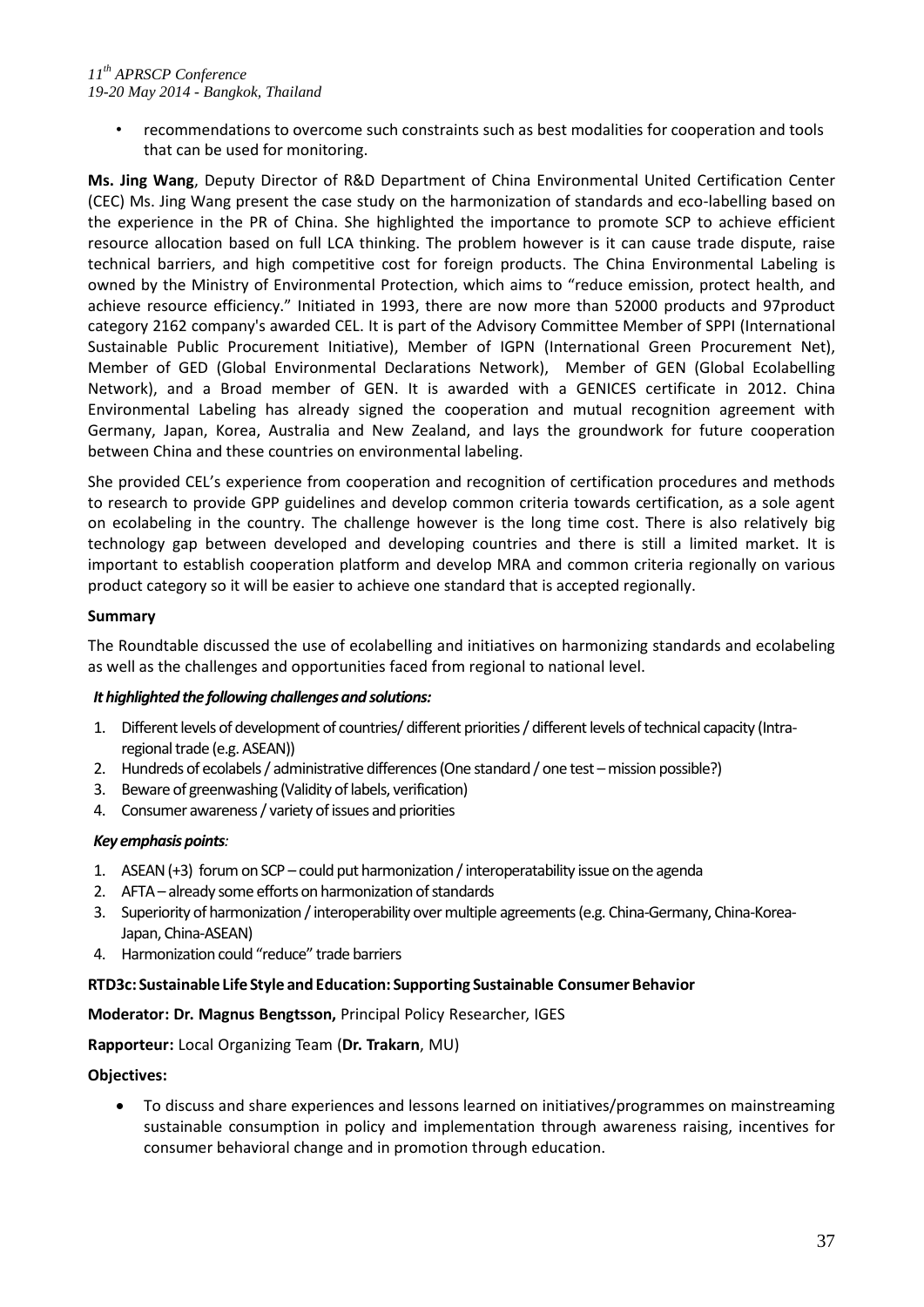- To look at possible solutions or specific measures regulation, fiscal and other pricing signals, awareness, innovation, enforcement – that can help Asia consumers become more conscious of their responsibilities to planetary and societal imperatives.
- To provide key recommendations to upscale efforts to mainstream sustainable consumption through regional programs such as the sustainable lifestyles and education (SLE) programme of the 10YFP.

# **Presentations of Speakers:**

**Dr. Paul Ofei-Manu**, Institute for Global Environmental Strategies (IGES) presented their study on the *"Grassroots approaches to education for Sustainable Consumption and Lifestyles: Experiences from the Regional Centres of Expertise."* His presentation introduced the Regional Centres of Expertise (RCE) on ESD, which can provide the platform to look at development of new values, competencies and knowledge embedded in education for sustainable development (ESD) principles and outcomes in policy and practice in all relevant sectors of society. He also presented the cases of his study focusing on good practice on education for sustainable consumption and lifestyles (ESC/L) in daily living at the local level from the RCEs and demonstrated effective ways in which ESC/L policy can be translated into practice. Selected multistakeholder, participatory ESC/L initiatives of six RCEs in the Asia-Pacific region (RCE Penang (Malaysia), RCE Phnom Penh (Cambodia), RCE Yogyakarta (Indonesia), RCE Kitakyushu, RCE Chubu, and RCE Okayama (all in Japan)) and the approaches used to realize the objectives are presented.

**Dr. Chamnien Vorratnchaiphan**, Country Representative of IUCN, Thailand touched on environmental ethics and education as the heart of development focusing on the 4 principles of sustainability: future generations, equity, partnership and carrying capacity. He explained how ethics is a stronghold for behavioral change patterns towards sustainable lifestyle, which is a mode of living and not just a set of moral rules. To find this mode of living, Dr. Chamnien explained a new paradigm for environmental education (based on Buddhist philosophy) in which the educator is a provider, supporter and one who empowers. Another highlight for his presentation was focusing on equity, in terms of the growing gap between rich and poor; and partnership, in terms of the participation of everyone in decision-making processes.

She provided key issues towards sustainable shrimp farming giving importance to mangrove integrated poly-culture, nature based system, Non chemical use, mangrove coverage, and aquatic animal welfare. She emphasized the need for education for sustainable development through the community-based sustainable forest management and linking children through education and awareness through formal and informal education and involvement in community activities. She provided examples like the local governments who signed a Memorandum conserving Ang-Karn Mountain. Ang-karn has been used as a off-class learning center for school children and they learnt mangroves ability to shield coastal areas against destructive sea wave, protecting lives and villages. They had often joint in various activities of charity organizations. Communities with supported by CHEVRON, IUCN and ITTO have been continuously advocating their learning. This involvement of the youth enhances knowledge and awareness and leads to more action towards forest protection and management. Additional actions are needed such as gearing for zero waste management, the use of organic fertilizer, Spirituality determines modes of relationship of humans and nature; modes of production and consumption.

**Ms. Kirana Chomkhamsri**, Institute for Sustainable Engineering, Technical University Berlin, Germany focused on the importance of life cycle sustainability assessments in support of Sustainable lifestyles. She discussed LCA as the 'product that incorporates environmental and social factors and minimizes its impact throughout the life cycle, throughout the supply chain and with respect to the socio-economic surroundings') to make better-informed decisions and public communication. LCA applications can be used in eco-labeling, eco-design, environmental and carbon foot-printing, and waste management. LCA also successfully addresses strategic questions on the environmental impact of policy options and the potential for improvement in the use of natural resources. She provided cases where LCA is used in promoting sustainable consumption where products incorporate environmental and social factors and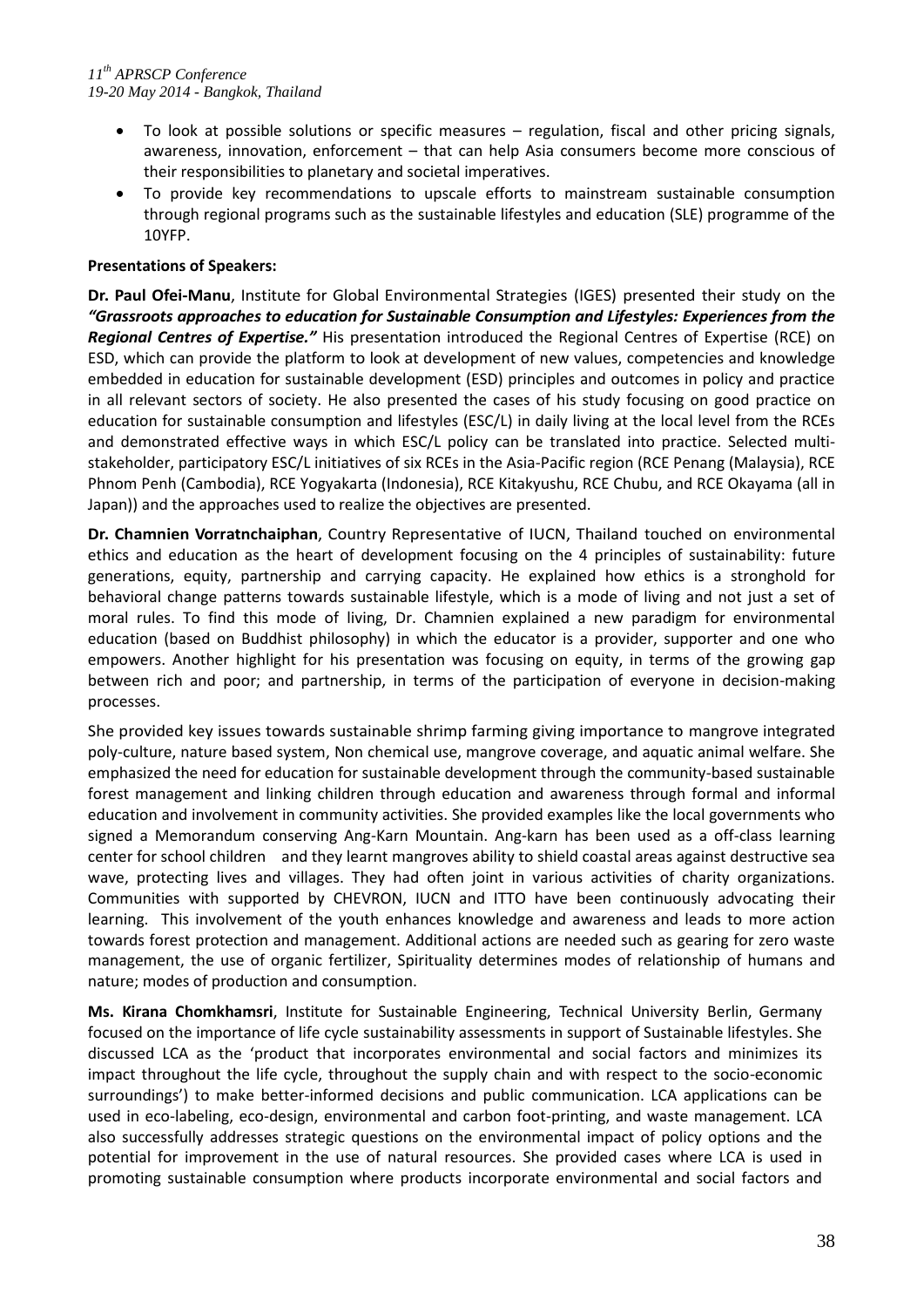minimise its impact throughout the life cycle, throughout the supply chain and with respect to the socioeconomic surroundings. Such example are cases in Europe that have product policies that use LCA in resource extraction and processing; design; manufacturing and retail; distribution; use; collection; and reuse, recycling, energy recovery, and disposal.

Examples of sustainablity assessment methods are as follows: Product Sustainability Assessment tool (PROSA); Toolbox on Life Cycle Sustainability Assessment (LCSA); Socio-EcoEfficiency Analysis (SEE Balance); and PROspective SUstaInability Assessment of TEchnologies (PROSUITE)

Some key findings she mentioned are as follows:

- The environmental assessment part is the most advanced one and can be used to help consumers choosing environmental advantageous products
- No impact pathway for neither the economic nor social dimensions
- Simplified approaches such as e.g. Global reporting initiative (GRI) can lead to shifting-of-burden and green washing
- No coherent assessment tool/method to evaluate both the social and environmental impact
- Data availability especially for social dimension is limited

In Summary, she look said that there is a way forward to look at possible solutions or specific measures – regulation, fiscal and other pricing signals, awareness, innovation, enforcement – that can help Asia consumers become more conscious of their responsibilities to planetary and societal imperatives. It is important to avoid shifting of burden across dimensions. There is a need for coherence, cause effect chain, regional information, and quantifiable indicators. It is important to work together in case studies on implementation of integrated Life Cycle Sustainability Assessment. She mentioned that their study is funded by the German Research Foundation under SFB 1026.

**Prof. Suren Erkman**, PhD, Head, Industrial Ecology Group, Faculty of Geosciences and Environment, University of Lausanne, Switzerland presented on industrial ecology (where ecology is the science of ecosystems) linking it to sustainable consumption. Industrial ecology looks at limits to economic activities and how it is a constraint and also a source of innovation. He introduced the importance of achieving a mature industrial ecosystem, which needs to understand how the ecosystem works (inputs and outputs of the economic system) looking at the economic valuation of natural resources. Collective and cooperative strategies are important to work in a systematic level to use natural resources more effectively. Towards more sustainable consumption, it is important to combining industrial ecology and social practices. He provided examples of patterns of consumption in Europe. Lastly, he mentioned that it is important to articulate the understanding of/ action on the «biophysical ubstrate» of economic activities (industrial ecology) and the understanding of/acting on relevant drivers of consumption (social practices).

#### **Summary of the Roundtable:**

The Roundtable session discussed initiatives and build on lessons learned on mainstreaming sustainable consumption in policy and implementation through awareness raising, incentives for consumer behavioral change and in promotion through education. Behavioral change is a needed where conscious choices of individual, not only as consumers but also as human beings, can contribute to sustainability of natural resources, to transforming the production and consumption systems and improving lives of others.

Presenters shared initiatives in making this happen where such changes call for development or enhancement of intrinsic values and principles through awareness, education and marketing - Sending the right message. This includes awareness raising campaigns and education to facilitate learning that allows people to act as informed consumers, and marketing to strengthen communications strategies of public and private actors. The session discussed on how sustainable consumption underpins sustainable poverty reduction. Lastly, it hopes to provide key recommendations to upscale these efforts through regional programs such as the sustainable lifestyles and education (SLE) programme of the 10YFP.

#### *Key points discussed:*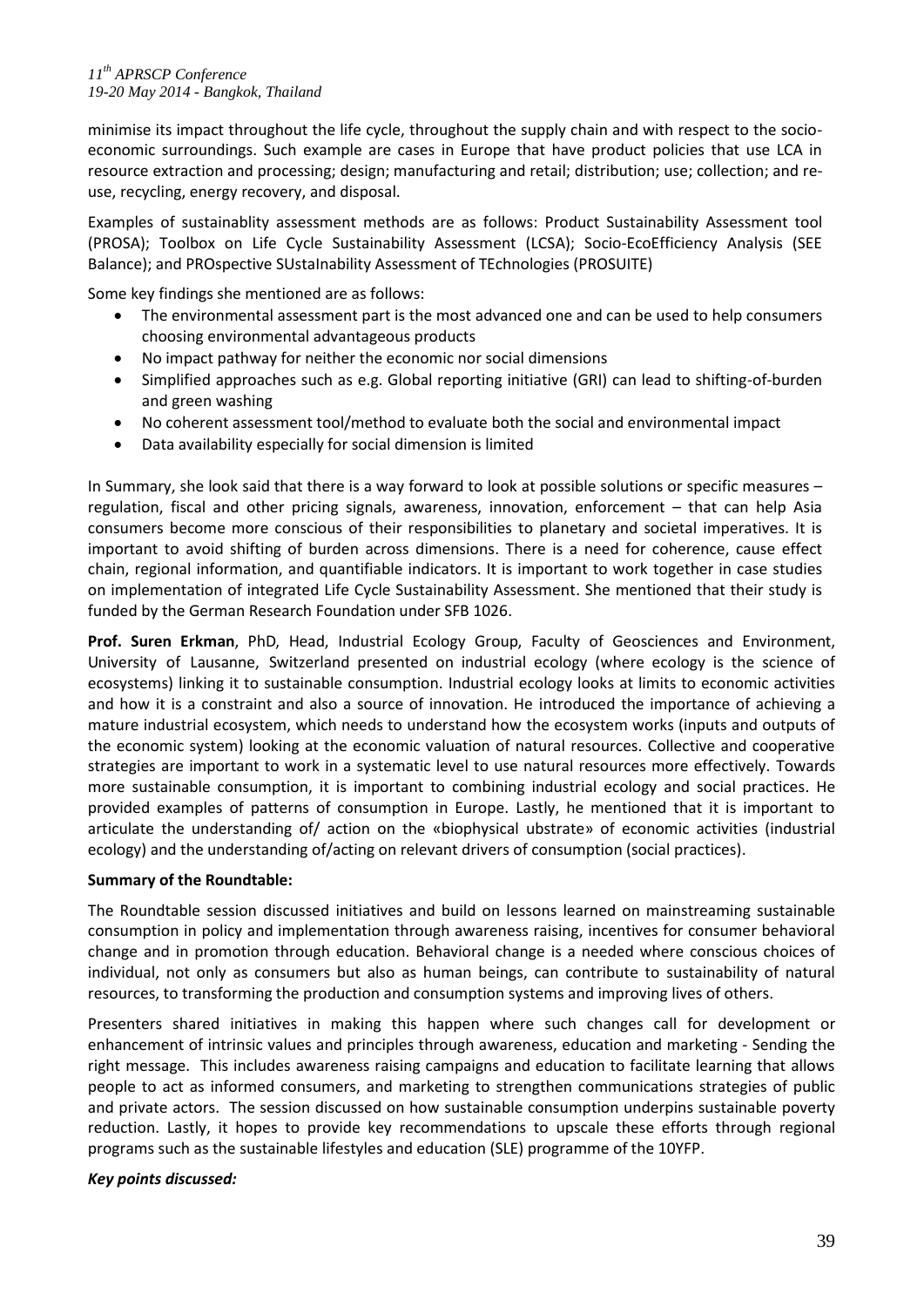- Ultimately "what people learn, how people learn, where people learn, with whom and in what context people learn" are critical to the effectiveness of any form of education. Towards successful education for Sustainable Consumption and Lifestyles, it is important to strengthen local/regional application of education for sustainable development, sustainable consumption and lifestyles and to provide a knowledge base that is locally appropriate and culturally relevant. Children are the linkage, power and future of community.
- Spirituality (*driven by beliefs-religions, ethics, cultures & traditions*) determines modes of relationship of humans and nature; modes of production and consumption
- Life cycle assessments can make better-informed decisions and public communication and addresses strategic questions and the potential for improvement.
- Towards more sustainable consumption we need broad and rigorous conceptual framework (scientific ecology), operational strategy (practical approach to sustainability) and collective & cooperative strategy (systemic scale)

# *Challenges and Solutions:*

How can we you measure the effectiveness of education for Sustainable Consumption and Lifestyles?

Learning Performance Framework (LPF) can identify the characteristics of effective learning hence act as a point of reference for implementing effective education for sustainable consumption and lifestyles (ESC/L) activities locally and subsequently scaling them up.

- How can we help Asia consumers become more conscious of their responsibilities to planetary and societal imperatives? Working together in case studies on implementation of integrated Life Cycle Sustainability Assessment to capture sustainability to support sustainable life style/consumption.
- How can we articulate the link between "biophysical basis of consumption" and "social practices of consumption" because of VALUE/ACTION GAP and INFORMATION/ACTION GAP? We need to understand consumption practices as a dynamic system by incorporating social practice approach and practice theory because it provides answers to what is meaningful & which aspects of practices have a potential for Progress; assesses environmental impacts combined with industrial ecology tools.

# **RTD3d: Technical paper presentation 2 (SCP focusing on Cleaner technology & Eco-efficiency forIndustry)**

# **Chair: Mr. Bob Pagan,** APRSCP Board of Trustees

The Technical papers were presented (See  $11<sup>th</sup>$  APRSCP Conference package for synopsis):

- 1. *Efficient chemical management in global paint industry A case study in Sri Lanka T.Sunil* Somasiri Gomes
- 2. *Zig-Zag Brick Kilns to Reduce Carbon Emisions in the Himalayas* by Darrell Reeve and Gilbert Habla
- 3. *Zero Liquid Discharge and Solids Recovery via Novel Evaporation Technology* by Darrell Reeve, Stephen Shelley, Willem Vriesendorp
- 4. *Eco-Efficiency Assessment of Clean Technology for Rubber Condom Product* by Cheerawit Rattanapan, Thunwadee Tachapattaworakul Suksaroj, Weerawat Ounsaneha
- 5. *Global centrifuged latex maturation technology driving in to an inventive sphere* by T.Sunil Somasiri Gomes
- 6. *Potential of Converting Paddy Straw to Bio-char and Electricity in Sri Lanka* by Renuka T.K. Ariyawansha, S.A. Dileepe N. Senevirathne, Benedict F.A. Basnayake
- 7. *The Role of Sustainable Entrepreneurship to Develop Corporate Social Responsibility Programs in Geothermal Industry* by Dali Sadli Mulia and Sulastri Sardjo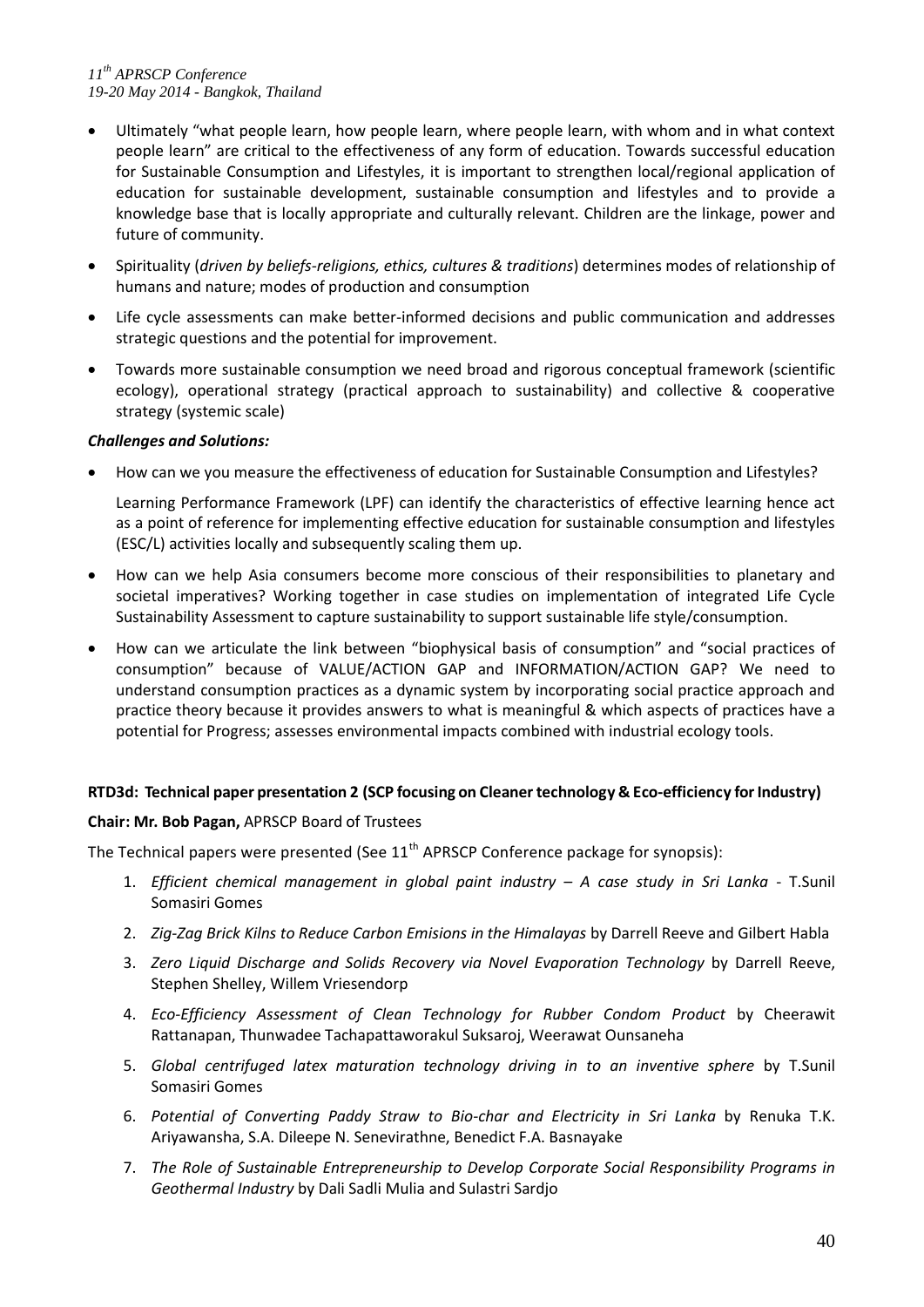#### **d. Roundtable 4: SCP progress – for business and policy makers**

## **RTD4a: Adoption and Integration of Corporate Sustainability Reporting and Standardsin relation to SCP**

## **Moderator: Dr. Chaiyod Bunyagidj**, APRSCP Board of Trustees

**Rapporteur:** Local Organizing Team (**Dr. Pattaranan**, KU)

## **Objectives:**

- To contribute to the development of a common understanding among policy makers and stakeholders in developing countries in Asia on corporate sustainability reporting and on standards for SCP, as a tool to measure and monitor progress towards SCP and related initiatives.
- To present the importance of sustainability reporting and standards for SCP in contributing to strengthening the sustainability of production practices throughout the organization's entire value chain (from suppliers to clients).
- To determine how corporate sustainability reporting reduces risk in potential investments and how it can be a tool to gain better access to finance and better contracts with insurance and financial of companies.

# **Speakers Presentation:**

**Dr. Chaiyod Bunyagidj,** APRSCP Board of Trustees gave an introduction on the session as moderator. He emphasized the need to address the decoupling challenge and the objective of social responsibility to contribute to sustainable development. He emphasized the importance of Integration of social responsibility throughout the Organization and this can be done through various means. On the environment, such actions can be done such as prevention of pollution, sustainable resource use, climate change mitigation and adaptation, protection of the environment, and biodiversity and restoration of natural habitats. On consumer issues, such issues has to be addressed: fair Marketing, factual and unbiased information and fair contractual practices, protecting consumers' health and safety, sustainable consumption, and consumer service, support, and complaint and dispute resolution. He provided questions for discussions:

- 1. What would be your recommendations to promote further dissemination of corporate sustainability reporting and / or standards for SCP?
- 2. What are the roles of policy makers?
- 3. What are the roles of other stakeholders?

**Mr. Robin Edme**, Chair of the Group of Friends of Paragraph 47 Senior Advisor Responsible Finance Economy, Evaluation and Sustainable development integration Department [SEEID] from France provided an overview on the **"Adoption and integration of Corporate Sustainability Reporting & Standards in relation to SCP**" and how it has progressed in the global arena. He mentioned that Corporate Social Responsibility is now in the forefront of the Sustainable Development Agenda with Paragraph 47 of the Outcome Document, *The Future We Want*, acknowledging the importance of corporate sustainability reporting (SR). There is a Call for Governments, the UN and other stakeholders to engage to further advance SR, to build on the experience of existing frameworks, and to recognize that SR is relevant globally. Brazil, Denmark, France and South Africa launched 'Friends of Paragraph 47' initiative to take the lead in responding to this call for action. UNEP and the Global Reporting Initiative (GRI) provide support in a Secretariat capacity.

He emphasized the Group's common understanding is that corporate transparency and accountability are key elements in enhancing the private sector's contribution to sustainable development. The Group's main objective is to strengthen the role of governments in fostering a culture of corporate transparency through the promotion of sustainability reporting. The Group's Charter emphasized the Government's role in positively influencing corporate behaviour and moving society towards a sustainable model of development. SR should become a widespread practice to allow for a transparent, well-functioning market economy by bringing Governments together to share experiences, promote & develop best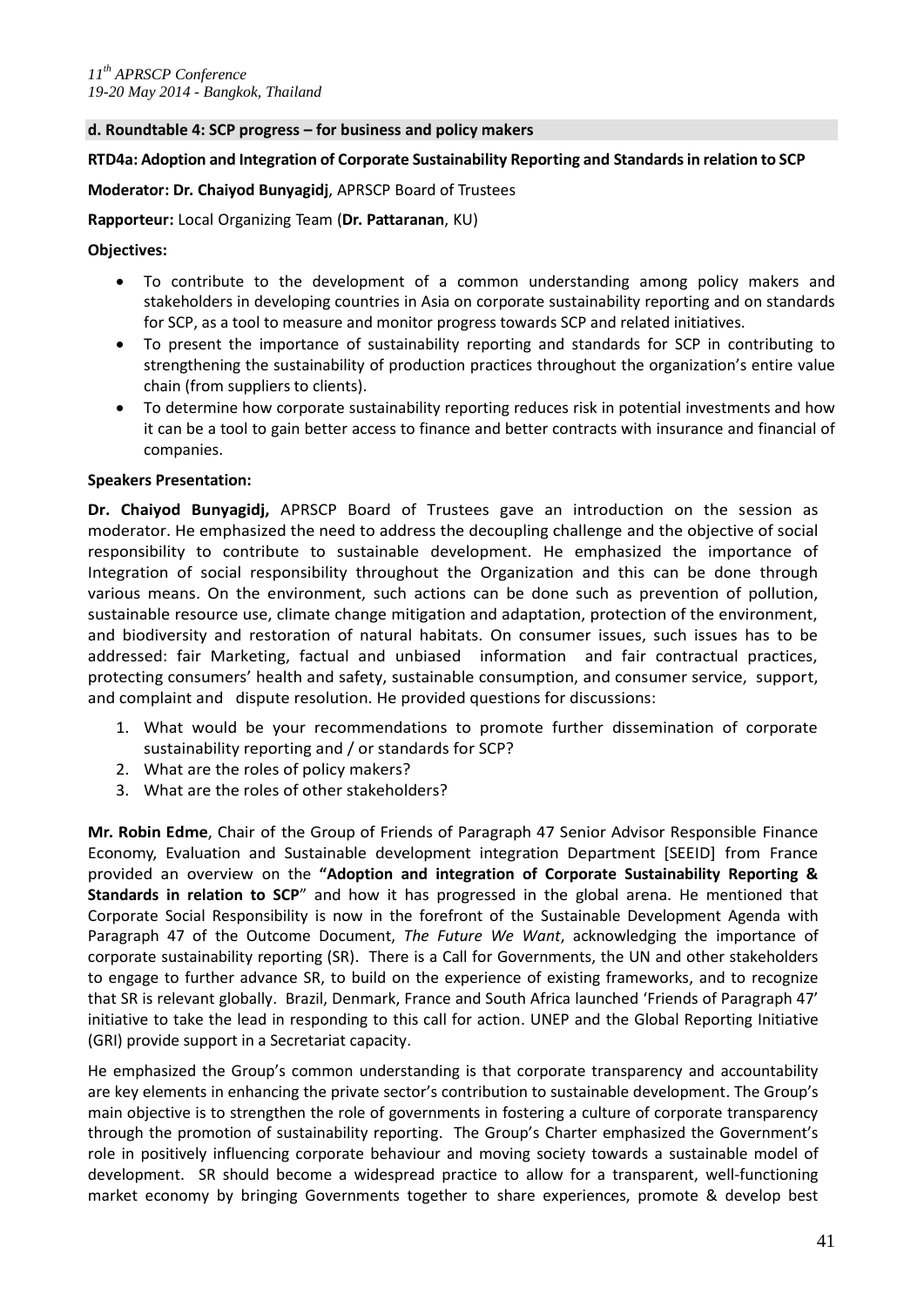practice models of SR policy/regulation, building upon existing reporting guidance and giving particular consideration to the needs of developing countries and small and medium enterprises. It is important to maintain and promote SR agenda at the international level particularly linking it to the **Post-2015**  Development Agenda and SDGs by engaging with strategic stakeholders and holding multi-stakeholder dialogue with leading experts. For more information, he provided the website: (www.unep.org/FAQsonSustainabilityReporting).

**Mr. Gamini Gamage**, Additional Secretary, Environment Policy & Planning, Ministry of Environment, Sri Lanka presented the **National Green Reporting System (NGRS) of Sri Lanka (2009 – 2016**). It is a unique initiative taken by the Ministry of Environment in 2011 for greening the industries in Sri Lanka. The Reporting Guidelines of NGRS of Sri Lanka was prepared based on Global Reporting Initiatives (GRIs). He explained what green reporting system is, which is a form of reporting on values of environmental, social and economic performance of an organization especially a manufacturing and services sector. Also, it provides the holistic picture of the company/industry profile in terms of resources consumption (raw materials, water, electricity etc..) and production (carbon content, water footprint, etc..) The goal of the NGRS is to integrate environmental aspects into the socio-economic development process encouraging self monitoring and reporting of the performance in manufacturing and service sectors of Sri Lanka; to establish voluntary reporting system on sustainability performance in state and private manufacturing and service sectors; to raise awareness on integrating environment aspects into socio economic development; and to build the capacity of entities in the manufacturing and service sectors to quantity and report on their sustainability performance.

The NGRS measures and reports economic, environmental and social performance of an organization, with respect to laws, norms, standards, and voluntary initiatives. The NGRS has environmental, social, and economic indicators with different reporting tiers, with organizations providing external green reporting verification. He mentioned that the benefits of NGRS to manufacturing and services sector are reducing operational costs, optimizing resources utilization, building trust and strengthening stakeholder partnerships including investors, and providing availability of information and data for decision making. Sri Lanka expects to join with the Group of Friends of paragraph 47 in the near future. He mentioned the challenges for implementing NGRS:

- Entities are not giving high priorities to this system
- Less capabilities of entities to select indicators and reporting
- Stakeholders with different mandate to collaborative with each other
- Minimum condition for win-win outcome
- No tangible recognition for Green Reporters
- Lack of attitudes to report economic and social indicators
- Lack of trust

**Mr. Cholatorn Dumrongsak**, Director, Center of Excellence and Sustainability Development, Siam Cement PLC Thailand reported the Company's effort towards sustainable development through waste management, protection of forest and biodiversity, green procurement, and green buildings. By the year 2015, SCG aims to be well recognized as an innovative workplace of choice, and a role model in Corporate Governance and Sustainable Development.

Mr. Martin Rueegg, Chief Executive Officer, AXA Insurance Public Company Limited presented the adoption and Integration of Corporate Sustainable Reporting & Standard in relation to SCP in AXA. He presented AXA's Corporate Responsibility Framework & Governance Structure and emphasized that Corporate Responsibility into its core businesses through its strategies in terms of structure, research, and engagement with stakeholders. He emphasized that Corporate Responsibility also has a strong business case looking at the business value dimension. He highlighted the importance of corporate sustainability reporting and standards for SCP for AXA and why this is an important tool for decision-making from performance evaluation to strategy planning in promoting collective action to serve public needs.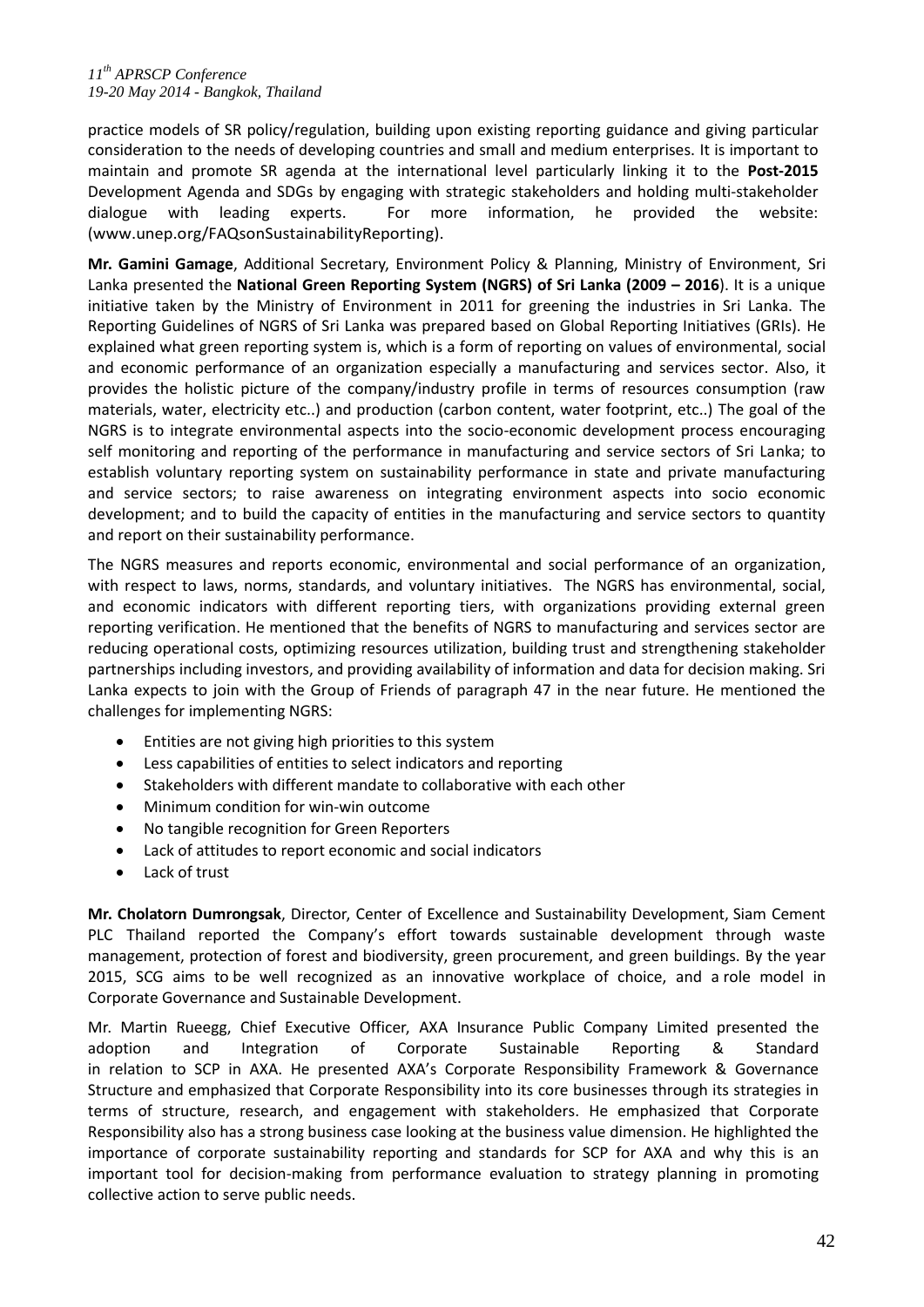# **Summary:**

This session provided an overview of the current status and expected evolution of Corporate Sustainability Reporting as a contribution to a resource efficient and green economy, as well as the dissemination of Standards on Sustainable Consumption and Production. The discussion contributed to providing an understanding of their applicability in Asia.

## *Key points discussed:*

Recommendations were discussed to promote further dissemination of corporate sustainability reporting and/ or standards for SCP and identifying the roles of policy makers and other stakeholders.

# **Challenges & Solutions:**

The challenges discussed was how can CSR be promoted, what framework, how to start and get government involved, data precision is in question, how to make a group/ integrated report.

#### *The following solutions were recommended below:*

- It is important for CSR to be in environmental framework but this has to be scaled up.
- In some organisations (i.e. SCG), sustainability reporting is possible because it's initiated by the top management team that are aware of competency at international level and taking the lead in Thailand.
- Integrated report could be too complicated. It's suggested to understand the characteristic of the individual company and provide suitable indicators.

# *Contradictions or Surprises:*

- There are ways to promote CSR: mandate V.S. incentives, push and pull.
- Not only the report, but Corporate Sustainability Index is also very important.
- It's worth investing on CSR in the long run.
- The first benefit of reporting is the communication with people internally, 2nd: it's PDCA for the company, 3rd: to create the license to operate, outsiders know your intention, and 4th: get investor's interest.

#### **RTD4b: Eco Innovation:sustainability at the core ofthe businessstrategy**

#### **Moderator: Mr. Darrel Reeve,** APRSCP Board of Trustees

#### **Rapporteur:** Local Organizing Team (**Dr. Kittikorn**, MU)

#### **Speakers Presentation:**

**Dr. Arab Hoballah**, Chief, SCP Branch, Division of Technology, Industry and Economics, UNEP presented on "**Eco-Innovation – Sustainability at the core of the business strategy."** He stated the IRP reports estimating that consumption of natural resources will triple by 2050 unless urgent action is taken to decouple economic growth from natural resource use. The reports spell out the risks but opportunities on how to proceed as well. He highlighted that resource flows (driven by consumption and production) are driving the trends. On consumption patterns, he mentioned that by 2030, Asia is projected to account for 2/3 of the 4.9 billion global middle class. Consumption changes are bringing increased standards of material welfare, but also shifting middle class to resource intensive consumerism. Few years remain to mainstream sustainable lifestyles in Asian rapidly industrialising countries, before consumerism is mainstreamed. He further explained that businesses have to take on the risks for higher operational costs and supply chain disruption, shifting production and transportation patterns to adapt to local conditions. There will also have increased public pressure for greater transparency. Regulatory and fiscal instruments increasingly will be more complex.

Dr. Hoballah mentioned opportunities in the midst of these challenges. There is now a market shift towards 'greener' products – water-efficient technology, green plastics and chemistry, sustainable infrastructure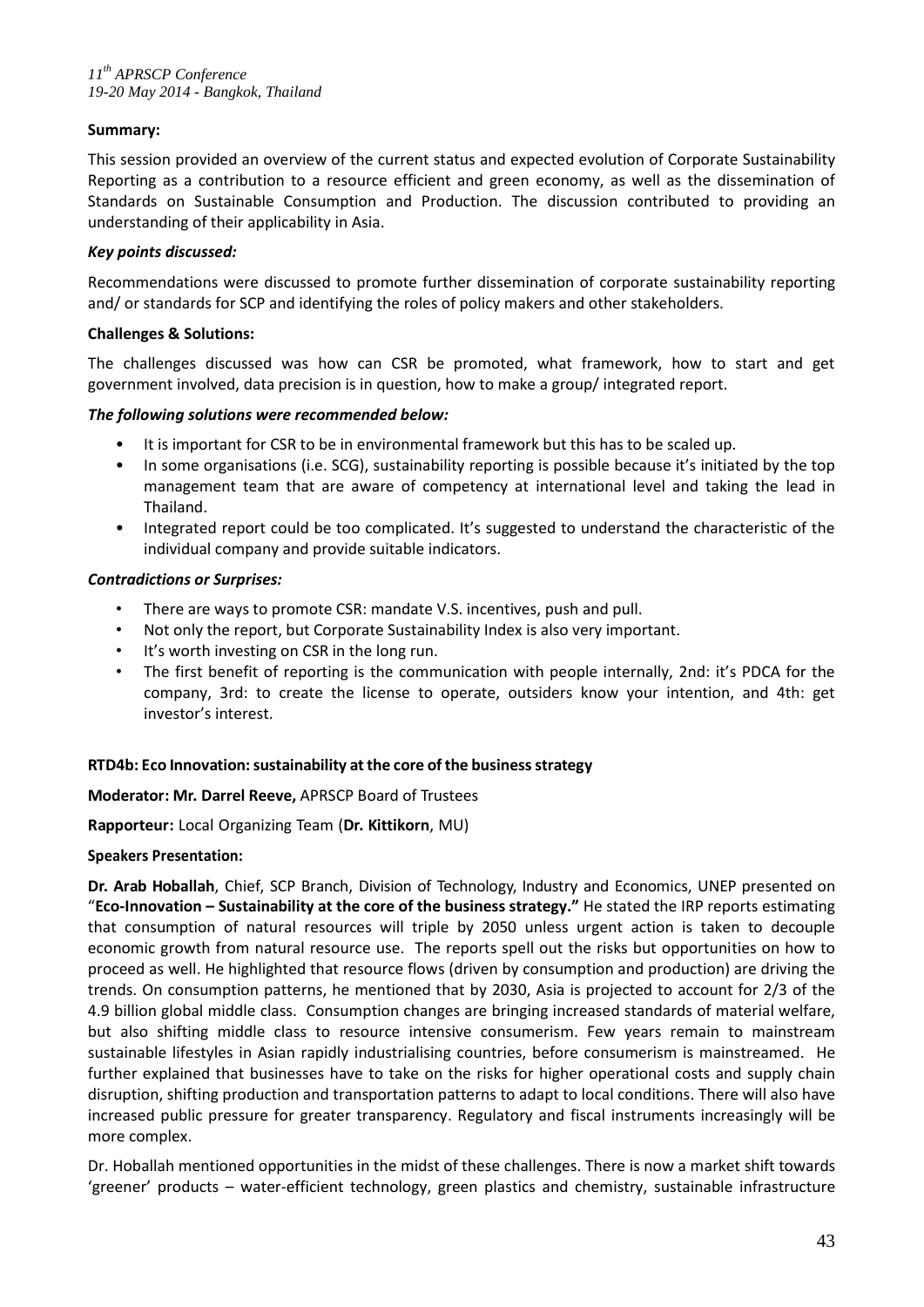etc. There is also a growing market opportunity to recover, reuse e-waste. There is also reputational advantage from incorporating environmental trends into company strategy. That is why more companies are changing sourcing strategies. Resources depletion and scarcity create risk of *price volatility* and *resource availability.* Large companies are adopting *holistic supply chain approaches* with sustainability in the forefront ensuring continuity and quality of supply. There are also market demand for sustainable products & services. Countries are setting standards for public procurement linked to sustainability. There are stricter regulations driving companies to reconsider business models and redesign products.

He also highlighted the importance of life cycle thinking (LCA), and the interconnectivity of the life cycle stages, to help identify where to focus and avoid burden shifting. LCA transforms data on products and processes into insights and enables businesses to implement the most profitable and high impact sustainability initiatives. He highlighted the rise of importance of resource efficiency (RE) to improve productivity and less waste in production and consumption, promote cleaner investments, and more sustainable lifestyles. RE is understood to be a "win-win" and many companies and policy makers understand the need to improve resource efficiency in production and consumption. Many initiatives being promoted at the Roundtable highlight what is being done to improve efficiencies and company bottom lines. Resource efficiency is woven into global, regional and national policies. In UNEP, it is one of our 6 priority areas and the basis of much of the work areas cited here.

There are various ways in which eco-innovation is used. In UNEP's working definition, eco-innovation operates at the level of a company strategy, mainstreaming a holistic life-cycle approach throughout all company's operations. The added value for companies to apply eco-innovation is based on the following benefits/drivers for eco-innovation: access to new markets, increased profitability, being ahead of regulations, attracting investments, and increasing technical capacities. Companies doing eco-innovation have shown (average) 12% growth rate - when competitors have been stagnant. Eco-innovation can happen through technical capacity to eco-innovative, investment in R&D capacity, interest and readiness of companies to innovate and mainstream sustainability to ensure the supply side of the market, and national and regional policy to provide a conducive framework to promote and recognize SCP and set incentives for eco-innovation through a policy mix through both regulatory and voluntary measures. It is also essential to work with other stakeholders who have other skills and resources to innovate new solutions. (academia, technical institutions, partnering along value chain).

These elements are the rationale behind the EC supported UNEP Resource Efficiency and Eco-innovation Project, which promotes eco-innovation by targeting the enabling conditions necessary for eco-innovation in companies: technical expertise and capacity (manual, supplements and training of NCPCs to work with SMEs), developing the business case for eco-innovation, enhancing the policy context and international and regional cooperation through RECPnet (e.g. eco-innovation fora). Over the next years, the project will work in close cooperation with synergistic projects such as SWITCH ASIA and under the umbrella, contributing to the 10YFP programmes and the joint UNIDO UNEP RECP Programme

**Mr. Long Nguyen Hong**, Director, Centre for Creativity and Sustainability, Vietnam presented the Eco-Innovation related activities in SPIN project (2010 to 2014), which was funded by the EU Switch Asia Program. The objective of the project is to promote potential innovation in the industry and increase social and environmental quality of the products produced in Vietnam, Laos and Cambodia in a large scale. The main activities of the project are the following: studies, training and capacity building, incompany SPIN implementation, awareness raising and visibility, and SPIN support policy consultation.

From strategy to implementation, the project was able to help around 540 companies to re design and have new-design, have a product strategy, and pursue clean technology transfer/consultation. It was able to assist companies on accessing 30+ sustainable technologies to support the product innovation such as using solar heating and gasification, pursuing zero waste agri-food technology and using renewable materials. It was able to organize trade fair/exhibitions for market access. For its standard approaches, it focused on redesign (mostly process- focused, life-cycle thinking) and new Product Development (balance b/w process & product, life-cycle thinking. Adapted approaches are used for packaging for food processing companies. The project also pursued an electronic-platform for open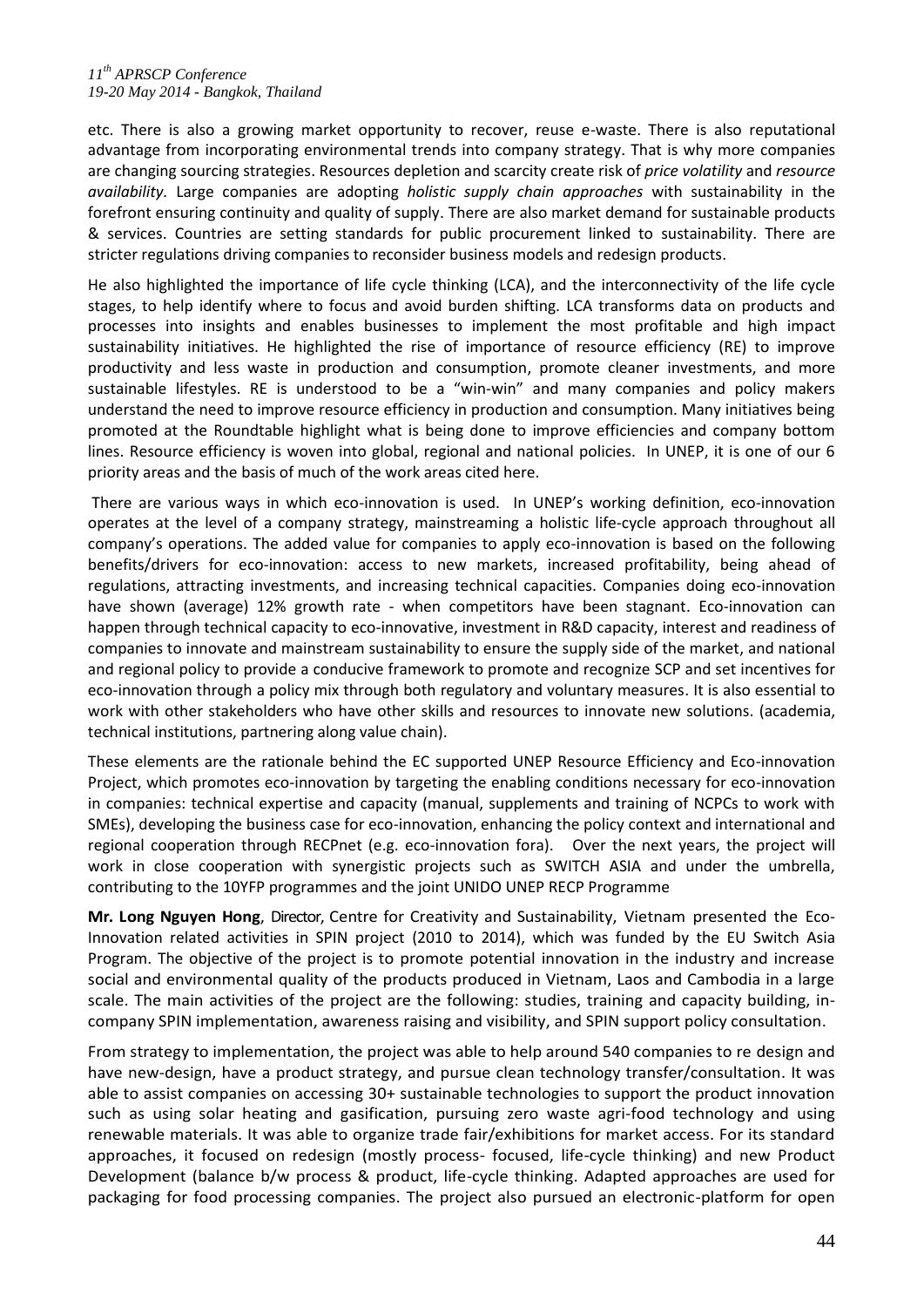innovation (Spin-E) providing smart database and library, basic web-based expert system and echannels and Forum for designers, experts, and companies to share the experience, ideas.

Lastly he highlighted that in many SPIN companies, sustainability has been successfully adopted in the business strategy but still somewhat bottom-up. He stressed the importance of not only focusing the intervention in one company but also on the 'system innovation' can be much more potential. A cluster of companies needs a good 'leader' for common innovation efforts.

**Mr. Kiatchai Maitriwong**, Acting Senior Petroleum Refining Executive Refinery Business, The Bangchak Petroleum Public Company Limited, Thailand presented the company's efforts towards eco innovation and incorporating sustainability in their core business strategy. Their 4 Pillars of strategies are (1) Grow the business and diversify risks to businesses with secure income; (2) Low carbon dioxide emission to minimize environmental impacts; (3) Socially and Environmental Friendly Business Models; and (4) Open, Transparent and Verifiable in Operations. At its core, our business model is R&M Model (Refinery and Marketing). Their expansion to Clean Energy Businesses has supported the company not only on ensuring the supply, but also creating a diversify company portfolio. It's Renewable Energy Development Roadmap focuses on Gasohol, Biodiesel and Algae oil. They also have a Renewable Energy Learning Center and a Program to involve communities through education. Green Procurement is also being pursued by having a Green Supplier List and network. Their CSR Projects consists of Promotional Gifts from Community Goods, Renewable Leading Products, Self-Serve Service Station, CSR & SHEE Development Process among others.

**Mr. Bob Pagan,** APRSCP Board of Trustees and the Ecoefficiency Group presented on eco- innovation for better business in a changing world. He provided examples such as Campbells and Marks and Spencers strategies. He then highlighted climate change as one of the global issues that is increasingly putting pressure to companies to rethink their strategies looking more towards the long term goals and pursuing radical innovation with new forms of engagement and collaboration. The result is to create more resilient companies that can manage increased volatility. Some aim to use renewable energy (Apple, BMW, Honda, Unilever etc). Other groups reduce energy intensity, and others shrink their product footprints. Innovation is about collaboration. Some examples he mentioned were the experience of Walmart on public reporting of toxics from suppliers and phasing out these products. HP encourage suppliers to reduce carbon emission by 25% collaboration of Coca Cola with suppliers and partners like Unilever, Greenpeace and pepsi to find new technology for refrigeration that benefits all in the chain. Mr. Pagan explained the extensive use of resources over life cycle from energy use, water, chemicals, packaging and labelling and distribution.

In addressing eco-innovation issues, resource efficiency, product innovation, CSR, quality assurance, customer satisfaction and global KPI programme are priorities. He ten provided an example on eco innovation on fresh food processing through waste recoveries. He mentioned the need to continually innovate to compete or else, companies will get pushed out of the market. Staff engagement is important together with the supply chain, customers and suppliers. It is important to measure and set targets for improvement. Food safety is a key risk factor that has to be considered. There is also a need to refine thinking to aim for zero waste and emissions. Lastly, he mentioned the Technology and innovation ProSpare project where 50% of the animal weight processed in the meat industry ends up as compost or is incinerated and 22% leftover meat has been turned to feed while 3 percent is consumed as food. A solution is to use these waste into products partnering with those who make protein hydolyzates.

#### **Summary of discussion:**

# **Key Points:**

- Rethinking of the strategies
- Right partner (collaboration) and Government support
- Knowledge contribution and communication
- Implementation of Eco-innovation concept into the supply chain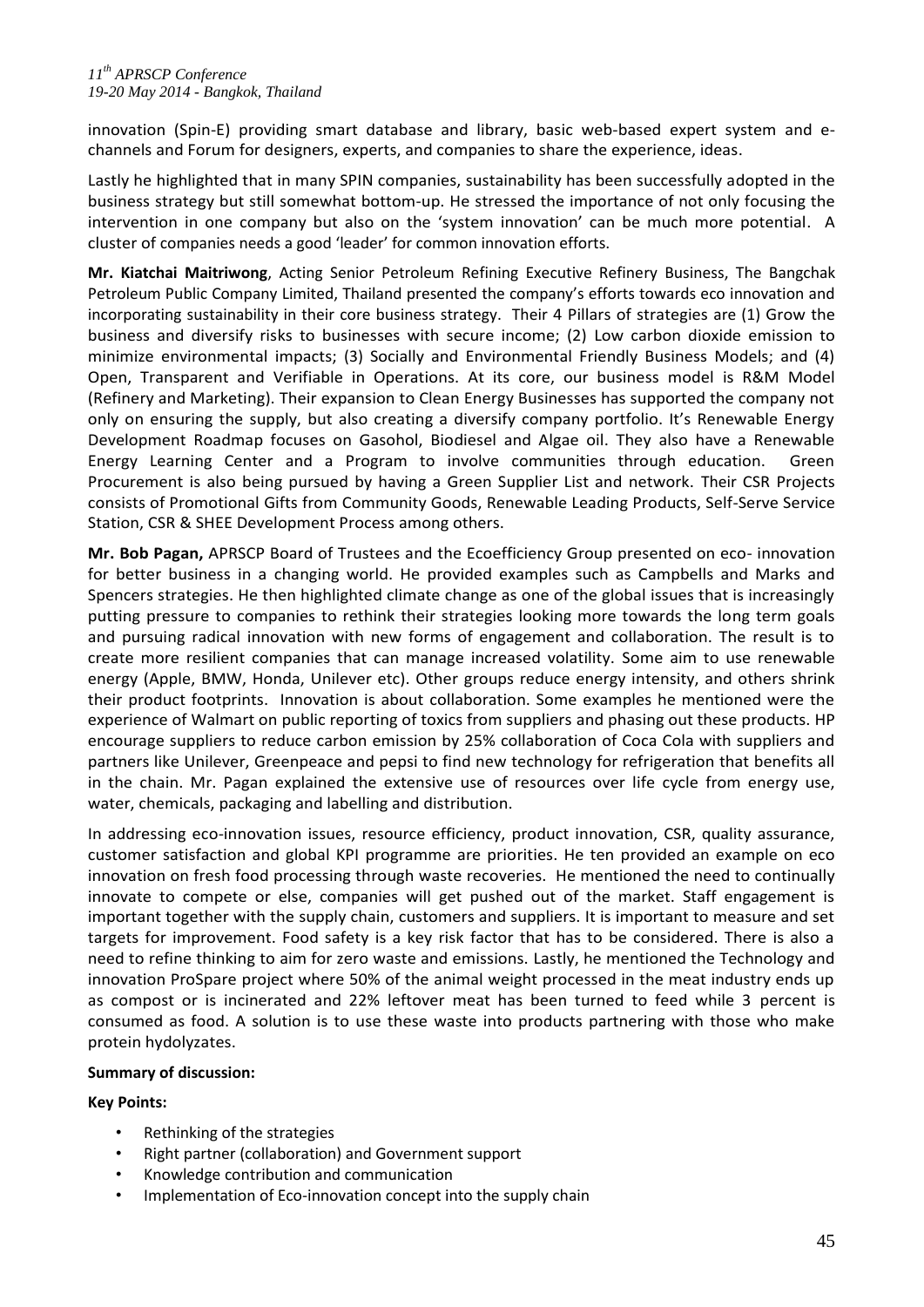# **Challenges:**

- Implementation of Eco-innovation into all levels of life cycle of product
- Integrate more natural to product
- Build up the green society
- Innovation to increase resource efficiency and reduce energy intensity

#### **Surprise:**

• Bottom-up strategy to build up the Eco-innovation product

# **RTD4c: SCP Indicators**

Moderator: **Dr. Anthony Chiu**, APRSCP Board of Trustees

Rapporteur: Local Organizing Team (**Dr. Ratcha**, MU)

#### **Speakers Presentation:**

**Dr. Anthony Chiu**, APRSCP Board of Trustees presented the "Indicators for a Resource efficient Green Asia. He provided an overview of the selection of high priority SCP indicators from the Beijing Workshop on SCP Indicators last 2013 supported by the SWITCH Asia Regional PSC and the 10YFP. He explained the importance of the new indicators as supplementary to the current economic indicators to inform, monitor, communicate, and support decision-making on regional and/or national scale SCP, resource efficiency (RE) and the green economy (GE) progress and activities. He presented the conceptual framework and the process on developing and selecting the high priority SCP Indicators. There were more than 32 headline indicators for 8+1 main headline domains that were proposed and 60 experts (governments, academia, NGOs, private sector) were asked to prioritize the proposed indicators and assess their feasibility using a 3 digit Likert scale (10 indicators classified as high priority, 12 indicators as medium priority and 10 indicators as low priority). The selected SCP indicators are as follows:

- 1. Material, energy, and water that fuel economic development and human wellbeing in Asia,
- 2. The emission cost of growth and wellbeing
- 3. Using Asia's natural resources most efficiently (resource productivity)
- 4. The water for Asia's food production
- 5. Emissions for producing Asia's energy
- 6. The materials for the consumer goods
- 7. The materials for Asia's housing and infrastructure
- 8. Emission for getting around
- 9. Material footprint of services
- 10. The material, energy, and water for consumption
- 11. The emission cost of consumption

Dr. Chiu then provided the next steps in finalizing the pilot dataset of SCP indicators and how this can be used, the next steps needed under institutional arrangements such as integrating these indicators in other UN initiatives, and the opportunities for working on indicators for sustainable cities. He also highlighted some challenges such forming cooperation from various sources in retrieving data sets for the Indicators and having clarity of concepts such as Green Investment. UNEP's program for SCP Indicators have 2 different levels of data collection which is stand alone and a portal for integrated data.

**Dr. Chatchai Intatha**, Professional Environmentalist, Policy and Planning Section, Office of Natural Resources and Environmental Policy and Planning Thailand then presented the National SCP policies in Thailand (11<sup>th</sup> NESDB Plan, Environmental Quality Management Plan 2012-2016, and the Green Growth Strategy 2014 – 2018). The SCP strategy aims to shift towards more environmental-friendly production processes and consumption behavior while resulting in better quality of life, more environmental safety and better health conditions for citizens.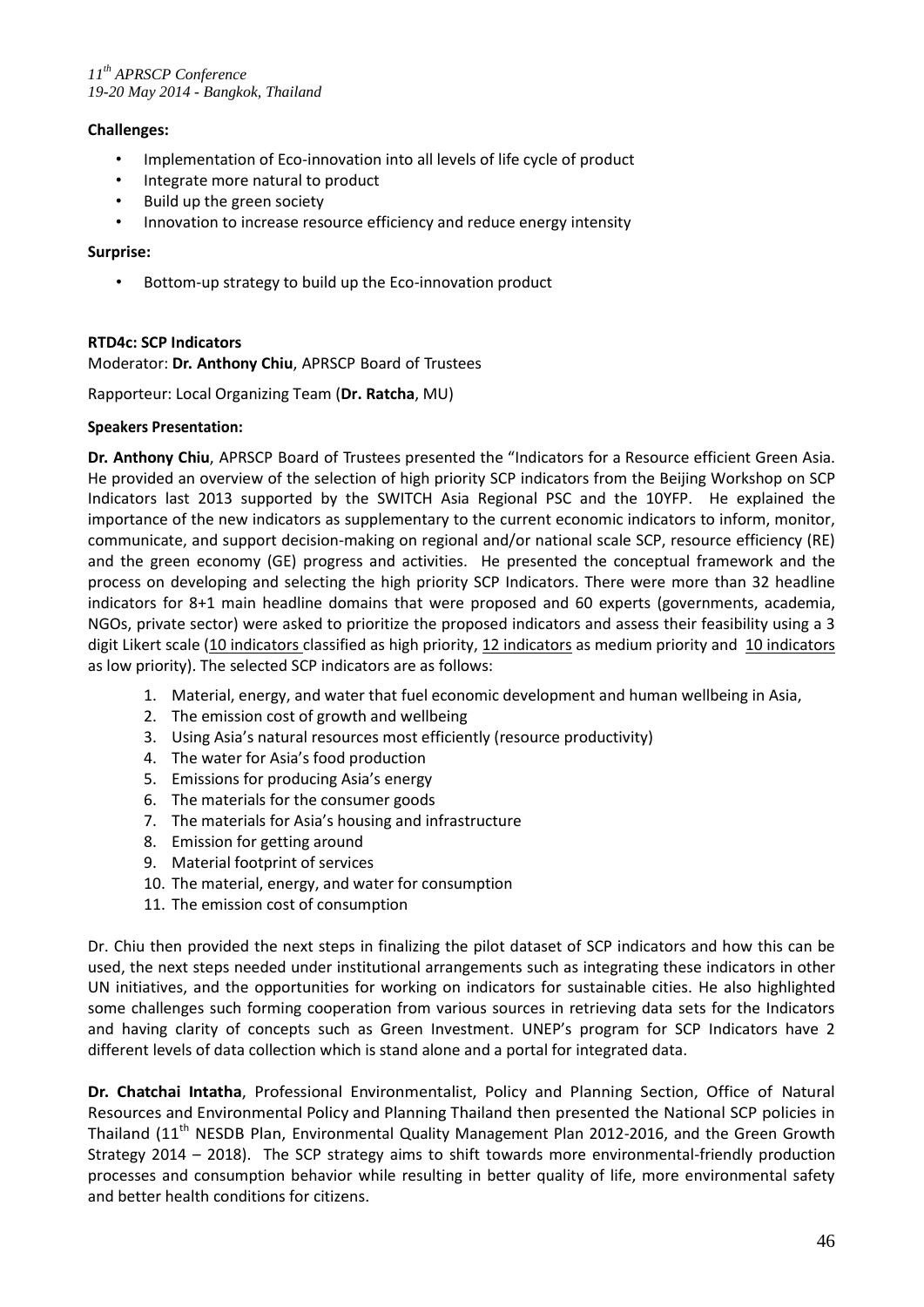**Dr. Intatha** then provided the criteria to select key indicators, which can provide a useful reference guide for selecting indicators. He highlighted that Indicators should be formulated in a simple and clear manner, should be relevant, has graphically representation and data requested are available and reasonable. He highlighted the importance of the measurement of the indicators to be distributed amongst different authorities as the key element of monitoring and reporting on the indicators is the institutional arrangements.

# **Summary of the Session:**

The Session look at the results of the Regional Workshop on the Indicators for SCP, Resource Efficiency and Green Economy held last October 2013 in Beijing China where a comprehensive framework was initiated that includes 32 indicators on Resource Efficiency, Green Economy and SCP for the Region. An initiative led by UNEP in partnership with the CSIRO will be measuring these indicators for 22 countries in Asia for the last 30 years. The session then discussed country perspectives on how this set of data and indicators can be useful to incorporate economic accounts, as well as environmental and social accounts and how the 10YFP can scale up the use of such SCP Indicators to help countries invest in frameworks, knowledge and data generation and indicators for SCP.

# **Key points discussed:**

- There are several tools and indicators that can be used to evaluate SCP. Indicators need to be benchmarked and combined with other indicator where baseline data can be accessed.
- Suitable and possible criteria are important for the development of SCP indicators.
- Many countries, especially in Asia and Pacific are working on SCP indicators focusing on production, consumption and awareness with the goals of using natural resource efficiently and reducing environmental problems.

#### **Challenges & Solutions:**

- Each country has different data collecting systems as well as different nature of data (due to different culture/religions). Therefore, benchmarking data obtained from each country is needed for SCP indicators to be able to compare the results among countries.
- Collecting data for SCP indicators in each country is difficult. Thus, there should be suitable criteria to help select key data for SCP indicators such as availability of data, reliability of data.
- Capacity building is much needed in using SCP indicators. Therefore, providing assistance especially from UNEP and capacity building of local staff will help each country to use SCP indicators effectively and efficiently.

#### **Contradictions or Surprises**

- Centralizing data and good data collecting system of each country is a very important key for the use and success of SCP indicators. (Example: incorporating into census)
- Prioritizing SCP indicators of each country is also important and selected SCP indicators are different from country to country due to availability of data.

#### **e. Roundtable 5: Resource, Efficient Cleaner, and Safer Production**

# **RTD5a: Green Industry, From Policy to Practices(P2P)**

#### **Moderator: Dr. Doungdao Mahakitsiri,** Ministry of Industry, Thailand

#### **Rapporteur: Dr. Jutharat Ahchawarattaworn** , Ministry of Industry, Thailand

#### **Objectives:**

 To bring together a group of key participants in the areas of green industry and green product procurement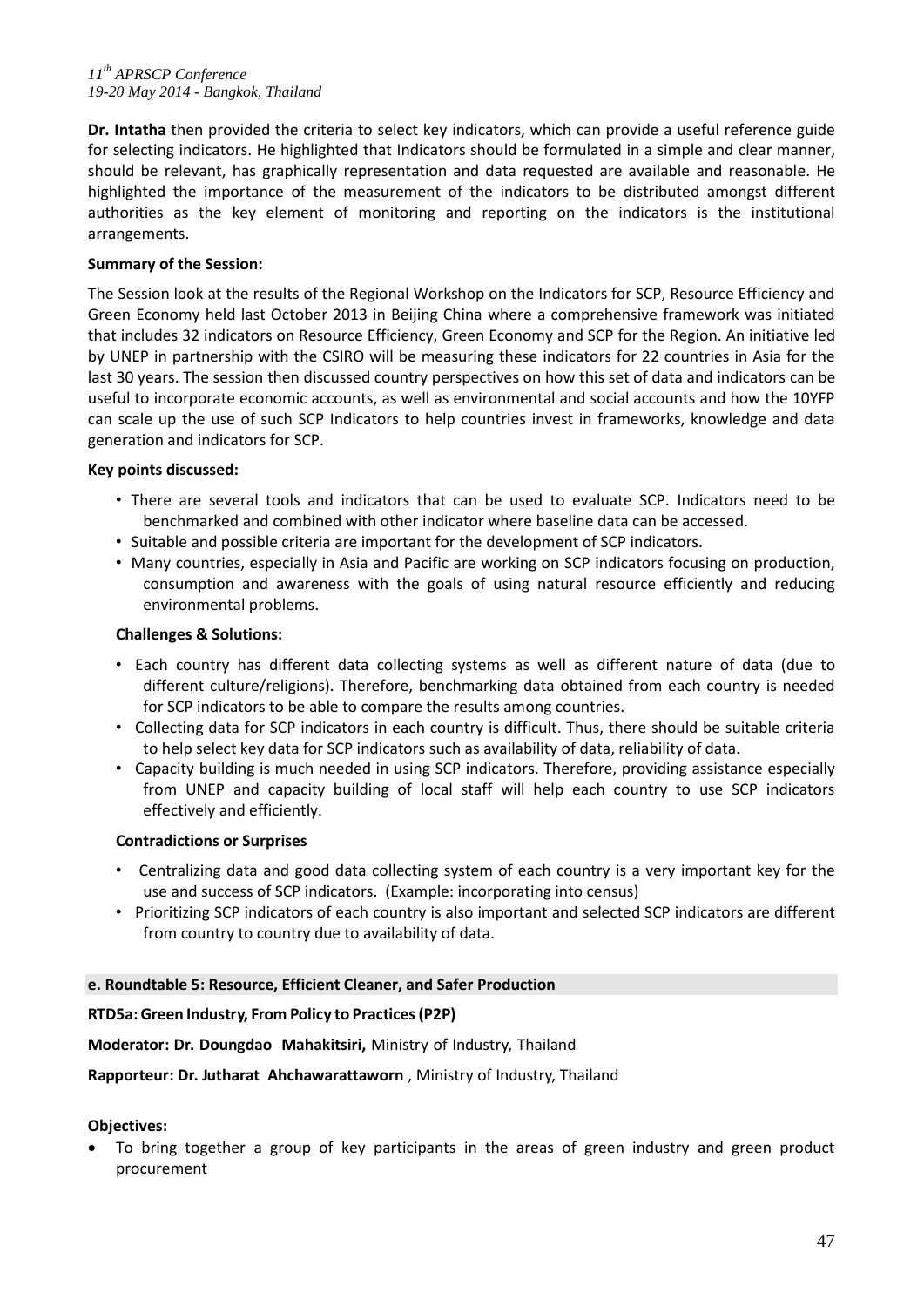- To provide information on the current progress on SCP as the results of policy actions on Green Industry (GI) in the Asia-Pacific region
- To share experiences and lessons-learnt
- To identify key success factors and strategies

# **Speakers Presentation:**

**Dr. Decha Chatutananant**, Director, Green Industry Promotion and Development Office, Office of Permanent Secretary, Ministry of Industry, Thailand shared their experiences and methodologies in developing Green Industry in Thailand. He gave an overview of the twenty-years industrial development master plan with three stages of development. The first five year is aimed to build knowledge based industry by strengthening clusters, promoting new industry and undertaking progressive ASEAN liberalization and layout supporting foundation of industrial development. The second stage is aimed to promoting innovation, intellectual property and value creation along the integrated supply chain and this includes the promotion of green industry. The third stage is aimed to build sustainable industry by promoting product image in global market but the success of this stage depends on the outcome of the first two stages.

Having discussed with many sectors including public private and academics, he mentioned that Green Industry is prospering considering that flow of production and consumption has changed. There is awareness now among consumers in choosing products and services that have less environmental and social impact. It is important for Green Industries to be able to respond to market needs with better acceptance from the society and communities. He believes that future industries should gear towards energy efficiency, safe and environmentally friendly production, and awareness on their impacts to society and communities. Therefore, in early 2010, the Ministry of Industry launched the green industry project right after the Manila Declaration on Green Industry in Asia in September 2009.. In order to create common understanding on Green Industry, Ministry of Industry set the meaning as the industry that commits to environmentally-friendly operations by focusing on continuous improvement and corporate social responsibility within the organization and throughout the whole supply chain for sustainable development.

He further explained the importance for Thailand's Green Industry on the use of quality standards including the international ones like ISO9000 or ISO14000. The Ministry has created the five-level framework for manufacturing firms to follow towards green industry, a networking mechanism among industries, and collaboration and partnerships.

**Dr. Rene Van Berkel**, Chief, Cleaner and Sustainable Production Unit, UNIDO presented on the "Policy Development and Practice for Green Industry." He provided an overview on the importance of Inclusive and Sustainable Industrial Development in the midst of increasing global material consumption. He highlighted that there is emerging consensus on the need to decouple economic development from increased natural resource consumption and aggravated negative environmental impacts. There are already new and green growth directions that shift the development paradigm from labour to resource productivity, fostering economic growth and development while ensuring that natural assets continue to provide the resources and environmental services.

He further explained that the Green Growth and Economy require investment and innovation, which are driven by business. Green Industry is the sector-strategy for realization of Green Growth & Green Economy in manufacturing and related sectors. The greening of Industry aims for continuous improvement of resource productivity and environmental performance of industries in all sectors through cleaner production, energy efficiency, chemicals management Etc. Resource Efficient and Cleaner Production (RECP) is the continuous application of preventive environmental strategies to processes, products and services to increase efficiency and reduce risks to humans and the environment. Multi-stakeholder involvement is important in scaling up and mainstreaming green growth in development policies to push for green investment, green innovation, greening skills, and climate Adaptation Policy. He highlighted examples of countries mainstreaming RECP strategies in country policies such as in Cambodia, Vietnam, and Mongolia, and China. He mentioned that there are financial mechanisms for green industry in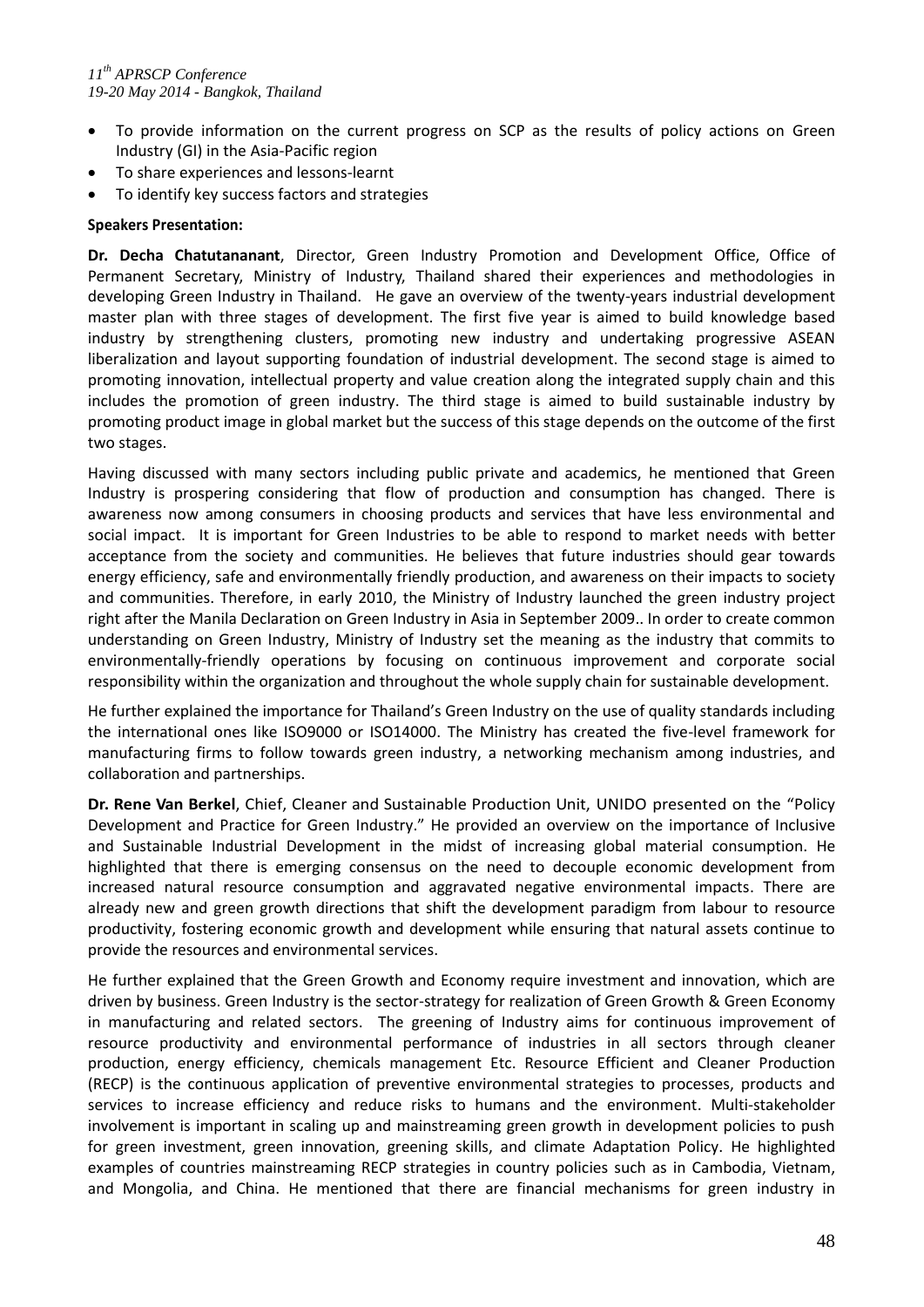Bangladesh, India and Malaysia and certification and reporting/voluntary schemes in Thailand, Sri Lanka, and Indonesia among others.

He provided some observations from policy makers. Green Industry activities have been taken in the region since 2009 and it is important for this to continue in a manner customized to national circumstances. There is momentum as Green Industry is now anchored in the Rio+20 outcomes for achieving decoupling and ultimately the transition to sustainable development. He then provided key recommendations fro green industry action agenda:

- 1. Define vision for GI and set targets for its implementation
- 2. Facilitate inter-sectoral cooperation and policy coherence
- 3. Ensure full compliance with regulations and standards
- 4. Partner with business, academia and other stakeholders
- 5. Implement good GI practices
- 6. Scale up GI investment
- 7. Document and report GI progress

**Mr. Chatree Chuenchomsakun** from SCG Chemicals Thailand provided an overview about the SCG Chemicals Co., Ltd, which was established in 1986. It is one of ASEAN's largest integrated producers of upstream and downstream petrochemical products with successful partnership with world-class leaders such as Dow Chemical-USA, Mitsui Chemicals-Japan, and Mitsubishi Rayon-Japan. SCG aims to be an innovative workplace of choice, and a role model in corporate governance and sustainable development. It's 4 Stages of SCG SD Pathway is Stage 1: World Class Operation, Green Manufacturing; Stage 2: Upstream Supply Chain (Supplier & Contractor); Stage 3: Down-stream Supply Chain (Dealer, B2B, B2C (Consumer)); and Stage 4 Other Organization: Not directly related to SCG Operations. Its business policy is to pursue Operational Excellence through TPM and ISO standard, maximize operation effectiveness to aim for Zero Loss, promote behavioral safety culture, strive to become Eco Factory; Harmony w/ Community and ensure Zero Complaint, encourage employee and partner to participate CSR Activities; and continue SCG People on 4 Core values and Open-Challenge. He also explained their CSR activities involving communities.

#### **Summary of the Session:**

This session gave an overview of the current progress on SCP based on policy actions on Green Industry from policy to practice in the Asia-Pacific region. The Session discussed on greening the industry in terms of green productivity, green systems (i.e. environmental management system), and green culture (i.e. corporate social responsibility). To accelerate the shifting to SCP at regional levels, policy dialogues on shared visions and collaborative activities is required.

#### *Challenges & Solutions discussed:*

- MOI: Greening of industry based on 2 Principles: Continuous Improvement and Corporate Social Responsibility
- UNIDO: "Decoupling"- do better for people but less damage to environment. Promote green growth by properly value natural assets.
- SCG: "OMOC" One Manager One Community. Use less resource to produce same level of production.

#### *Key Emphasis Points:*

- Change from "Supply Push" to "Demand Pull"
- Mainstreaming / Scaling up
- Moving toward Innovation Industry
- Private consultant for Small and Medium Enterprises (SMEs) sponsored by government

#### *Surprises & Contradictions:*

There is no one definite solution to Green Industry. Each country needs to customize its own model based on culture and custom.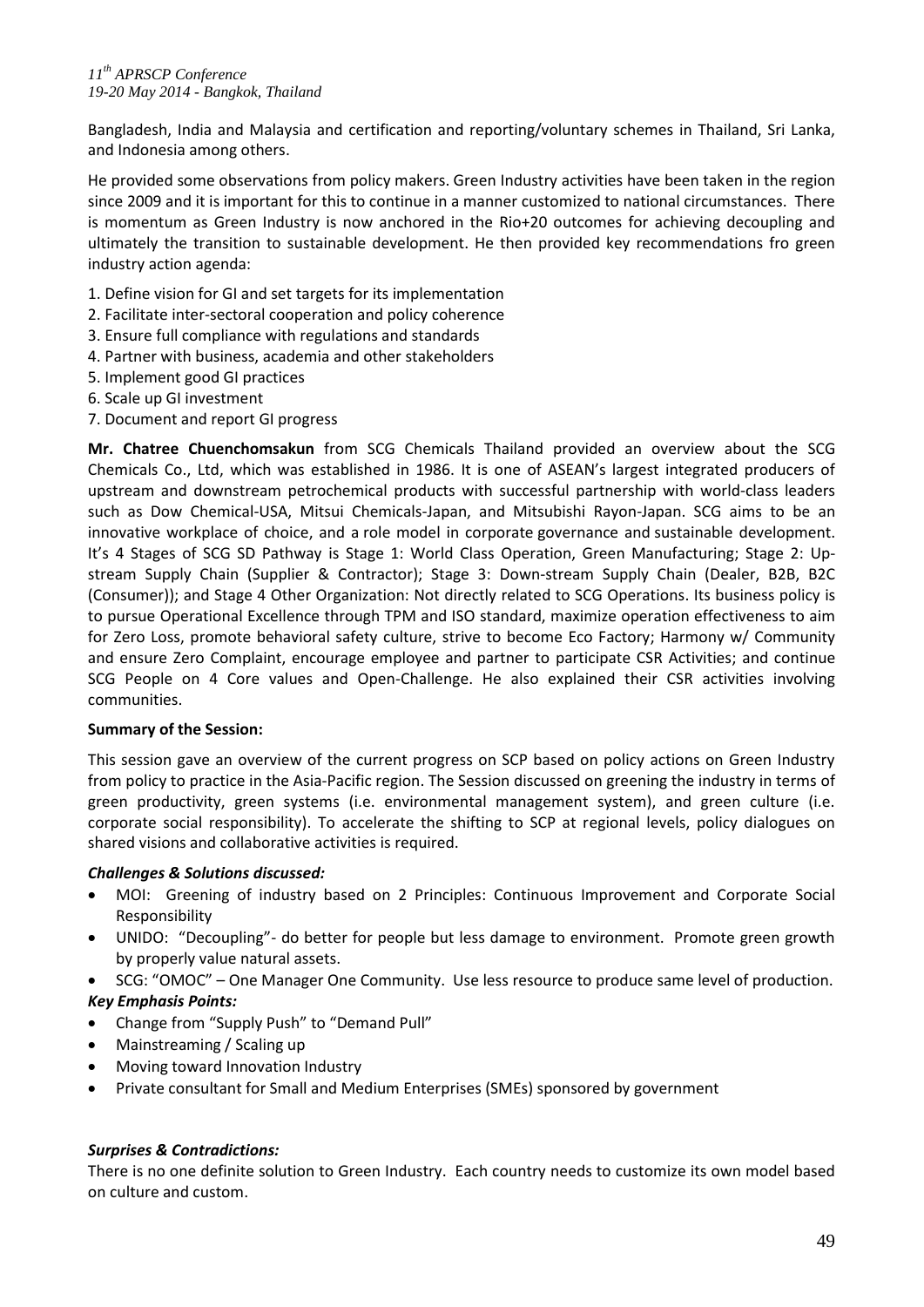# **RTD5b: Improving Resource and Energy Efficiency through Supply Chain Management: Lessons Learnt, Opportunities, and Challenges**

## **Moderator: Dr. Punjaporn Weschayanwiwat Rapporteur:**

Local Organizing Team (**Dr. Phairat**, TU)

#### **Speakers Presentation:**

**Ms. Wilasinee Poonuchaphai,** Project Co-Director, GIZ gave the welcome and introduction on the Roundtable.

**Mr. Somphong Hemaboot**, Senior Expert on Supply Chains Management, Calsonic Kansei (Thailand) Co.Ltd gave a presentation on the following topic: "From principle to practical : Strengthening business by improving Resource and Energy Efficiency through Supply Chains Management"

**Mr. Dick Van Beers,** Senior Expert, Collaborating Center for SCP then presented on the International Experiences on Recourse and Energy Efficiency tools for Greening Supply Chains.

#### **Summary of Roundtable:**

As part of the APRSCP, the German International Cooperation (GIZ, Thailand) and Collaborating Centre on Sustainable Consumption (CSCP, Germany) hosted a workshop session on ''Improving Resource and Energy Efficiency through Supply Chain Management''. The session was organised as part of the EU funded SWITCH-Asia project ''Greening Supply Chains in the Thai Auto and Automotive Parts Industries'' (http://www.switch-asia.eu/projects/automotive-sccm/?

tx\_switchasia\_projects%5Bcontroller%5D=Project&cHash=46f65214ff075633a91667bc0d247ff3).

The objective of the session was to share some good practices through three short presentations followed by an interactive world café discussion with the participants.

Two good practice presentations covered the learnings from the SWITCH-Asia project "Greening supply chains in the Thai automotive sector" from an overall project perspective (Wilasinee Poonuchaphai, GIZ) and company perspective (Mr. Somphong Hemaboot, Calsonic Kansei Thailand Co. Ltd). These were complemented by a presentation on the international learnings by Dick van Beers (CSCP), taking a broader view on multiple industry sectors. The presentations confirmed that there is a strong business case for both large companies and SMEs to get involved in greening supply initiatives such as resource efficiency assessment, green procurement, product service system, consumer choice influencing.

Overall, industries are not well aware of the benefits and available practical approaches to green their supply chains. Many good practice examples exist in the Asia Pacific and internationally. It is important to further communicate these cases to the private and public sector in a format customised to their needs and interests. The international experiences showed that supply chain measures dealing with materials supply are increasingly implemented by industries, while supply chain initiatives focusing on sustainable product designs and meeting the needs of societal systems and people's lifestyles remain relatively scarce. However, it is anticipated these latter will become increasingly important to make the required changes in the supply and value chains existing today.

In the world café discussion the participants were split into groups to brainstorm on their lessons learnt and views on the opportunities and barriers associated with greening supply chains in the Asia Pacific. The results from the world café discussions highlighted the wide range of business and collaborative opportunities along supply chains, covering raw materials supply, production, consumption, and end-of-life. It was viewed that these opportunities are hindered by a number of organisational, technical, knowledge, institutional and behaviour related challenges.

#### **Workshop 1: From"Waste-to-Wealth" to"UpcycleProduct Standard"**

**Facilitator: Dr. Singh Intrachooto, Kasetsart University**

**Rapporteur: Dr. Rattanawan "Tam" Mungkung, Kasetsart University**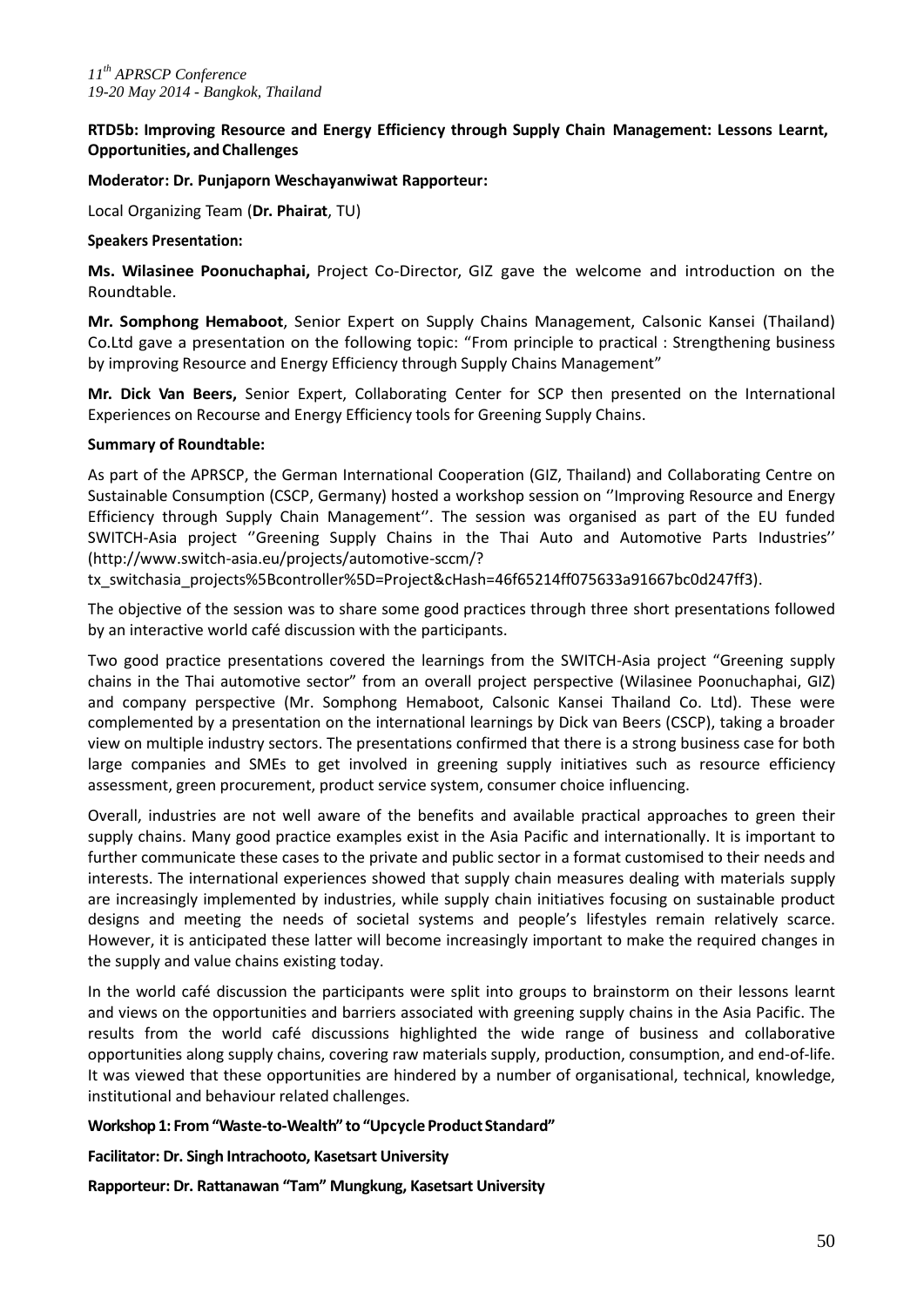*Organizing Partners for the Session:* Department of Environmental Quality Promotion (DEQP), Pollution Control Department (PCD); National Science & Technology Development Agency (NSTDA); and British Standards Institute (BSI)

# *Objectives:*

- to share "Waste-to-Wealth" and "G-Upcycle Standard" experiences
- to brainstorm among key participants in the areas of "UPCYCLING" and initiate a regional/international standard on Upcycled Products
- to get an agreement for the need of "UPCYCLE PRODUCT STANDARD" at the regional/international levels

# Speakers Presentation:

Dr. Singh Intrachooto and Dr. Rattanawan Mungkung from Kasetsart University presented an overview of the Roundtable Session and an introduction on "From Waste-to-Wealth to Upcycle Product Standards." Mr. Emmanuel Herve, Vice President, Standards & Professional Services, Asia Pacific (Hongkong) British Standards Institute then presented on "Green Sales & Potentials: Community-based Upcycled Products." Mr. Vimiendu Jha, Founder of Green the Gap, India then presented on "PAS: Upcycle Product Standards." The Discussion was on sharing the UPCYCLE experiences & lessons learnt, development approaches to Upcycle Product Standard, regional collaboration and Outlook on PAS, and the Outlook on PAS Upcycle Product Standard.

# *Summary of the Roundtable:*

Great efforts and investments have been put into reclaiming and managing wastes in all societies. Yet, wastes continue to grow and the battle seems endless. Tackling wastes problems with science & engineering tools have clearly been inadequate. Design recently emerges as an additional approach to tackling the growing wastes volume. National Science & Technology Development Agency (NSTDA) has developed "Wastes to Wealth" project, which aims to support Thai manufacturers in finding creative ways to bring back factory wastes and upcycle them into high value products or new materials. Despite many successes in producing design products and upcycled materials, their commercialization has been a challenge. International "green product" markets require "certifications" of upcycle products but the nonexistence of regional or international standards proves a hurdle. The Roundtable was participated by Manufacturers, Consumers, Academics, and Government agencies

# **RTD5d: Resource Efficient, Cleaner & Safer Production Programme: Progress in Asia and new thematic developments**

Moderator: **Prof. Tjandra Setiadi,** Institute of Technology, Bandung (ITB) Indonesia and **Dr. Anthony Chiu**, APRSCP Board of Trustees and Regional Executive of RECP Net

#### **Speakers:**

**Mr Rene Van Berkel** from the Cleaner and Sustainable Production Uni, UNIDO provided an update on UNIDO RECP activities in Asia. Mr. Berkel provided an overview about the establishment of the Resource Efficiency and Cleaner Production Centres to provide information and awareness, professional training, plant level assessments and demonstrations, policy advice, and technology transfer and investment. The Programme launched in 1994 and since expanded to 54 countries, including 8 in Asia. There are current RECP programme in Indonesia and Myanmar is starting its RECP Programme in 2014. He then presented the Swiss UNIDO RECP Programme to be implemented for 5 years in selected countries.

He provided information about the RECP*net,* which operates as a global networking initiative that brings together organizations that are professionally involved in and committed to the promotion of RECP in developing and transition countries. Its key functions are Innovation and knowledge management, capacity building, advocacy, and quality assurance and branding. RECP*net* has regular, associate and observer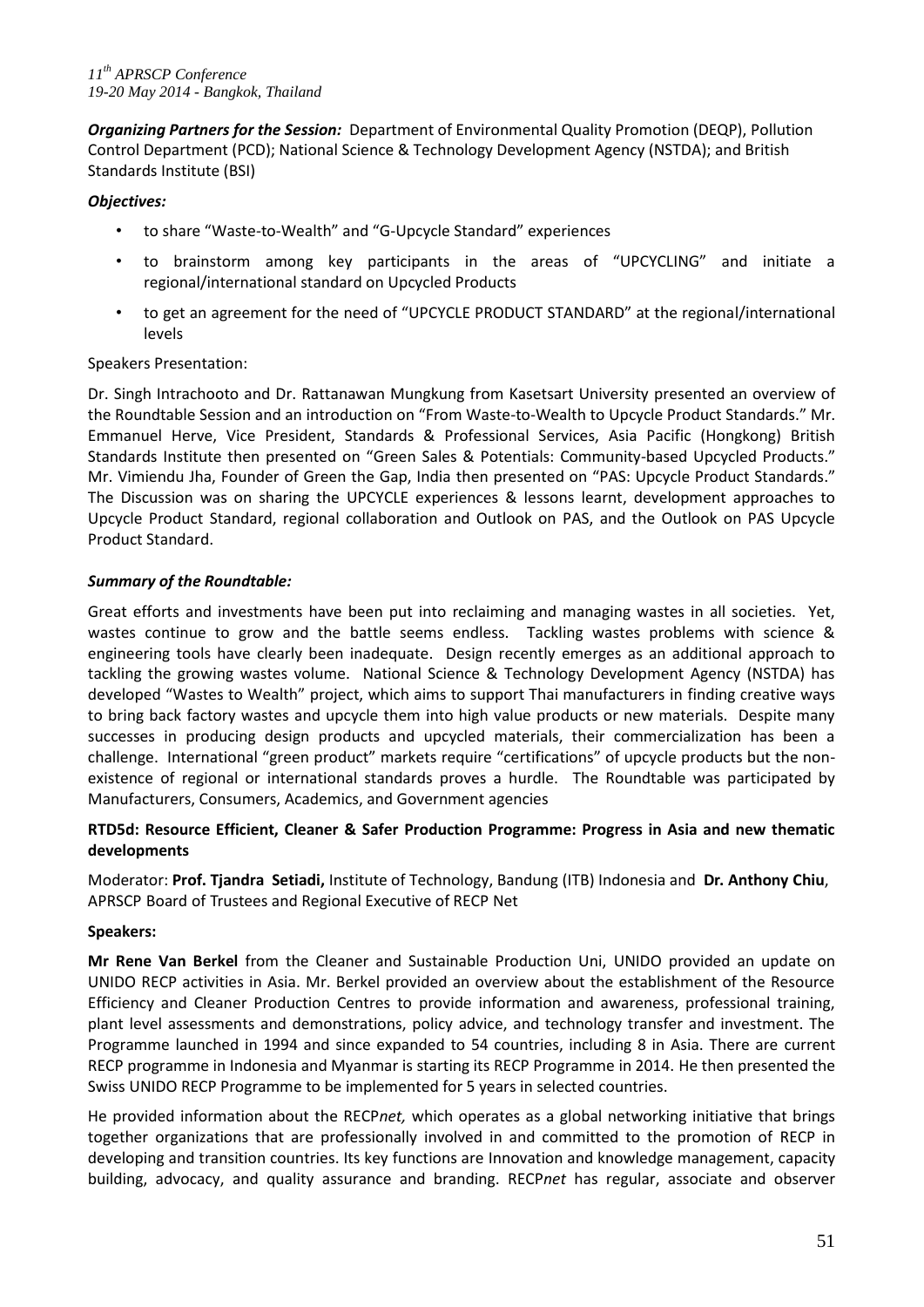members. RECP*net* operates under the partronage of the global joint UNIDO UNEP RECP Programme.

He mentioned some preliminary findings from the Global Assessment of EIPs in Developing Countries consist of the National Reviews in 12 countries, Comparative Assessment, and Good Practice Publication. He also explained the pilot programmes on innovative chemical solutions. Lastly, he provided an overview of activities of RECP net towards low carbon production particularly on the Low Carbon and Climate Resilient Industrial Development Pilot Project.

**Dr. Anthony Chiu**, APRSCP Board of Trustees and recently nominated Regional Executive of RECP Net provided a short introduction about the RECPnet. He provided information on the RECPnet Charter, Membership, Governance, Programme of Work, and its status in the Asia Pacific Region. The 3rd RECP Networking Conference was held last 4th-5th September 2013 with 140 participants, including representatives of 50 RECP*net* members.

**Mr. Stefanos Fotiou** from UNEP provided an update on RECPnet activities in Asia supported by UNEP. The Eco-innovation Project has put together a database from the mapping of organizations and experts and initiatives on eco-innovation. There is now a call for eco innovation on going. He provided more information on the Eco-innovation Project of UNEP, which is supported by the EU and key partners such as the RECPnet, RE institutions, UNIDO, NCPCs, governments, industrial associations, academia and research institutions. The Project's objective is to create conditions for service providers to support SMEs to improve their sustainability performance through eco-innovation focusing on 3 value chains, food processing and packaging, metal processing, and chemical use and production. He also mentioned other UNEP activities focusing on RECP such as the Pilot country level projects in Cambodia, Lao PDR and Vietnam that aim to initiate policy action plans focusing on Sustainable Products and Cleaner and Safer Production. The 10YFP roadmap for Asia and the Pacific is one outcome in linking with global SCP Programmes such as in tourism, food systems, and building and cities.

**Mrs. YUAN Yin** of China National Cleaner Production Center presented the Eco-Industrial Park Developments in China. She mentioned that up to the end of 2010, there were 6900 industrial parks in China. The Country has an intensive national Legal and Regulatory Framework to promote and implement Eco-Industrial Parks in China particularly the following: National Demonstrative Eco-industrial Parks (NDEIP) National Circular Economy Parks (NCEP); and Low-carbon Parks (LCP). For Evaluation and Monitoring, the Standing Committee of National People's Congress carried out regular inspection on the enforcement of laws and modify laws according to the results and findings from the enforcement inspection. Chinese government formulated "'12th Five-Year' workplan for controlling greenhouse gas emission". The workplan proposed to carry out low-carbon pilot projects and construct "Low-carbon Park". In 2006, MEP issued "Management measures for National ISO14000 Demonstrative Park". By the end of 2009, 15 national demonstrative ISO14000 parks among the 56 approved national development parks. She then highlighted the importance of targeted policies and evaluation system for supporting and encouraging local governments and parks to actively establish and improve eco-industrial parks and circular economy park. She mentioned key lessons based on 3 cases mentioned such as having clear functions of government roles and responsibilities and including SMEs in the planning and implementation process, build information network system and capacity building, and continuous improvement of policy and implementation through evaluation based on specific indicators including economic, material reduction, recycling economy, park management among others.

**Mr. Bharat Jain** of GCPC India presented on the Eco Industrial Parks – a RECP Opportunity, "A Case Study Of Transforming existing Estate to Eco Industrial Park."

**Mr. Samantha Kumarasena,** Chief Operating Officer of the National Cleaner Production Centre (SLNCPC) in Sri Lanka presented their experience on "Innovative Chemical Solutions and Management" in the country. With the rising of chemical related industrial accident and pollution incidents, SLNCPC decided to embark on sound chemicals management projects supported by UNIDO, UNEP and other partners to provide the platform for collaboration, capacity building activities using key strategies, tools & techniques, and information awareness activities on chemical safety. They focused on chemical leasing initiatives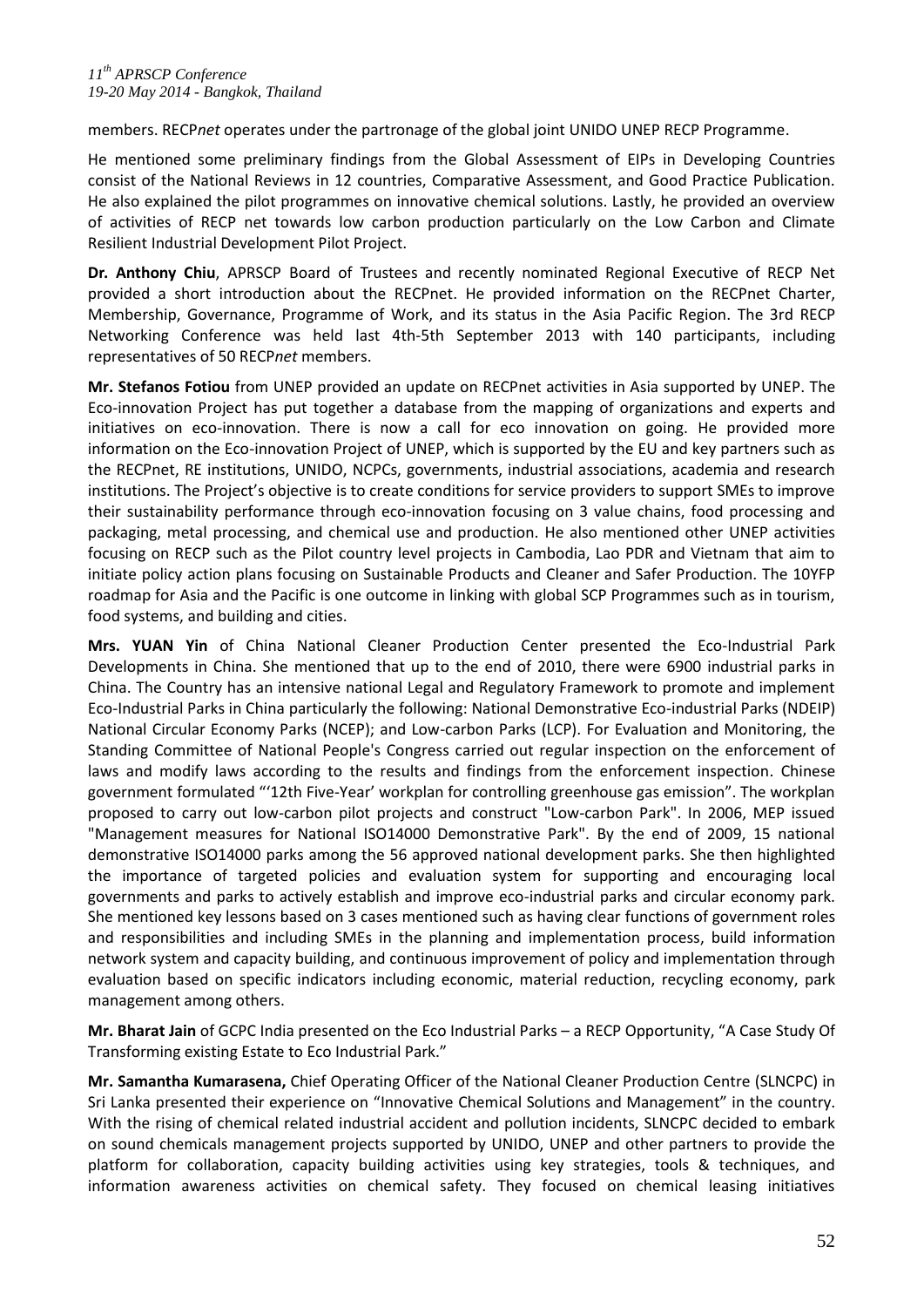implemented since 2007 focusing on variety of crops. The Lanka Responsible care Council (LRCC) was initiated as a voluntary Association with collaboration of NCPC (UNIDO Project) and Responsible Care New Zealand (RCNZ) in 2012. In 2010, the Responsible Care in Sri Lanka was launched with an RTD in the  $9<sup>th</sup>$ APRSCP and it provided enterprises with training and awareness, technical advice, knowledge and experience sharing, international exposure, and having the seal of the logo with periodic assessments. UNEP Responsible Production (RP) activities in Sri Lanka was initiated in 2010 and covered supply chain of industries to implement risk mitigation measures in the work place including ensuring safety measures for chemical storage, good house keeping, and maintenance practices for chemical safety.

**Đinh Mạnh Thắng from Vietnam Cleaner Production Centre (VNCPC)** presented on Low carbon production opportunity for Rice and Coffee Sectors in Vietnam. He provided information on the "Industrial waste minimization for low carbon production" project conducted under the joint UNIDO-UNEP Programme on (RECP) that started in 2013. The aim is to achieve step-reductions in the generation of industrial waste and by-products, including organic materials and to foster their valorization. He then provided information about VNCPC and their role in providing technical assistance and capacity building on RECP. He also mentioned their activities including conducting the RECP assessment. The assessment provided economic benefits in terms of energy efficiency and conservation and reduction of emission particularly in the rice and coffee sectors.

# **Panel discussion with presenters and audience**

The joint UNIDO UNEP Resource Efficiency and Cleaner production programmes supports building national capacities via interventions in the technical and policy areas. Resource efficiency forms a central pillar of Europe 2020, the EU's growth strategy for the coming decade towards a smart, sustainable and inclusive economy.

## **4. Closing Plenary**

The closing plenary session was held on the end of the DAY 2 after all the parallel sessions. The highlights of all plenary and parallel roundtable sessions were summarized and reported. Afterwards, a panel discussion on the way forward was discussed among the key partners organizing 11th APRSCP. After the closing remarks, the APRSCP banner was handed over to the next host country for the 12th APRSCP, which will be in Cambodia on 2016.

# **Plenary Closing Session**

# *Summary Report of the 11th APRSCP by Dr. Chaiyod Bunyagidj, Chair of 11th APRSCP Local Organizing Committee (10 mins)*

Dr. Bunyagidj presented the APRSCP as a Network formed to foster dialog and partnerships between industry, governments, academia and non-governmental organizations in the region. He also mentioned the Global SCP Movement in various Regions. He mentioned the APRSCP Board Members from the following countries: Thailand, Indonesia, India, Sri Lanka, Philippines, Vietnam, Australia, Laos, Malaysia, Pakistan, Cambodia, the major partners of the APRSCP, and the APRSCP Secretariat.

He provided information on the various APRSCP held since 1997 and the different themes it focused on which are very much relevant and connected to the issues we face today in promoting and achieving SCP in partnership with all stakeholders involve in the Region.

The 11th APRSCP's theme, *"Paving the Way for the Future We Want in Asia and the Pacific",* is very timely with the global momentum towards commitment to SCP. This 2014, the  $11<sup>th</sup>$  APRSCP was able to gather various key stakeholders from high level government representatives to local champions in government from participating countries, together with key international organizations, research institutions, academe, the business sector and civil society groups. In total, the  $11<sup>th</sup>$  APRSCP had 82 Speakers from various countries in different Regions (25 Thais, 34 other Asians, 11 International Organizations, 8 Europeans, 3 Australians, and 1 American). In terms of regional participation, the  $11<sup>th</sup>$  APRSCP has the highest number of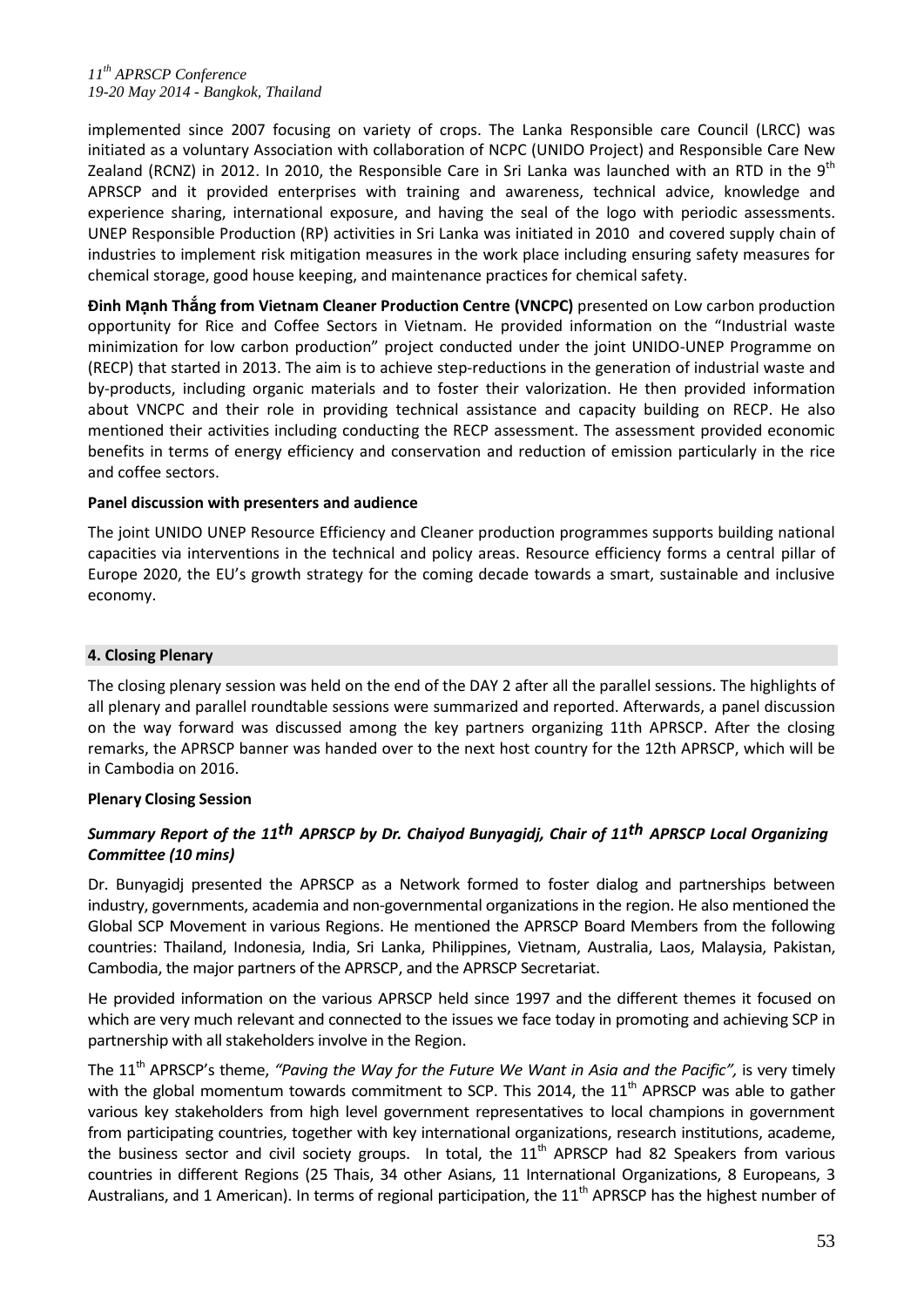participants from Asia and the percentage of participant from the different region on the 4th APRCP and on the 5th APRCP are so similar. In terms of participants, 188 participants from Thailand attended, 103 from Asia, 4 from Australia, 9 from Europe, 1 from America, 24 from international organizations resulting to around 329 participants attending the  $11<sup>th</sup>$  APRSCP. In terms of participants coming from sectors, 17% comes from Industries, 30% from Governments, 20% from CSOs, 25% from Academe and Institutes, and 8% from the International organizations including Financial institutions.

Dr. Bunyagidj then provided overview on the 5 Roundtable sessions focusing on SCP priority areas, 1 workshop and 2 Sessions presenting 15 technical papers for the  $11<sup>th</sup>$  APRSCP. The following sessions have provided the platform to share and promote best practices, programs, local initiatives and lessons learned on SCP related projects in the region, and identified recommendations in scaling up existing and new SCP technologies, strategies, tools and approaches through research and information awareness, capacity building, financing, and monitoring and evaluation, which can be initiated through the implementation of the Asia Pacific Roadmap of the 10-Year Framework of Programmes (10YFP) on SCP.

He also mentioned that the  $11<sup>th</sup>$  APRSCP is arranged to be a Carbon Neutral Conference where carbon credits from carbon-reduction project based in Thailand are bought for offsetting. Carbon footprinting (i.e. GHG emissions) from the participants' travelling, accommodation, and conference organisation (eco-saline bag, c-neutral conference proceeding, eco cuisine and waste management) will be calculated based on the national guideline of carbon footprint of service and verified by a registered verification body. The venue of the 11<sup>th</sup> APRSCP is also a green hotel. Plaza Athenee Bangkok, is the very first ISO 20121 accredited hotel in the world since 2013. ISO 20121 is a sustainability event management system designed to help event organizers improve the sustainability of their activities while creating a more sustainable environment, economic and social. The hotel's green management efforts in 2013 have been yielding encouraging results. *Green menu was also selected for the 11th APRSCP in* consideration of the carbon footprint to minimizing the environmental impacts of food and catering services.

# *Discussion on the way forward*

The panel discussion on next steps followed with the following speakers, Mr. Sena Peiris, President, APRSCP Board of Trustees, Dr. Arab Hoballah, Chief of SCP Branch, Division of Technology, Industry and Economics of UNEP, Dr. Wicharn Simachaya, Deputy Permanent Secretary, Ministry of Natural Resources and Environment(MoNRE), Thailand (10 mins), Mr. Noer Adi Wardojo, Asst. Deputy Minister for Standards and Technology Ministry of Environment, Indonesia/ Candidate Leader to the ASEAN Forum, and Ms. Alina Neacsu from the European Commission. Dr. Anthony Chiu chaired the discussion.

The 11<sup>th</sup> APRSCP was closed with positive messages on the clear messages in the AP SCP roadmap and the strong mandate for the way towards SCP. There is a need to keep reporting on progress towards SCP in the different countries within AP. EC was acknowledged for their important financial contribution towards making this happen.

The Handover Ceremony then took place where Mr. Peiris handed over the APRSCP emblem (flag) to Dr. Chhun Vannak, APRSCP Member of the Board of Trustees for the 12<sup>th</sup> APRSCP to be hosted by Cambodia on 19 – 21 March 2016. Mr. Peiris also mentioned that he is now succeeded by the next President of the APRSCP Board of Trustees, Ms. Laksmi Dhewanthi from Indonesia.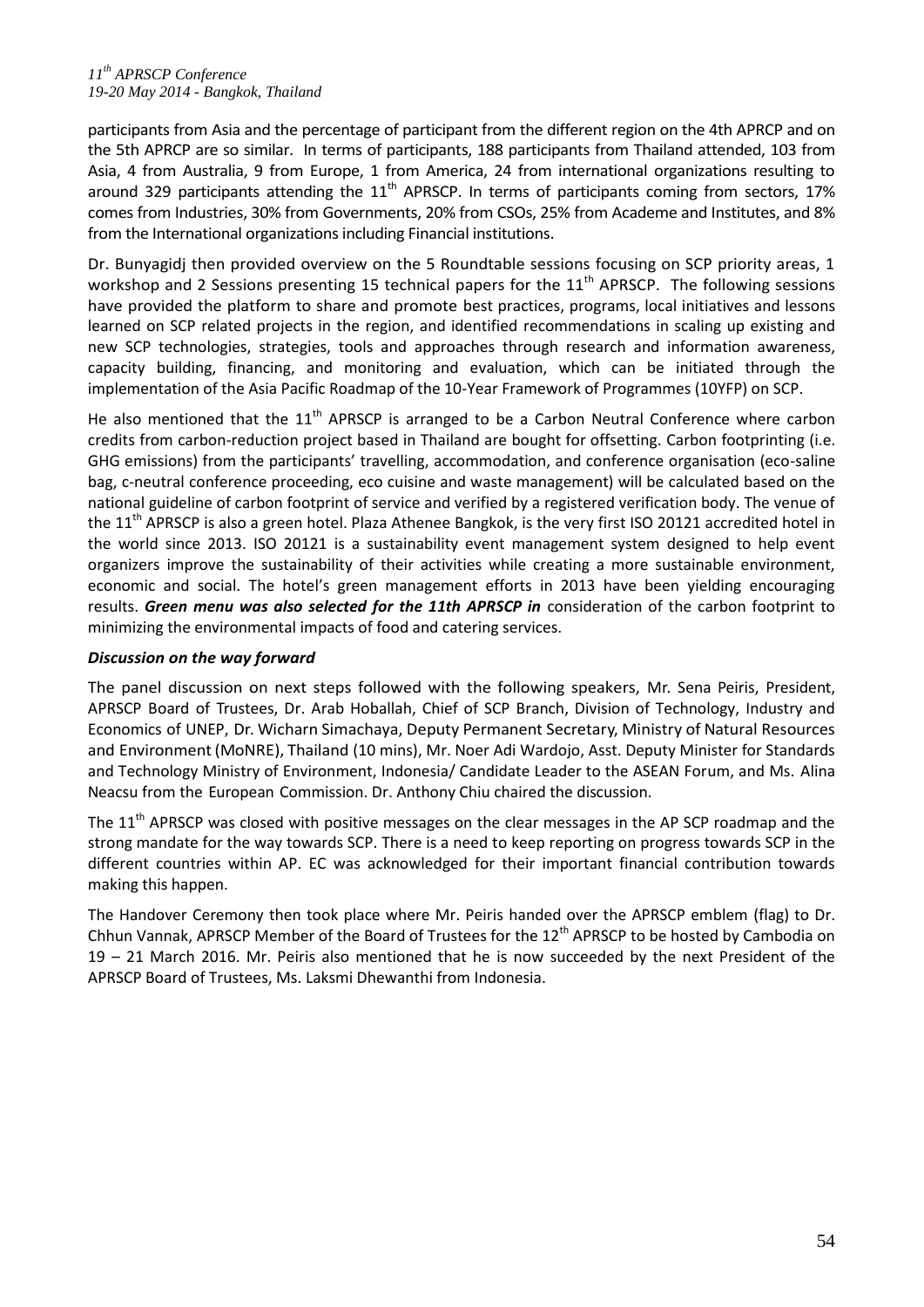# **1. Summary of Feedback forms:**

# **Submitted Evaluation Forms distributed by Kasetsart University to participants**

## **Organizations:**

| <b>Organizations</b> | Government: 18  | <b>Private</b><br><b>Institutions: 4</b> | <b>NGO: 12</b> | Others: 8<br>(University) |
|----------------------|-----------------|------------------------------------------|----------------|---------------------------|
| <b>Sex</b>           | <b>Male: 23</b> | Female: 19                               |                |                           |

**Roundtables attended:**

| 19 May | RTD1a: 6        | <b>RTD2a: 14</b> | RTD3a: 6        | <b>RTD4a: 5</b>  | <b>RTD5a: 9</b>  |
|--------|-----------------|------------------|-----------------|------------------|------------------|
|        | RTD1b: 2        | RTD2b:9          | <b>RTD3b: 5</b> | <b>RTD4b: 8</b>  | <b>RTD5b: 9</b>  |
| 20 May | RTD1c: 6        | RTD2c: 6         | RTD3c: 8        | <b>RTD4c: 10</b> | <b>RTD5c: 6</b>  |
|        | <b>RTD1d: 2</b> | RTD2d: 6         | <b>RTD3d: 7</b> |                  | <b>RTD5d: 10</b> |

| <b>Seminar Arrangement</b>                  | <b>Very Good</b> | Good | Fair         | Poor |
|---------------------------------------------|------------------|------|--------------|------|
| Seminar arrangement                         | 26               | 15   | $\mathbf{1}$ |      |
| Venue of the Seminar (hotel, room food etc) | 23               | 18   | 1            |      |
| <b>Presentation of media and materials</b>  | 16               | 21   | 4            | 1    |
| Benefits to your work or organization       | 24               | 17   | 1            |      |
| <b>Seminar documents</b>                    | 12               | 22   | 7            | 1    |
|                                             | <b>Very Good</b> | Good | Fair         | Poor |
| Useful benefits to your organization        | 23               | 16   | 3            |      |

#### **Others:**

- 1. Too many parallel roundtables became difficult to choose what to attend
- 2. Some introduction of speakers is required to understand their specialties. Provide PPT beforehand.
- 3. Meeting document is very important to participant for documents to access on website
- 4. Meeting valuable to our organization.
- 5. Very good roundtable meetings and very beneficial.
- 6. Roundtable session: presentation screen is too small or blurred, meeting room too cold.
- 7. Very good venue for knowledge sharing and learning platform.
- 8. No wifi service.

9. Organize networking sessions with online profiles of participants. Hotel temperature in rooms too cold and food waste a concern. Better natural light in main room. Text in slides too small.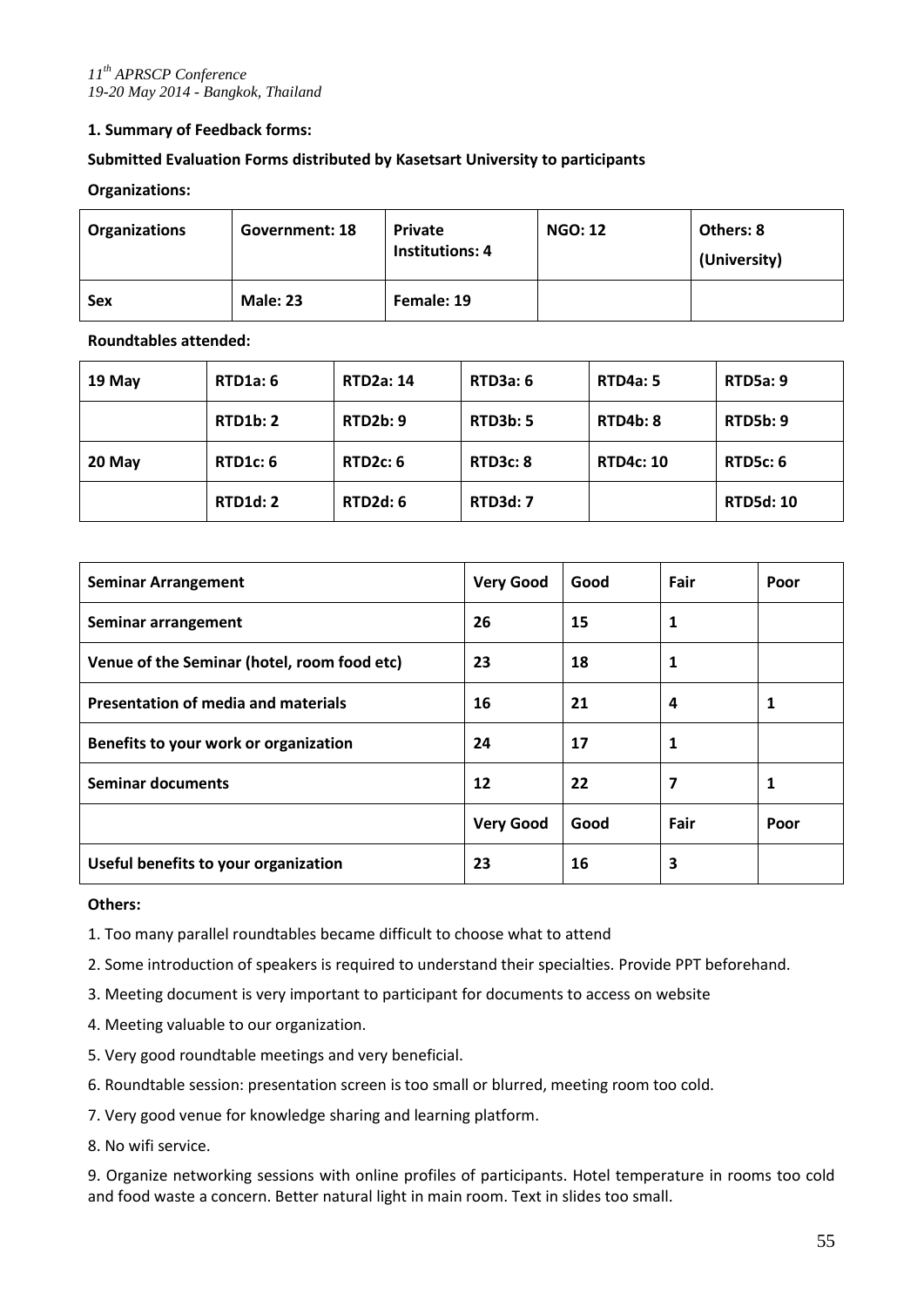#### **2. Media Links:**

**APRSCP:** <http://www.aprscp.net/11th-APRSCP/index.html>

**SCP Clearing House:** <http://www.scpclearinghouse.org/news/86-11th-aprscp.html>

**SWITCH RPSC:** <http://www.switch-asia.eu/multimedia/11th-aprscp/>

**International Institute for Sustainable Development (IISD) news:** 

<http://chemicals-l.iisd.org/events/11th-asia-pacific-roundtable-for-sustainable-consumption-and-production/>

**UNEP webpage:** [http://www.unep.org/ecalendar/contents/details\\_view.asp?EventID=26374](http://www.unep.org/ecalendar/contents/details_view.asp?EventID=26374)

**UNEP Asia – Pacific Facebook page:** <https://www.facebook.com/pages/UNEP-Asia-Pacific/259096190776107>

**11th APRSCP teaser video at the SWITCH Asia RPSC youtube link:**  <http://www.youtube.com/watch?v=VKQ59W3Cwhk&feature=youtu.be>

**Switch Asia Network Facility:**

**<http://www.switch-asia.eu/news/switch-asia-networking-meeting-during-the-11th-aprscp/>**

**Ministry of Natural Resources and Environment, Thailand:**

[http://www.mnre.go.th/ewt\\_news.php?nid=2525](http://www.mnre.go.th/ewt_news.php?nid=2525)

**Kasetsart University, Thailand:** 

[http://www.pr.ku.ac.th/pr\\_pic/html/05May57/190557%20Seminar%20APRSCP%2011th.html](http://www.pr.ku.ac.th/pr_pic/html/05May57/190557%20Seminar%20APRSCP%2011th.html)

**Pollution Control Department, Ministry of Natural Resources and Environment web news:** 

<http://www.pcd.go.th/Public/News/GetNewsThai.cfm?task=lt2009&id=17148>

**National Bureau of Agricultural Commodity and Food Standards. Ministry of Agriculture and Cooperatives, Thailand:**

[http://www.acfs.go.th/read\\_news.php?id=12192&ntype=09\](http://www.acfs.go.th/read_news.php?id=12192&ntype=09/)

**RYT9 news:** <http://www.ryt9.com/s/nnd/1898365>

**Chiang Mai University:** [http://www.arc.cmu.ac.th/read\\_news.php?lang=th&id\\_news=4542](http://www.arc.cmu.ac.th/read_news.php?lang=th&id_news=4542)

**Center for Creativity and Sustainability, Vietnam:**[http://ccspin.org/index.php/en/news-information/activities/164](http://ccspin.org/index.php/en/news-information/activities/164-the-11th-asia-pacific-roundtable-for-sustainable-consumption-and-production-aprscp-in-bangkok-thailand-may-2014) [the-11th-asia-pacific-roundtable-for-sustainable-consumption-and-production-aprscp-in-bangkok-thailand-may-2014](http://ccspin.org/index.php/en/news-information/activities/164-the-11th-asia-pacific-roundtable-for-sustainable-consumption-and-production-aprscp-in-bangkok-thailand-may-2014)

**Vietnam Cleaner Production Center website:**[http://vncpc.org/en/vncpc-participated-in-the-11th-asia-pacific](http://vncpc.org/en/vncpc-participated-in-the-11th-asia-pacific-roundtable-for-sustainable-consumption-and-production-aprscp/)[roundtable-for-sustainable-consumption-and-production-aprscp/](http://vncpc.org/en/vncpc-participated-in-the-11th-asia-pacific-roundtable-for-sustainable-consumption-and-production-aprscp/)

**Ministry of Education, Thailand (Office of the Higher Education Commission):** 

[http://www.inter.mua.go.th/main2/files/file/News%20and%20Events/Calendar\\_of\\_Events\\_2014.pdf](http://www.inter.mua.go.th/main2/files/file/News%20and%20Events/Calendar_of_Events_2014.pdf)

**National Cleaner Production Center in Cambodia webpage:** 

[http://www.cambodian-cpc.org/ccpp/index.php/en/news-events/11-event/47-11th-asia-pacific-roundtable-on](http://www.cambodian-cpc.org/ccpp/index.php/en/news-events/11-event/47-11th-asia-pacific-roundtable-on-sustainable-consumption-and-production)[sustainable-consumption-and-production](http://www.cambodian-cpc.org/ccpp/index.php/en/news-events/11-event/47-11th-asia-pacific-roundtable-on-sustainable-consumption-and-production)

**Ministry of Environment, Japan:**<http://www.env.go.jp/press/press.php?serial=14401>

**Conference Alert:** 

<http://conferencealerts.com/show-event?id=130829>

<http://www.conferencealert.org/show-event.php?eid=1018>

**Thailand Cooperatives:** [http://www.coopinthailand.com/viewnews.php?news\\_id=7019](http://www.coopinthailand.com/viewnews.php?news_id=7019)

**SCP Models and Certification Tools in Chinese Food Supply Chains Project website:** 

[http://www.capacity4food.eu/en/news-events/118-capacity-project-will-be-present-at-the-11th-asia-pacific](http://www.capacity4food.eu/en/news-events/118-capacity-project-will-be-present-at-the-11th-asia-pacific-rountable-on-sustainable-consumption-and-production-aprscp-thailand-bangkok-19-20-may-2014)[rountable-on-sustainable-consumption-and-production-aprscp-thailand-bangkok-19-20-may-2014](http://www.capacity4food.eu/en/news-events/118-capacity-project-will-be-present-at-the-11th-asia-pacific-rountable-on-sustainable-consumption-and-production-aprscp-thailand-bangkok-19-20-may-2014)